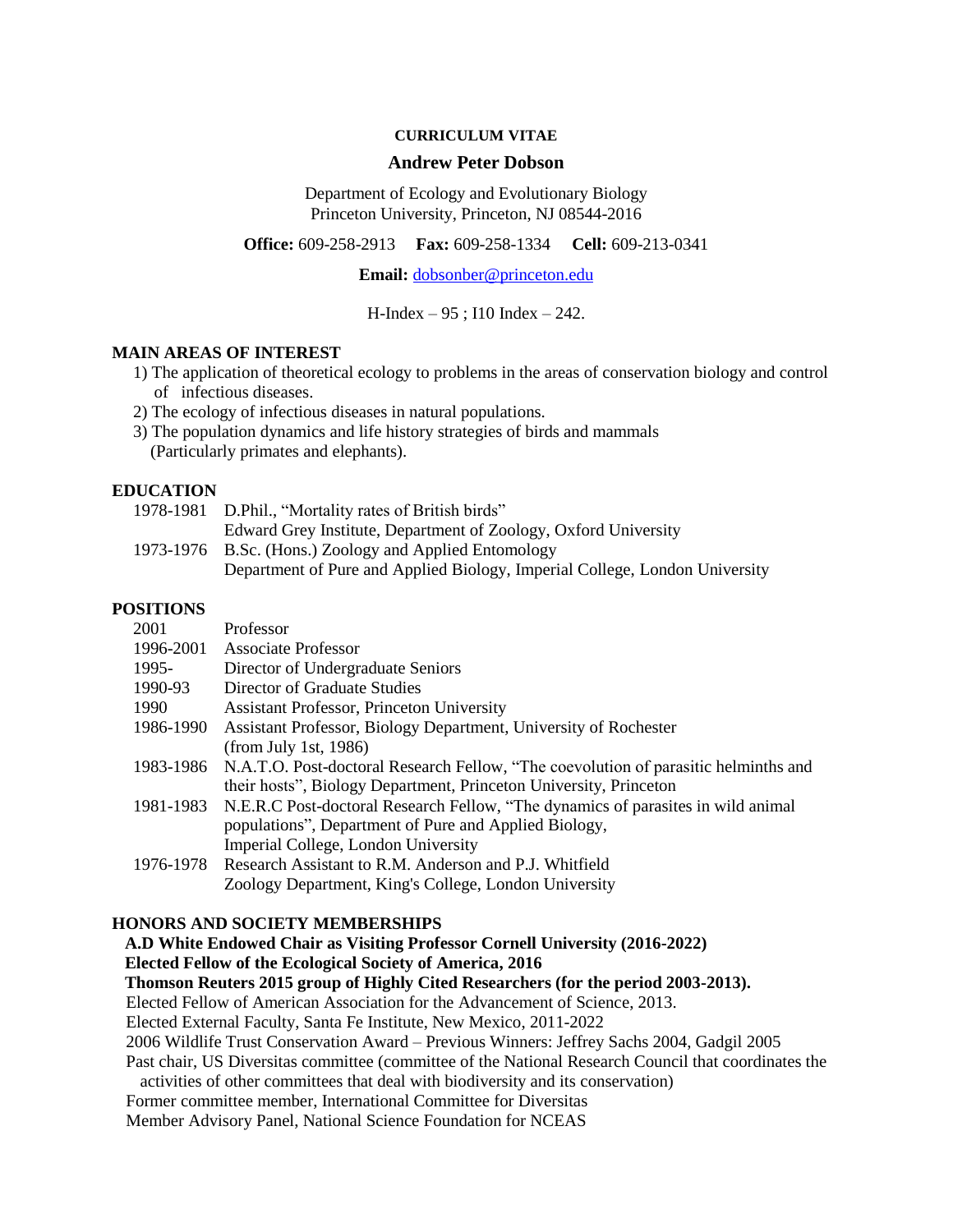Chair, NCEAS Working Group on Infectious Disease and Conservation

Co-Chair, NCEAS Working Groups on Spatial Epidemiology and Disease and Climate Change

Organizing committee, IBOY—International Biodiversity Observation Year 2001-02

Aldo Leopold Leadership Fellow, Ecological Society of America, 1999

Member of ESA Visions Committee: The future of the Ecological Society of America (serve on both the Scenarios and Biodiversity Panels of the Millennium Assessment)

1997 Winner of the "Deutsche Umweltstiftung" prize for Environmental Reading for "Biologische Vielfalt und Naturschutz. Der riskierte Reichtum" (German translation of Conservation and Biodiversity)

Associate of the Royal College of Science, U.K.

Member, Common Room, Wolfson College, Oxford

Member, British Ecological Society

Member, British Society for Parasitology

Member, American Ecological Society

Member, Society for Natural Resource Modeling

Member, Society for Conservation Biology

Member, Wildlife Disease Association

### **EDITING**

Editorial Board of *Trends in Ecology and Evolution*, *Journal of Helminthology, Frontiers in Ecology, PLoS-Biology, EcoHealth, PLoS-ONE*

Ad hoc referee for *American Naturalist*, *Conservation Biology*, *Journal of Animal Ecology*, *Parasitology*, *Oecologia*, *Science*, *Proceedings of the Royal Society*, *Parasitology*, *Nature*, *Proceedings of the National Academy of Sciences U.S.A.*, *Journal of Wildlife Diseases* and other journals

#### **TEACHING EXPERIENCE**

#### **Main Teaching**

BIO 321: Population and Community Ecology

EEB 328: Ecology and Evolution of Parasitism and Infectious Diseases

EEB 334: Ecology of African Savannas

#### **Occasional teaching**

FRS 102: AIDS, Anthrax, Worms and Measles: The Ecology of Infectious Diseases BIO 150: Managing the Global Environment EEB 213: Introductory Statistics and Photography EEB324: Ecology and Evolution of Parasitism and Infectious Diseases EEB 308/WWS 438: Biodiversity Conservation Policy

### **Graduate courses**

Tropical Field Biology (Venezuela, Panama, Costa Rica, Brazil, Brunei); Conservation Biology; History of Ecology; Comparative Method (jointly with Carlos Martinez)

## **GRADUATE STUDENTS**

#### **Matt Hutchison, (BSc., CHristChurch, NZ) 2016- Liana Watt (B.Sc. Brisbane University), 2016-**

Zoe Volenec (B.Sc. Notre Dame), 2016- Cara Brook (B.S. Stanford University), 2012- Tim Treuer (A.B. Harvard), 2012- Christina Faust (B.S./M.S. University of Georgia), 2010- Jennifer Peterson (Columbia University), 2009- Sebastian Munoz (Chile), 2009-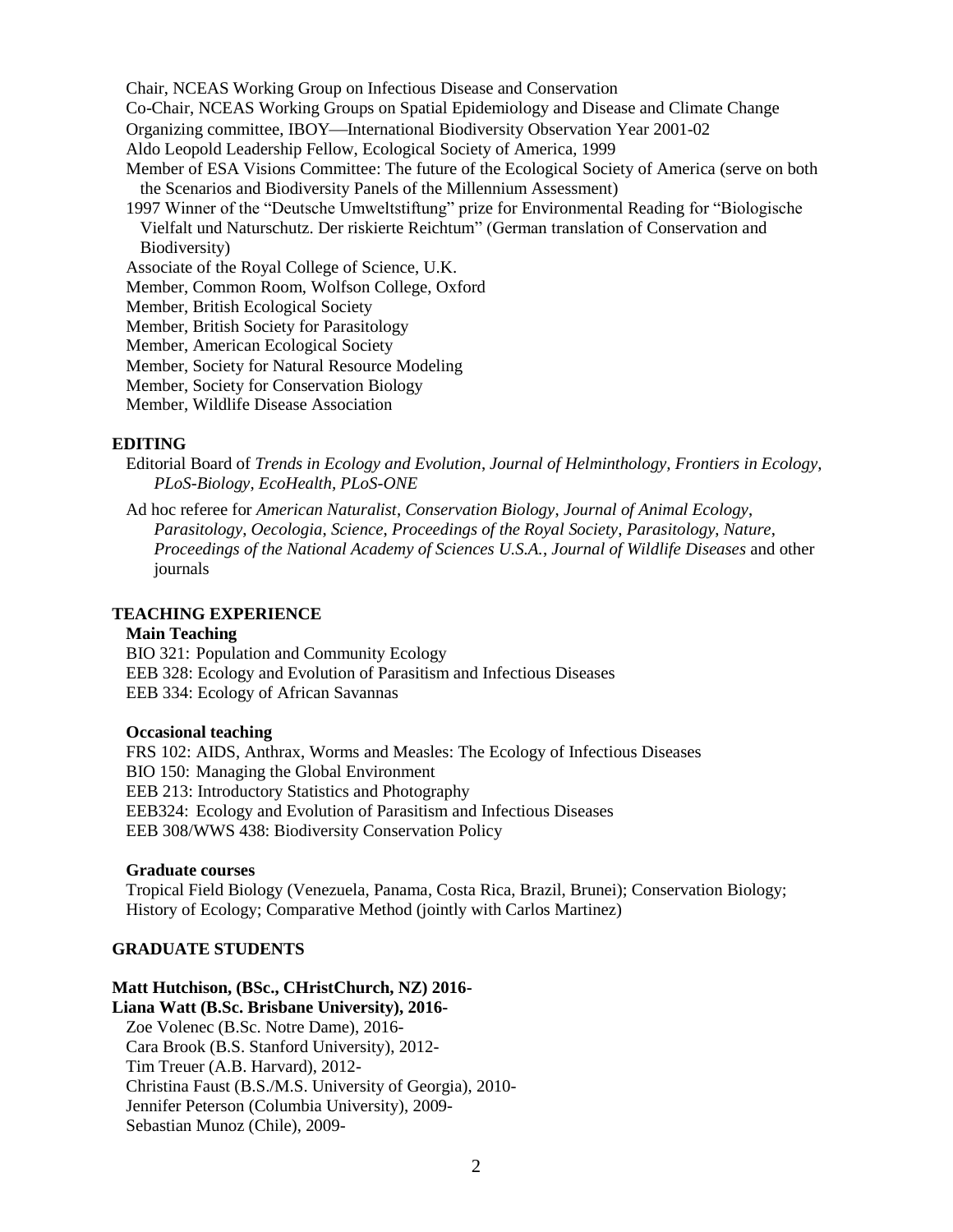Nitin Sekar, (B.S. University of North Carolina, Chapel Hill), 2008- Leslie Reperant (D.V.M. University of Lyon), 2005-2010 Juliet Pulliam (Duke University), 2002-2007 Katie Hampson (Oxford University), 2002-2007 Kelly Lee (B.Sc. U Wisconsin, Madison), 2001-2006 Ricardo Holdo (A.B. Harvard; M.S. Gainesville), 1999-2005 Anna Jolles (B.Sc. Oxford University), 1999-2004 Rae Winfree (B.Sc. Columbia; M.Sc. Rutgers), 1996-2002 Paula Kahumbu (B.Sc. Bristol University, U.K.; M.Sc. University of Florida), 1994-2001 Jon Paul Rodriguez (B.Sc. Caracas University, Venezuela), 1993-1999 Charles Foley (B.Sc. Oxford University), 1992-2002 Martha Hurley (B.Sc. Harvard University), 1991-2000 Jorge Ahumada (B.Sc. Bogota University, Columbia), 1991-1995 Adina Merenlender (M.Sc. University of California), 1987-1993

## **POST-DOCTORAL FELLOWS**

Ian Hatton (PhD, University of Toronto), 2016- Carrie Cizauskas (Ph.D. University of California, Berkeley), 2013-2016 Anieke van Leeuwen (Ph.D. University of Amsterdam), 2013 -2015 Paul Williams (Ph.D. Toronto University) 2012- Raina Plowright (Ph.D. UC Davis), 2010-2014 Leslie Reperant (Ph.D. 2010 Princeton University), 2010- 2011 Claire Standley (D.Phil. Nottingham University, MNH-UK), 2010-2012 Stephanie Eby (Ph.D. Syracuse University), 2010- 2011 Peter Molnar (Ph.D. University of Calgary), 2010- Katarzyna Nowak (D.Phil. Cambridge University), 2010- 2011 Eric Osnas (Ph.D. University of Illinois), 2009-2012 Walter Jetz (D.Phil. Oxford University), 2003-2006 Parviez Hosseini (Ph.D.,UC Santa Barbara), 2002-2009 Cassandra Nunez (Ph.D. 2002, Princeton University), 2003-2004 Karin Lindström (Ph.D. Stockholm University), 2001-2004 Jon Paul Rodriguez (Ph.D. 1999, Princeton University), 1999-2001 Sonia Altizer (Ph.D. 1998, U Minnesota), 1999-2001 Johannes Foufoupoulos (Ph.D. 1998, U Madison-Wisconsin), 1998-2002 Simon Frost (D.Phil. 1995, Oxford University), 1996-1997 Giulio de Leo (Ph.D. 1991, Polytechnico Milano), 1993-1996 Margarita Lampo (Ph.D. 1991, Caracas University), 1993-1996 Tim O'Brien (Ph.D. 1990, University of Florida), 1990-1992 Margaret Kinnaird (Ph.D. 1990, University of Florida), 1990-1992 Nicholas Georgiadis (Ph.D. 1987, Syracuse University), 1987-1989

## **SYMPOSIA, INVITED ADDRESSES AND SEMINARS**

## **2017**

**Ecological Society of America, Invited Plenary Speaker: Trophic Cascades in Yellowstone NP. Speaker and Organizer, "Greater Serengeti Society: Founding Meeting, Seronera, Tanzania. Invited Participant, Ecological Solution and Human Health, NCEAS, Santa Barbara, CA, USA Co-Organizer Workshop on Climate Change and Disease Dynamics, ICTP, Trieste, Italy High Level UN/World Bank Meeting on Future of Water, Bellagio, Italy. Gates Neglected Tropical Diseases Modelling Consortium, Annual Workshop, Warwick, UKE Workshop on Fire in Serengeti, Arusha, Tanzania**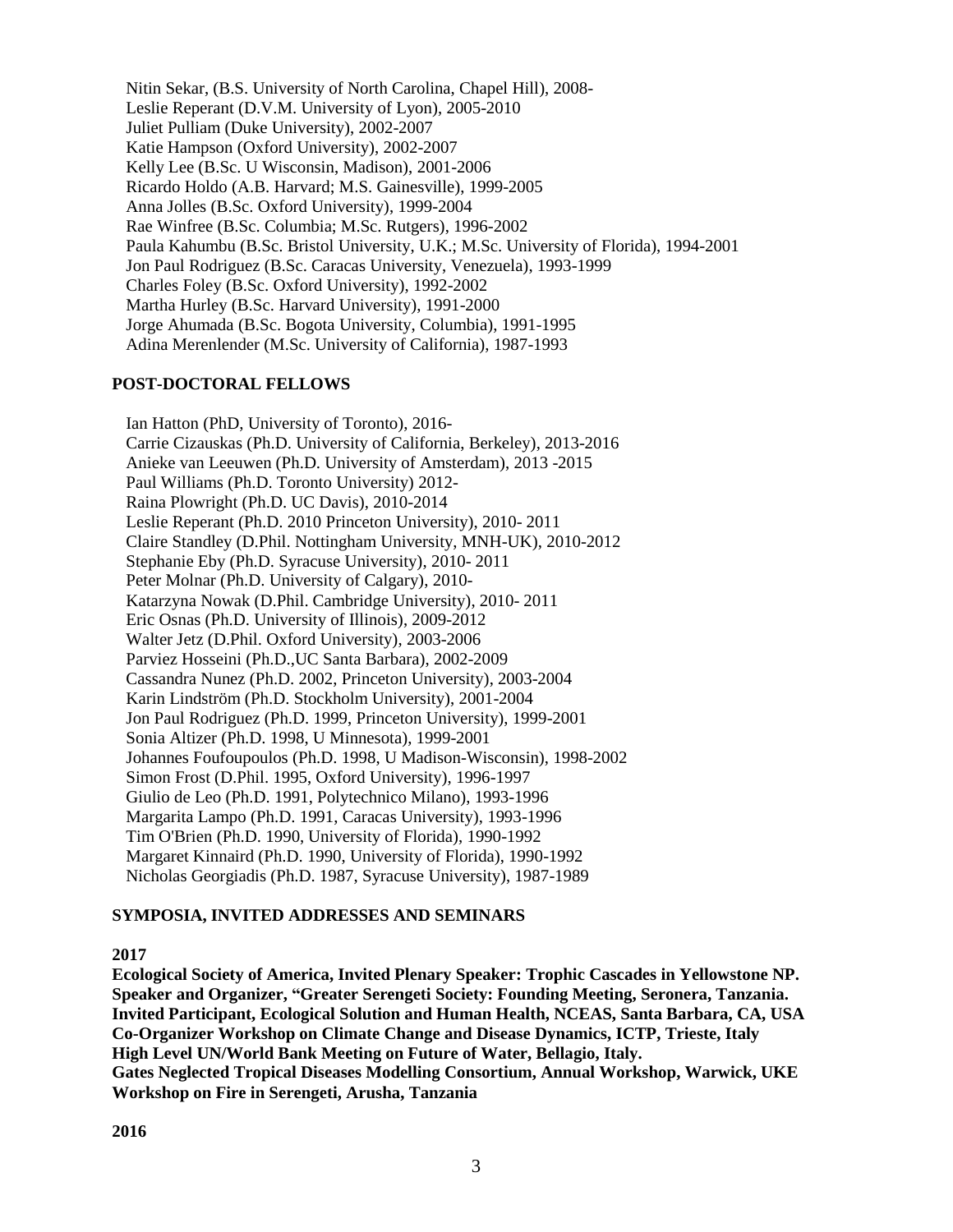**Invited Plenary Speaker, EcoHealth-OneHealth joint Meeting, Melbourne, Australia. Invited Speaker, Models for Disease Control, American Society Trop Med and Hygiene Annual Meeting, Atlanta, Georgia. MuskOx Health in a Changing Arctic Meeting, Invited Speaker, Calgary, Alberta, Canada Invited Participant IUCN and GEF meeting, Washington Dc. Vector Borne Disease in Changing Climate, Delhi, India Invited Speaker, NOAA Marine Mammal Health biannual Meeting, Virginia, USA Santa Fe Institute Workshop on Prediction, Participant Invited Speaker, Nelson Mandela Symposium on Conservation in Africa, NMAIST, Arusha, Tanzania Invited Plenary Speaker, Conference on Poverty Ecole EDD, Marseilles, France Workshop on Evolution of Grassland Ecosystems, Dartmouth, New Hampshire, USA Invited Speaker- workshop on "20 Years of Wolves in Yellowstone", Gardiner, Montana, USA 2015**

**Invited symposium speaker "Role of Fire in African Savanna Ecosystems", BiAnnual TAWIRI meeting, Arusha, Tanzania Invited speaker, Grassland Dynamics Workshop, Santa Fe Institute, New Mexico, USA Invited Speaker, Workshop on Complex Life Cycles, Santa Fe Institute, Invited Speaker, Arctic Ungulate Meeting, Roros, Norway. Invited Symposium Speaker, 100th Annual Meeting of Ecological Society of America, Baltimore, Invited Plenary Speaker, Emerging Pathogens, Helsinki, Finland Invited Plenary Speaker, One Health Meeting, Amsterdam, Netherlands Co-Organizer ICTP Course on Climate Change and Infectious Diseases, Sao Paolo, BRazil**

# **2014**

Invited Participant, Arctic BioDiversity Meeting, Tromso, Norway. Invited Speaker, EPD Workshop of Disease and Poverty, Paris, France Organizer SYSENC workshop Land Use Change and Infectious Disease, Arlington, Virginia Invited Speaker, Jacques Monod Conference on Evolution of Infectious Disease, Roscof, France Symposium Speaker, Wildlife Disease Association, Albuquerque, New Mexico, USA Invited Speaker Ocean Health Workshop, Friday Harbor, Washington, US

# **2013**

 IoM Emerging Microbes Symposium, Opening Plenary Speaker, IoM Washington, Sep 2013. Workshop on Land Use Change and Disease, Co-Organizer, NCEAS, Santa Barbara, Sep 2013. Newton Institute, Cambridge University, Invited Speaker at 20<sup>th</sup> Anniversary meeting on Epidemic Models, Cambridge, August 2013.

INTECOL, Invited Symposium Speaker, Community Ecology of Parasites, London, August 2013. Invited Seminar Speaker, University of British Columbia, Jan 2013

# **2012**

April. Invited Seminar at National Academy Annual Meeting Seminar on Disease Eradication by Vaccination.

August. Symposium Lecture at an Annual Ecological Society of America Meeting, Portland, Oregon. September, 2012 - Malaria Workshop on Topical Biology Meeting, Rio De Janeiro, Brazil

October, 2012 – Artic Parasite meetings, Calgary, Canada

November, 2012 – RCN Meetings, Seattle, Washington

December, 2012 – BES Meetings, United Kingdom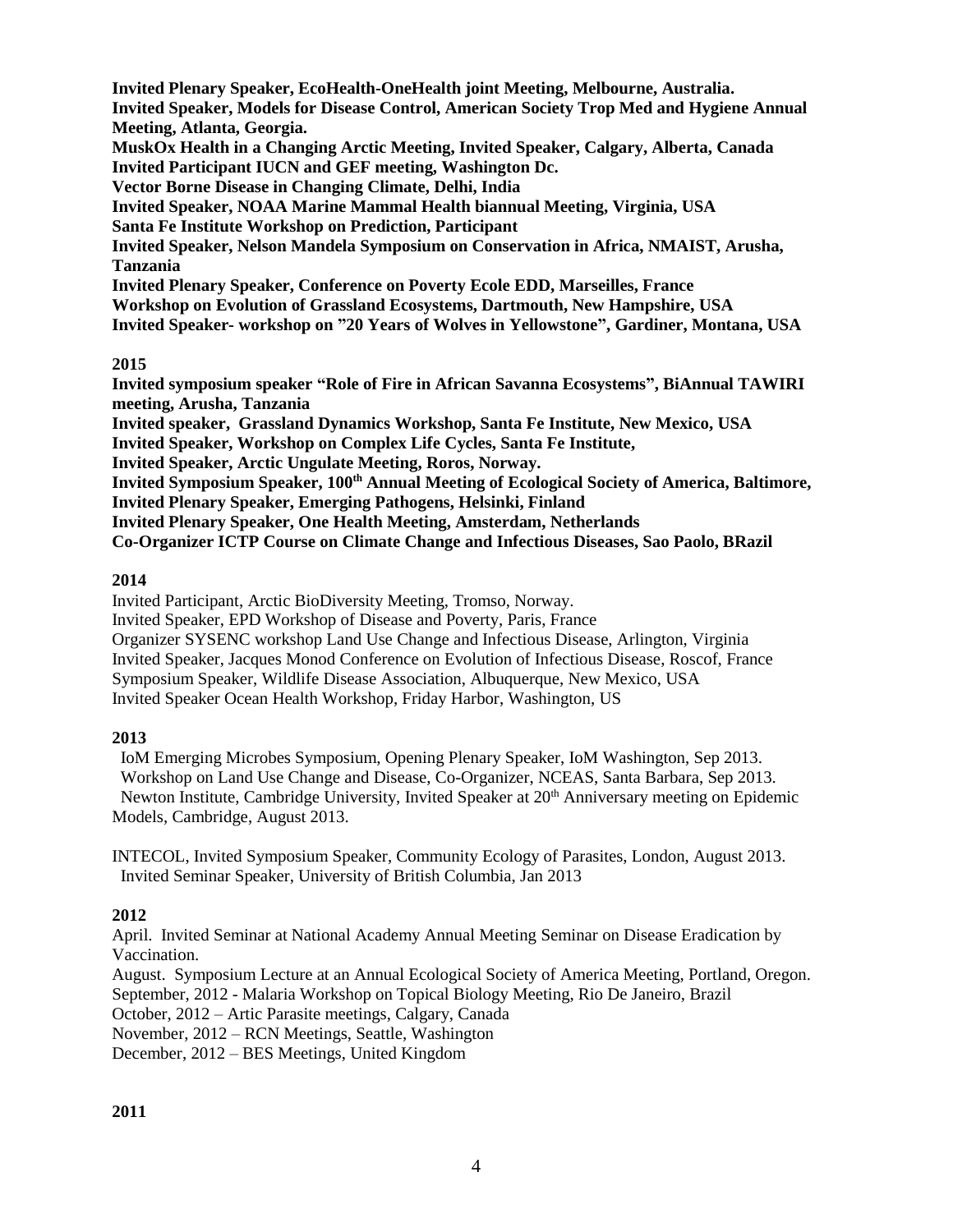Invited Speaker at Wildlife Disease Association, Quebec, Canada Invited Speaker Society for Tropical Biology and Conservation, Arusha, Tanzania Tanzania Wildlife Research Meeting, Arusha: Building a Serengeti Food-Web.

### **2010**

Organizer and Symposium Speaker – Disease Invasion: Impacts on Biodiversity and Human Health, Royal Society and Zoological Society of London, Nov 2010.

Invited Speaker, "What's the Big Idea", Society for Conservation Biology, Edmonton, Canada Invited Speaker "Climate Change and Infectious Disease", Ecological Society of America, Pittsburgh

### **2009**

Invited plenary speaker – American Museum of Natural History, Spring Symposium. March 2009, Available on the web

Invited Speaker, International Ecology Congress, Brisbane, Australia

Plenary Lecture- 2<sup>nd</sup> Diversitas Conference on Biodiversity, Cape Town, South Africa. November 2009

### **2008**

Lecture and Ph.D. Viva, University of Montpellier, France, July 2008 Workshop on Caribou and Climate Change, University of Calgary, Canada, August 2008 Speaker, Wildlife Disease Association, Annual Meeting, Calgary, Canada, August 2008 Co-Organizer, NCEAS working group on Parasites and Food Webs, two visits Jan and Sept08 Invited Symposium Speaker, EcoHealth 2, Merida, Mexico, December 2008

Guest Lecturer, Santa Fe Institute Summer School on Networks and Complexity, Bariloche, Argentina, December 2008

Invited Speaker, IOM Symposium on Microbes and the Environment, Washington, DC, December 2008

## **2007**

Invited Speaker, AIBS Climate Change and Infectious Disease, Annual Symposium, Washington, DC (available on the web at AIBS.com), March 2007

Two Lectures, Workshop on Foodwebs, University of Palma, Italy, June 2007

- Invited Speaker, NAS Symposium In the Light of Evolution, Riverside, CA Dec 2007
- Invited Speaker, Linnaeus at 300, Swedish Royal Academy of Sciences, Stockholm, Nov 2007
- Invited Speaker, Santa Fe Institute Business Meeting, New Mexico, Nov 2007
- Invited Speaker, Serengeti IV University of British Columbia, Vancouver, Oct 2007
- Invited Speaker, Society for Environmental Journalism, Palo Alto, CA Sept 2007

Invited Speaker, Wildlife Disease Association, Estes Park, Colorado, August 2007

Symposium Organizer and Speaker, Ecological Society of America, San Jose, CA, August 2007

- External Advisory Member, Frankfurt Zoological Society Field Program, Addo National Park, South Africa, Jul 2007
- Symposium Organizer and Speaker, Society for Conservation Biology Annual Meeting, Port Elizabeth, South Africa, July 2007
- Invited Speaker, Symposium on Emerging Infectious Diseases, American Society for Microbiology, Toronto, Canada (reported in Science News, May 2007)
- Invited Speaker, Lincoln Park Zoo, Chicago, April 2007
- Invited Overseas Speaker, British Society for Parasitology, Annual Meeting Belfast, April 2007
- Invited Plenary Speaker, American Museum of Natural History, Annual Conference on 'Microbial Diversity', April 2007 (on Web)

Workshop Speaker, Malaria and Climate Change, Ahmenabad, India, March 2007

Invited Symposium Speaker, Science and Society, Boston, MA, Jan 2007

## **2006**

Plenary Speaker, EcoHealth One, Madison Wisconsin Invited Speaker, Columbia University, State of the Planet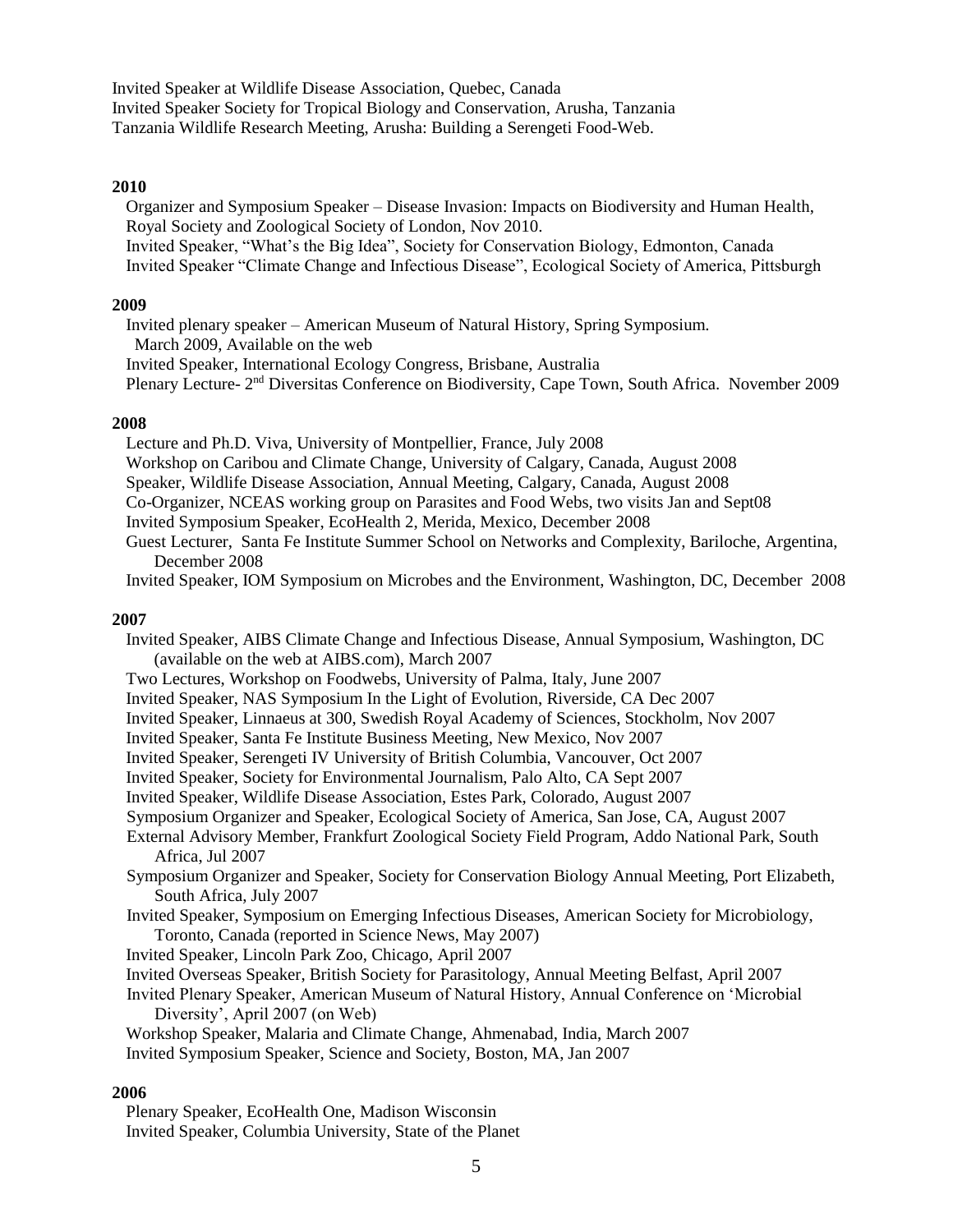## **2005**

Darwin Day Lecturer, Virginia Commonwealth University

Invited Plenary Speaker, BioDiversity: Science and Governance, Paris, France

Invited Speaker, Ecology of Infectious Diseases, Carey Conference, Institute of Ecology

# **2004**

AIBS Web Lecture, "Zen of Invasions"

"Infectious Diseases from Nature," University of Texas Medical Branch, Galveston Island, Texas, March 2004

Second Annual Conference on Disease and Ecology, Emory University

ESA 89th Annual Meeting, Portland, Oregon, presented "The Coevolution of Host Social Organization and Pathogen"

Chair and Introductory Address, Royal Society Meeting, "Beyond Extinction Rates"

Aldo Leopold Leadership Program, Portland Convention Center

The Pontifical Academy of Sciences Workshop on "Interactions between Global Change and Human Health," Vatican City

# **2003**

AAAS 2003 Annual Meeting at Denver, Colorado

ESA 88th Annual Meeting at Savannah., Georgia, presented "Infectious Diseases in Host Systems," August 2003

Second Annual Conference on Disease Ecology and Evolution, Emory University, May 2003 University of Michigan, October 2003

Annual Meeting of the British Ecological Society, Manchester Metropolitan University, UK

# **2002**

AAAS 2002 Annual Meeting and Science Innovation Exposition, Boston, MA

Association of American Science Writers, Denver, CO

Cambridge Conservation Biology Conference

Student Guest Speaker, University of Oregon, Corvallis

Wildlife Disease Association Annual Meeting

The Ecological Society of America 87<sup>th</sup> Annual Meeting, Tucson, Arizona

Society for Conservation Biology International Meeting, Canterbury, Kent

Snowmass Annual Meeting on Economics and the Environment

Symposia on Ecology of Infectious Diseases, Penn State

53rd Annual Meeting, American Institute of Biological Sciences, Evolution: Understanding Life on Earth

International Symposium on Integrative Biology and Complexity, Stochasticity and Scaling in Natural Systems, Paris, France

Sub-Plenary Speaker, 10th International Congress of Parasitology, Vancouver, Canada

## **2001**

School of Natural Resources and Environment, University of Michigan Symposium Organizer, "The Role of Parasites and Infectious Diseases in Ecology", 86th Annual Meeting of the Ecological Society of America, University of Wisconsin-Madison "Immunology, Ecology and Epidemiology", Isaac Newton Institute, University of Cambridge

## **2000**

Mountain Lake Biological Station, Co-Organizer of Summer Course Nicholas School of the Environment, Duke University Distinguished Visiting Ecologist, University of Michigan, 5 lectures Odum Lecturer, University of Georgia Kellogg Biological Station, Michigan State University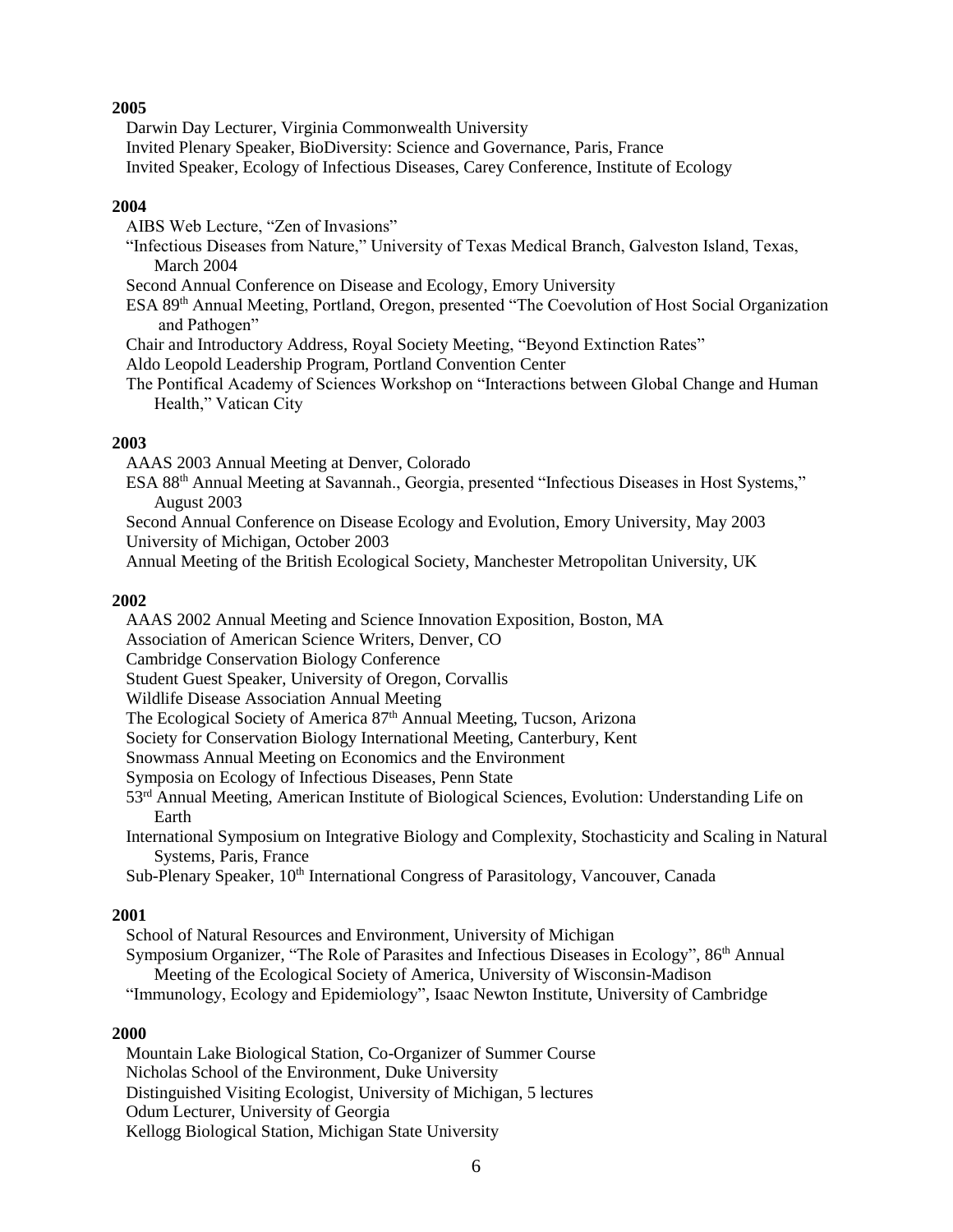### **1999**

Plenary Speaker, Annual Meeting Society for Applied Biology, U.K. Symposium Speaker, Annual Meeting of the Ecological Society of America Nicholas School of the Environment, Duke University (2 talks) Plenary Lecture to celebrate the new president, The College of New Jersey CNRS, Montpellier, France Invited Speaker, Conservation Medicine Symposium, White Oak, Georgia

#### **1998**

Evolution Department, University of Montpellier, France Zoology Department, University of Wyoming, Laramie Biology Department, University of California, Davis

#### **1997**

School of Natural Resources, University of Michigan, Ann Arbor

### **1996**

Biology Department, North Carolina State University, Greensboro

#### **1995**

Biology Department, Duke University Ecology Department, University of Minnesota Integrative Biology, University of California, Berkeley IVIC, Caracas, Venezuela

### **1994**

Zoology Department, Cambridge University Veterinary School, University of Pennsylvania Department of Zoology, University of Vermont, (2 talks)

#### **1993**

Biology Department, University of East Anglia, Norwich, England Biology Department, Indiana University, Indiana, (2 talks)

#### **1992**

Zoology Department, University of British Columbia, Vancouver (2 talks) Centre National de la Recherche Scientifique, Centre d'Etudes Phytosociologiques et Ecologiques, Montpellier, France (2 talks) Department of Ecology and Systematics, Cornell University (2 talks)

#### **1991**

Workshop on the Future of the Grizzly Bear Zoology Department, University of California, Davis (2 talks) Sigma Xi, Northern New Jersey Chapter

**SCIENTIFIC MEETINGS** – Invited and submitted talks were given at the following meetings:

#### **2013**

 **IoM Emerging Microbes Symposium, Opening Plenary Speaker, IoM Washington, Sep 2013. Workshop on Land Use Change and Disease, Co-Organizer, NCEAS, Santa Barbara, Sep 2013. Newton Institute, Cambridge University, Invited Speaker at 20th Anniversary meeting on Epidemic Models, Cambridge, August 2013.**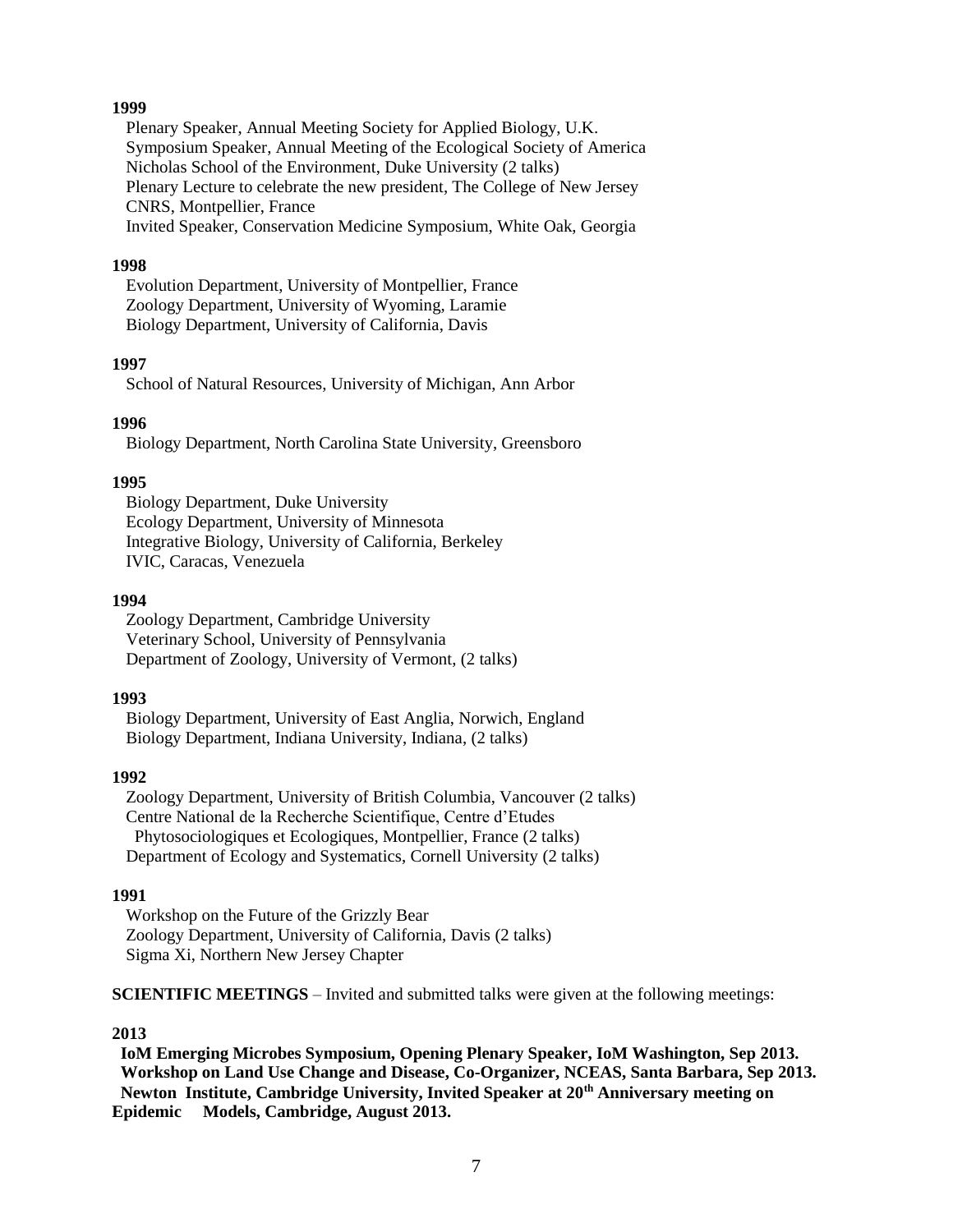**INTECOL, Invited Symposium Speaker, Community Ecology of Parasites, London, August 2013. Invited Seminar Speaker, University of British Columbia, Jan 2013**

### **2012**

**April. Invited Seminar at National Academy Annual Meeting Seminar on Disease Eradication by Vaccination.**

**August. Symposium Lecture at an Annual Ecological Society of America Meeting, Portland, Oregon.**

**September, 2012 - Malaria Workshop on Topical Biology Meeting, Rio De Janeiro, Brazil October, 2012 – Artic Parasite meetings, Calgary, Canada**

**November, 2012 – RCN Meetings, Seattle, Washington**

**December, 2012 – BES Meetings, United Kingdom**

#### **2011**

**Invited Speaker at Wildlife Disease Association, Quebec, Canada Invited Speaker Society for Tropical Biology and Conservation, Arusha, Tanzania Tanzania Wildlife Research Meeting, Arusha: Building a Serengeti Food-Web.**

### **2010**

Workshop on "Parasites and Food Web Structure", NCEAS, Santa Barbara. Organizer, joint symposium: "Emerging Pathogens of Wildlife", Zoological Society of London and Royal Society

### **2009**

Organizer of Workshop on Climate Change and Natural Resource Management, ICTP, Trieste, Italy Symposium Organizer, Ecological Society of America, Alburquerque, New Mexico

## **2008**

IOM Forum on Microbial threats, Washington, DC, Invited Speaker, American Society of MicroBiology: Emerging Microbial Threats, Baltimore Plenary Speaker, AIBS Annual Meeting, Climate Change and Disease, Washington DC

## **2007**

Science and Society, Boston, MA

British Society for Parasitology, Annual Meeting Belfast, Ireland

European Student Chapter of the Wildlife Disease Association, Thessaloniki, Greece

Symposium on Emerging Infectious Diseases, American Society for Microbiology, Toronto, Canada (reported in *Science News*, May 2007)

Invited plenary Speaker at Symposia to celebrate TerCentennary of Linneaus's Birth, Royal Academy, Stockholm, Sweden

Invited Speaker, Annual Meeting of Santa Fe Institute,

Invited Speaker, Sackler Symposium, NAS, Irvine, CA

## **2006**

TEAM – Tropical Environment Analysis and Synthesis Meetings, Silwood Park and Iguazu Falls, Brazil

NOAA Ocean Health Meeting, Charleston, South Carolina

Co-Chair, NCEAS Exploratory Meeting on potential for a National Center for Epidemiological Analysis and Synthesis

Co-chair and Speaker, Disease in the Oceans, AAAS, St. Louis

Workshop on Chronic Wasting Disease, Chico Hot Springs, Montana

Invited Speaker, Symposium to Celebrate Lord May PRS's Birthday, Zoology Department, Oxford, Invited Speaker, MIDAS workshop on Avian Influenza, Virginia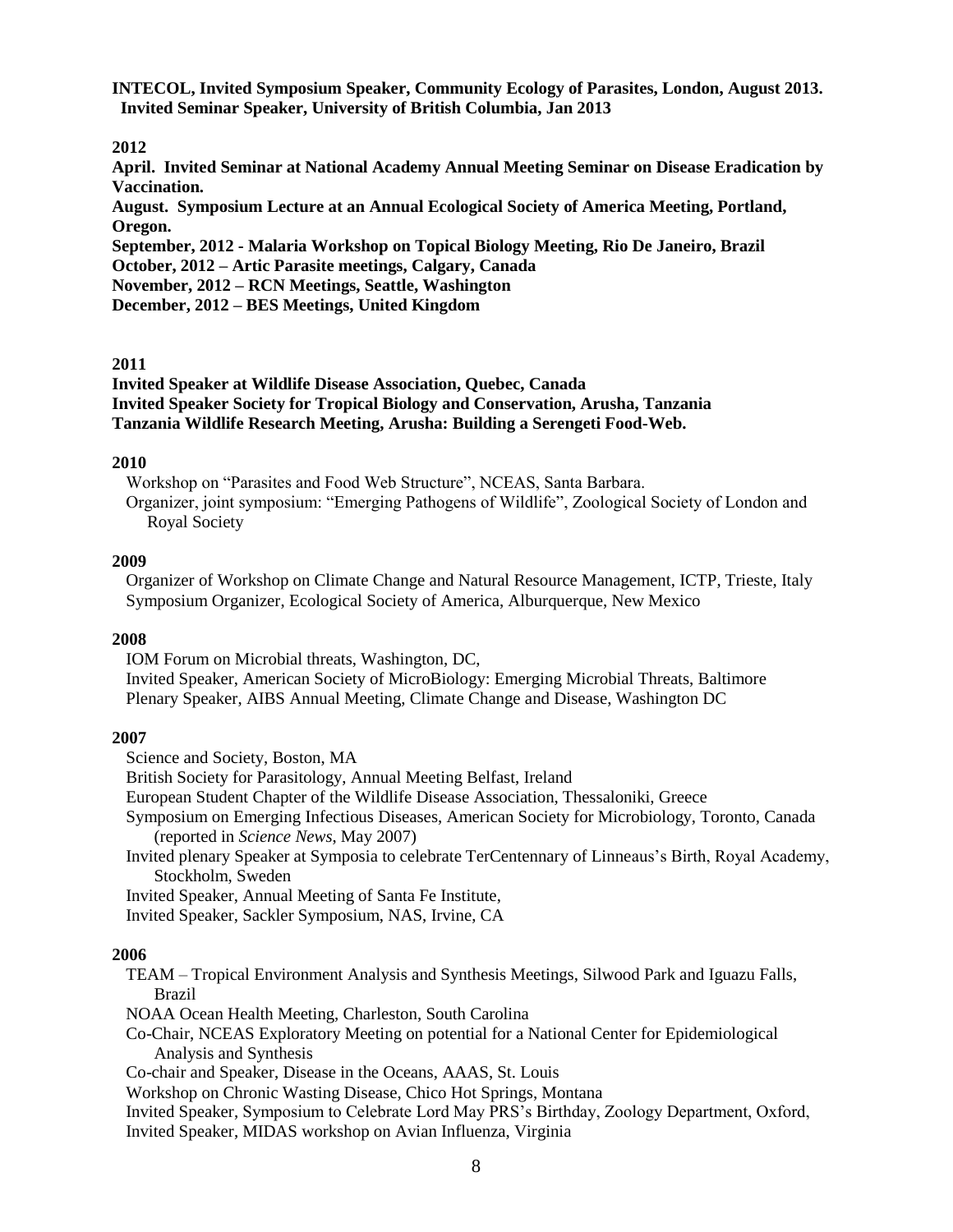Media Training Workshop, Yellowstone to Yukon Project, Banff NP, Alberta Workshop on Zoonotic Diseases, Trento, Italy. Invited Symposium Speaker, Ecological Society of America, Memphis, TN

### **2005**

Co-Chair, Mathematics and Infectious Disease, AAAS, Washington DC, Invited Symposium Speaker, Society for Conservation Biology, Invited Speaker, Annual Meeting in Brasilia, Brazil, INTECOL, Ecology Society of America, Montreal Invited Speaker, Emerging Disease Meeting, Washington, DC Invited Speaker, Declining Amphibians Conference, Washington DC TEAM – Tropical Environment Analysis and Synthesis Meetings Co-Chair, NCEAS Working Groups of Seasonality and Infectious Disease Dynamics and Global Change and Malaria BiAnnual Scientific Meeting, Tanzania National Parks Invited Speaker, NIH/NSF Ecology of Infectious Disease Meeting, Washington DC

#### **2004**

Seasonality and the Population Dynamics of Infectious Diseases, NCEAS, April 2004 Diversitas/ICSO Meeting, Paris, France, April 2004 Santa Fé Institute, Workshop on Food Webs, Santa Fé, New Mexico, February 2004 Greater Yellowstone Coalition, Bozeman, Montana, January 2004 Global Change and Infectious Disease, NCEAS, January 2004 Society for Conservation Biology meeting, New York, July 2004

#### **2003**

West Nile Virus Wildlife Health Workshop, Smithsonian Environmental Research Center NCEAS Understanding the Role of Infectious Disease in Mammalian Mating and Social Systems, Santa Barbara, CA NSF/NIH Ecology of Infectious Diseases Meeting, Arlington, Maryland NCEAS Seasonality and the Population Dynamics of Infectious Diseases, Santa Barbara, CA NCEAS Serengeti: The Origins and Future of a Complex Ecosystem, Santa Barbara, CA NCEAS The Ecology of Marine Diseases, Santa Barbara, CA Millennium Ecosystem Assessment, San Jose, February Millennium Ecosystem Assessment, Prague, Czechoslovakia, October

#### **2002**

NCEAS Amboseli Research Workshop, Santa Barbara, CA Chair NCEAS Disease and Conservation, Santa Barbara, CA Co-Chair NCEAS Workshop on Disease and Spatial Processes, Santa Barbara, CA NCEAS Nitrogen and Human Health, Santa Barbara, CA NCEAS Infectious Diseases and Host Behavior, Santa Barbara, CA NCEAS The Ecology of Marine Diseases, Santa Barbara, CA NCEAS Spatial and Temporal Patterns in Malaria Dynamics, Santa Barbara, CA Co-Chair NCEAS Diseases in Seasonal Environments, Santa Barbara, CA Smithsonian Workshop on West Nile Virus, Annapolis, MD Stanford University, Energy Modeling Forum Summer Workshop VIII, Climate Change and Integrated Assessment, Snowmass, CO Chair of U.S. National Diversity Committee, Meeting, Washington, DC Second Global Scenarios Workshop of the Millennium Ecosystem Assessment, Bangkok, Thailand Aldo Leopold Fellows Meeting, University of Oregon ICTP – The Abdus Salaam international Centre for Theoretical Physics, Workshop on Theoretical Ecology: Natural Resource Management and Conservation Biology, Trieste, Italy ISEH International Society for Ecosystem Health, Healthy Ecosystems, Healthy People: Linkages Between Biodiversity, Ecosystem Health and Human Health, Washington, DC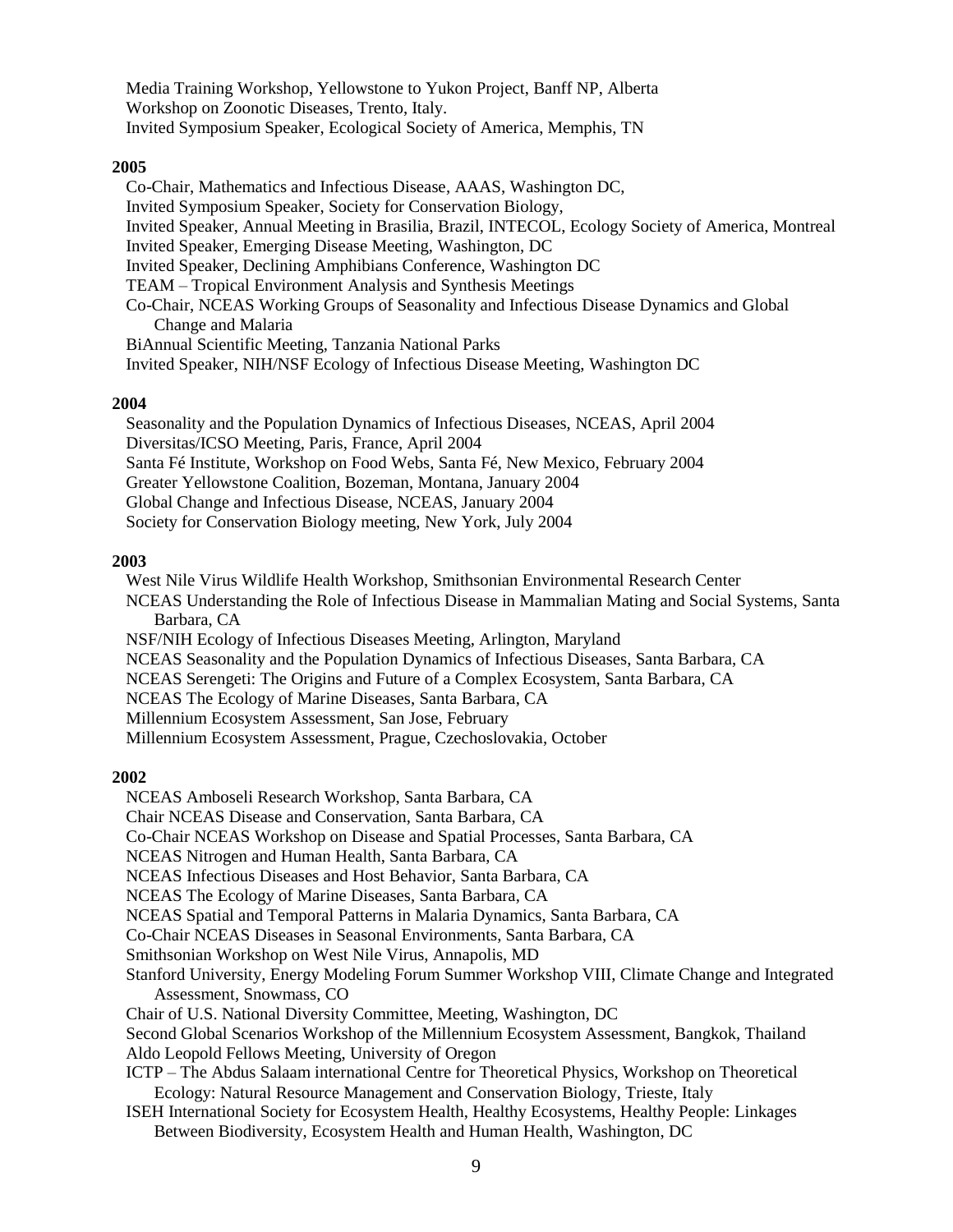### **2001**

- USGS Biological Resources Division, "Malaria in Hawai'ian Land Birds," Volcano National Park, Hawaii
- NCEAS Workshop on "Diseases in the Ocean," Santa Barbara
- White Oak Foundation, "Disease Risk Workshop," Jacksonville, Florida
- The Ecological Society of America 86<sup>th</sup> Annual Meeting, University of Wisconsin-Madison
- Envirovet Summer Institute 2001, White Oak Plantation, Jacksonville, Florida
- Conservation International, Workshop on "Global Warming and Biological Diversity," Smithsonian Environmental Research Center, Maryland
- Society for Conservation Biology, 15<sup>th</sup> Annual Meeting, University of Hawaii, Hilo, Hawaii Diversitas Task Force Meeting, Paris, France
- NCEAS Workshop on "Understanding the Ecology and Evolution of Infectious Diseases in Mammalian Mating and Social Systems," Santa Barbara
- NCEAS Workshop on "Spatial Ecology of Infectious Diseases," Santa Barbara
- Wildlife Conservation Society, "Ecologically Functioning Populations Workshop," White Oak, Jacksonville, Florida
- Fogarty International Center, HEED (Health, Environment and Economic Development) Meeting, NIH Campus, Bethesda, Maryland
- USGS, Biological Resources Division, Biocomplexity Annual Meeting, Hawaii
- CRC Conservation and Research Center Foundation, Science Review Committee Members, Front Royal, Virginia

#### **2000**

Plenary Speaker, "Celebrating 30 Years of Ecology at IVIC," Caracas, Venezuela

Speaker, "Culling as a Management Tool for Wildlife Populations," Zoological Society of London

Organizing Committee of "Defying Nature's End," a workshop between leading ecologists and the leaders of the computer industry, August 2000

- Ecological Society of America, Annual Meeting, invited speaker in two symposia
- NCEAS Workshop, Organizer, Disease and Conservation
- Society for Conservation Biology International Meeting, Missoula, Montana
- ICTP The Abdus Salaam International Centre for Theoretical Physics, Fifth Course of Mathematical Ecology including an introduction to Ecological Economics, Trieste, Italy
- Plenary Speaker, British Ecological Society/Ecological Society of America 2000 Joint Meeting, Lake Buena Vista, Florida
- Diversitas-International Biodiversity Observation Year 2001-2002, Steering Committee Meeting, Montreal, Canada
- NCEAS Workshop on Disease and Spatial Processes, Santa Barbara
- NCEAS Workshop on Diseases in the Ocean, Santa Barbara
- ESA Ecological Forecasting Steering Committee, Washington, D.C.

2000 AAAS Annual Meeting and Science Innovation Exposition, Washington, D.C.

#### **1999**

Evolution of Parasite Communities, Perpignan, France

Symposia of Ecological Society, Spokane, Washington

Society for Applied Biology, U.K., Royal Holloway, Plenary Speaker

Organizer, NCEAS Workshop on Disease and Conservation

Participant, Amboseli Elephants and Ecological Prediction

# **1998**

Organization Meeting for Series of Workshops on Infectious Disease, National Center of Ecological Analysis and Synthesis, Santa Barbara, California

Plenary Speaker, International Ecology Congress, Florence, Italy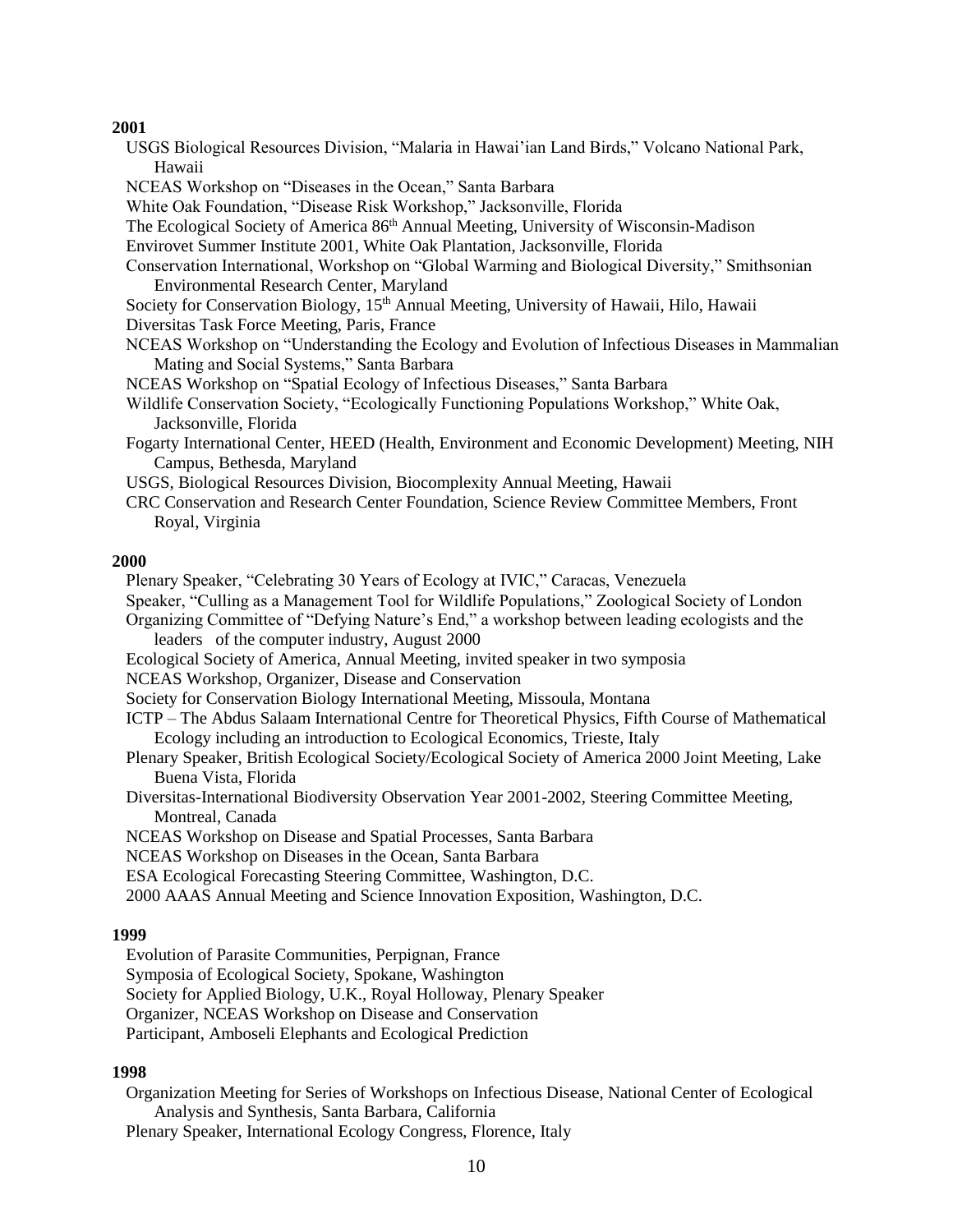Symposium Organizer, INTECOL, Florence, Italy Plenary Speaker, Annual Meeting, Netherlands Ecological Society Co-Organizer, Workshop on Infectious Diseases of Wildlife, Istituto Alpino di Ecologia, Trento, Italy

### **1997**

National Academy, Ecology and Evolution of Infectious Diseases Workshop Royal Statistical Society Workshop on Epidemic Models, Skye, Scotland National Bison Symposium, Bozeman, Montana SIAM Workshop on "Epidemic Models," Atlanta, Georgia Wildlands Association "Symposium on Wildlands," Tucson, Arizona

#### **1996**

Visiting Fellow, Rockefeller Study Center, Bellagio, Italy Society for Conservation Biology, 3 talks, Brown University, Rhode Island Autumn Workshop on Theoretical Ecology, ICTP, Trieste, Italy

#### **1995**

AgResearch, Christchurch, New Zealand BES Wildlife Disease Meeting, Stirling, U.K. Global Change & Human Health, National Academy, Washington, D.C. Biodiversity and Human Health, Smithsonian Institute/NIH, Washington, D.C. Society for Conservation Biology, Fort Collins, Colorado Ecological Society of America, Snowbird, Utah

### **1994**

Symposium on Birds and Parasites, British Parasitological Society, Bath, U.K. Symposium on Birds and Conservation, BOU/RSPB/BIRDLIFE/, Sandy, U.K. Workshop on Invasion Biology, University of California, Davis, California Society for Conservation Biology, Guadalajara, Mexico Wildlife Disease Association, Asilomar, California International Ornithology Congress, Vienna, Austria Bison & Brucellosis in Yellowstone, Jackson, Wyoming Autumn Workshop on Theoretical Ecology, ICTP, Trieste, Italy British Ecological Society, Birmingham, England

#### **1993**

January-June: Visiting Research Fellow, Isaac Newton Institute for Mathematics and its Applications, Cambridge, England. Invited talks in two major symposia on Model Structure and on Human Diseases; Organized a third symposium on Diseases in Natural Populations (with Bryan Grenfell) NERC/SRC Wildlife Diseases Workshop, University of Warwick, England International Theriological Congress, Sydney, Australia, 2 talks Summer Workshop on Theoretical Ecology, Vancouver, British Columbia VI Game Biology Conference, Halifax, Nova Scotia Ecological Society of America, Madison, Wisconsin

#### **1992**

Session on elephant reproduction. Society for Reproduction & Fertility, Nairobi, Kenya III Conference on Mathematical Ecology, Institute of Theoretical Physics, Trieste, Italy The Conservation Biology Society, Madison, Wisconsin

#### **1991**

Serengeti II. Research & Conservation, Seronera, Serengeti, Tanzania, 2 talks The British Ecological Society's Symposium on Genes in Ecology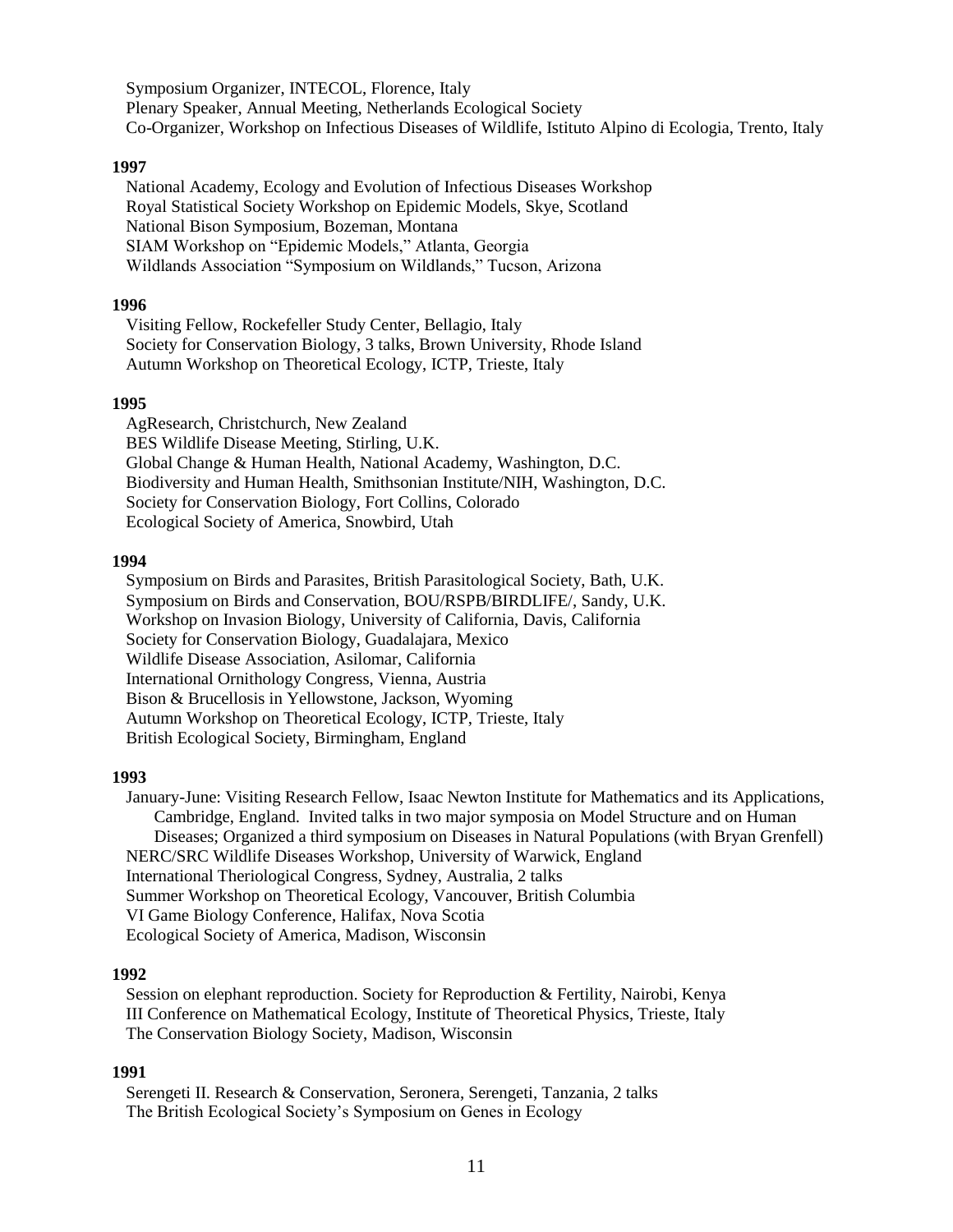# **1990**

The Instituto Tropical at the University of Caracas, Venezuela Towards the 21st Century, University of California, Los Angeles

# **FUNDING AND SUPPORT**

| 2009-2014  | James S. McDonnell Foundation. Allometry of Parasites and Food-Webs. \$445,730.                                                                                                                                |
|------------|----------------------------------------------------------------------------------------------------------------------------------------------------------------------------------------------------------------|
| 2006-2011  | NSF Community Dynamics of an Emergent Pathogen: Intrinsic Versus Extrinsic<br>Mechanisms, Cornell University. \$279,521.                                                                                       |
| 2005-2010  | NSF Collaborative Research: Predicting the Effects of Environmental Change and Host<br>Diversity on the Dynamics of Insect-Vectored Generalist Pathogens. \$440,732.                                           |
| 2009-2011  | Wildlife Trust/NIH Nipah virus transmission and Epidemiology in Bangladesh. \$55,950.                                                                                                                          |
| 2006-2011, | NSF/NIH Ecology of Infectious Diseases, Co-PI with Andre Dhondt, Cornell,<br>Community Dynamics of Conjunctivitis in House Finches. \$2,500,000.                                                               |
| 2005-2010  | NSF/NIH Ecology of Infectious Diseases, Co-PI with Elizabeth Borer and Eric<br>Seabloom, Community Ecology of Barley Yellow Dwarf Virus. \$1,950,000.                                                          |
| 2004-2009  | NSF/NIH Ecology of Infectious Diseases, Co-PI with Mercedes Pascual, University of<br>Michigan, "Ecology of Cholera and Climate." \$1,640,000.                                                                 |
| 2004-2008  | NOAA Ocean Health Initiative, Co-PI with Mercedes Pascual, University of Michigan,<br>"Ecology of Cholera and Climate." \$990,000.                                                                             |
| 2002-2006  | NSF Biocomplexity Sub-Contract with Craig Packer, University of Minnesota, "The<br>Ecology of Serengeti." \$2,000,000.                                                                                         |
| 2002-2003, | Conservation International, Center for Applied Biodiversity Science. Jointly                                                                                                                                   |
| 2005-2007  | with John Gittleman, University of Virginia. "The Role of Pathogens in the Conservation<br>of Biological Diversity." \$100,000.                                                                                |
| 2002-2007. | NSF/NIH Co-PI with Craig Packer, University of Minnesota. "Viral Transmission<br>Dynamics in the Serengeti." \$2,000,000.                                                                                      |
| 2002-2006. | NSF/NIH Sub-Contract with Peter Daszak at Wildlife Trust and Alex Hyatt, CSIRO.<br>"The Ecology of Emerging Infectious Disease: Nipah and Hendra viruses."                                                     |
| 2002-2007  | NSF/NIH Sub-Contract with Armand Kuris and Kevin Lafferty, University of California<br>at Santa Barbara. "The Role of Parasites in Salt Marsh Food Webs."                                                      |
| 2000-2004  | NSF Biocomplexity Program. Sub-Contract with David C. Duffy, University of Hawaii at<br>Manoa. "Biocomplexity of introduced avian diseases in Hawaii: Threats to biodiversity<br>of native forest ecosystems." |
| 2000-2004  | NSF/NIH Sub-Contract with André Dhondt, Cornell University. "Dynamics of an<br>emerging pathogen in an introduced host."                                                                                       |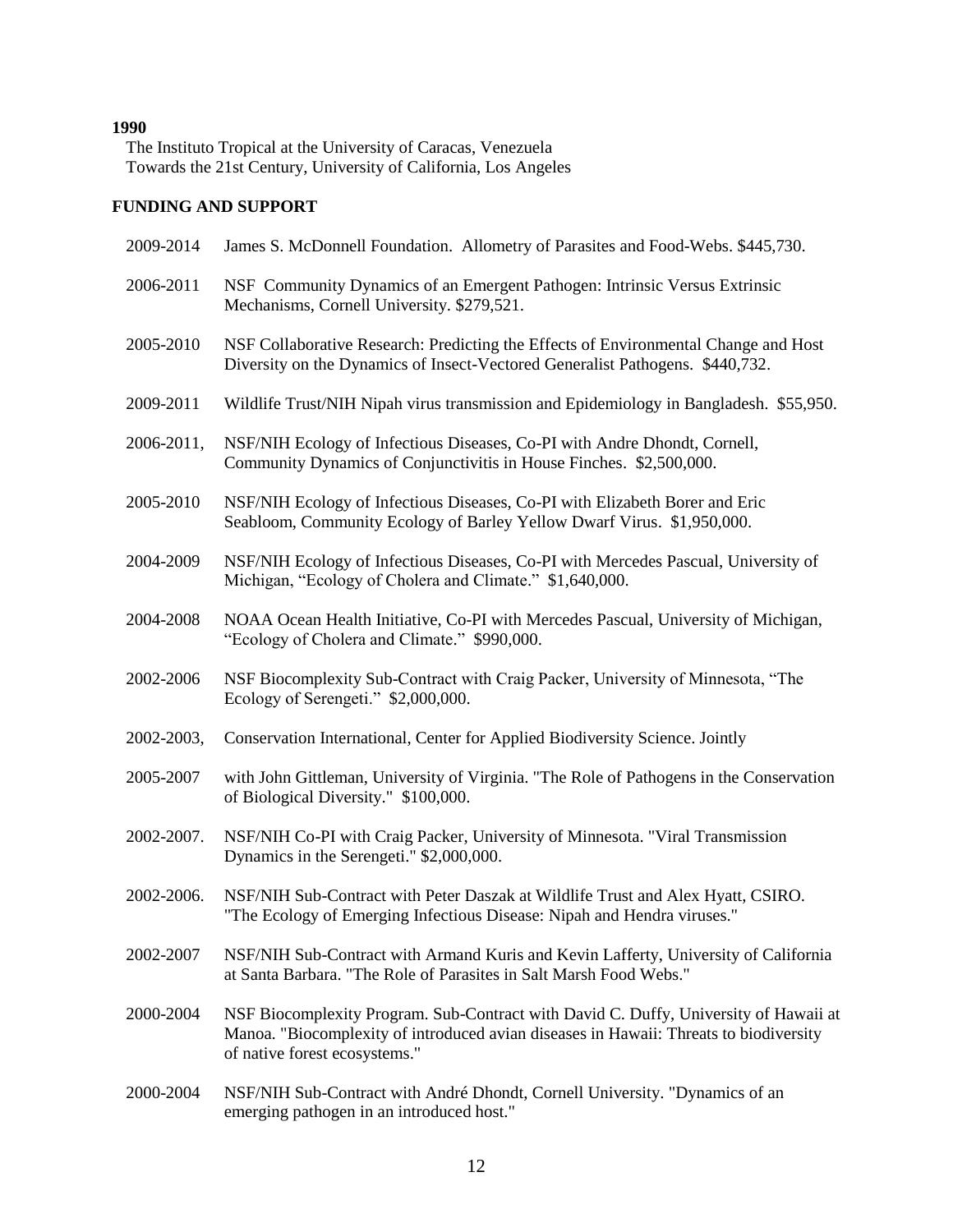- 2000- 2003 Sub-Contract with Linda Lowenstine, University of California at Davis. "Epidemiology and Population Dynamics of Herpes Virus in California Sea Lions. NIH/NSF Fogarty Initiative in Ecology of Infective Diseases."
- 1999-2001 NSF grant (jointly with Tom Hahn) "Infectious Disease and Reproductive Physiology of Mountain White-crowned Sparrows."
- 1999- 2000 Environmental Defense. "Population Viability Analysis of Utah Prairie Dogs."
- 1998-2000 Report to US Fish & Wildlife/NSG, Wildlife Disease Unit. "The Potential Use of Infectious Agents in the Control of the Brown Tree Snake on Guam."
- 1997-1998 USAID Cobra Project & Kenya Wildlife Service. "Wildlife Utilization and Monitoring in Laikipia District, Kenya."
- 1996-1997 Environmental Defense Fund, William Mott Fund. "Geographical Distribution of Endangered Species in the United States."
- 1994-1995 Geraldine R. Dodge Foundation. "Infectious Disease and Conservation Biology."
- Long-term funding for my work with Peter Hudson on grouse populations comes from the Game Conservancy, U.K.
- The African Wildlife Foundation has paid for the long-term population studies of elephants at Amboseli; this covers my research when at Amboseli. Kenya Wildlife Service covered my expenses when working on elephants.
- The New York Zoological Society and Wildlife Conservation International have paid for my long-term research on rinderpest and its control in Ngorongoro Conservation Area in Tanzania.
- The National Park Service has paid for my work on brucellosis in Yellowstone National Park, while the Wilderness Society paid for some work on the viability of Grizzly bear populations in the Northern Rockies.

## **SCIENTIFIC PUBLICATIONS**

#### **Books**

- **Dobson, A.P.** (2014). *Serengeti Lives* (in prep) University of Chicago Press.
- Hudson, P.J., A. Rizzoli, B. Grenfell, H. Hesterbeek, and **A. P. Dobson**, Eds. (2001). *The Ecology of Wildlife Diseases*. Oxford University Press, (See review in *Ecology*, Wilson, M., Dec. 2002).
- **Dobson, A.P.** (2000). Japanese Edition of *Conservation and Biodiversity*.
- Landweber, L. and **A.P. Dobson**, Eds. (1999)*. Genetics and the Extinction of Species. DNA and the Conservation of Biodiversity*. Princeton University Press.
- **Dobson, A.P.** (1997). *Biologische Vielfalt und Naturschutz. Der riskierte Reichtum*. (German translation of *Conservation and Biodiversity*). Winner of the 'Deutsche Umweltstiftung' prize for Environmental Reading, 1997.
- **Dobson, A.P.** (1996). *Conservation and Biodiversity*. Scientific American Libraries, Freeman, New York.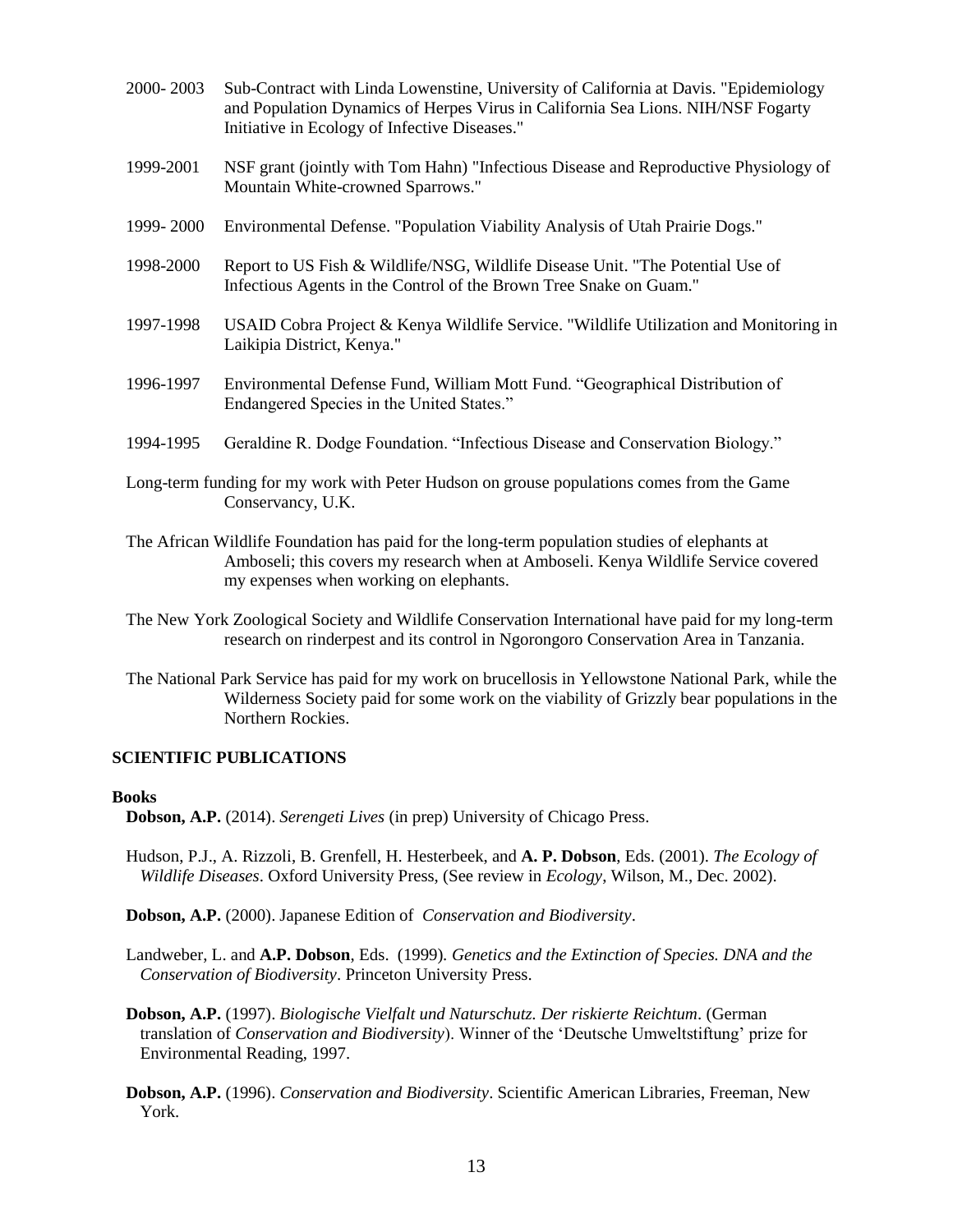Grenfell, B.T. and **A.P. Dobson**, Eds. (1995). *Ecology of Infectious Diseases in Natural Populations*. Cambridge University Press, Cambridge.

# **Refereed Articles**

# **2017**

Baeza, A., M. Santos-Vega, A. P. Dobson and M. Pascual (2017). "The rise and fall of malaria under landuse change in frontier regions." Nature Ecology & Evolution **1**: 0108.

Bartsch, S. M., J. K. Peterson, D. L. Hertenstein, L. Skrip, M. Ndeffo-Mbah, A. P. Galvani, A. P. Dobson and B. Y. Lee (2017). "Comparison and validation of two computational models of Chagas disease: A thirty year perspective from Venezuela." Epidemics **18**: 81-91.

Brook, C. E., Y. Bai, O. Y. Emily, H. C. Ranaivoson, H. Shin, A. P. Dobson, C. J. E. Metcalf, M. Y. Kosoy and K. Dittmar (2017). "Elucidating transmission dynamics and host-parasite-vector relationships for rodentborne Bartonella spp. in Madagascar." Epidemics 18: ??-??.

Faust, C. L., A. P. Dobson, N. Gottdenker, L. S. Bloomfield, H. I. McCallum, T. R. Gillespie, M. Diuk-Wasser and R. K. Plowright (2017). "Null expectations for disease dynamics in shrinking habitat: dilution or amplification?" Phil. Trans. R. Soc. B **372**(1722): 20160173.

Ngonghala, C. N., G. A. De Leo, M. M. Pascual, D. C. Keenan, A. P. Dobson and M. H. Bonds (2017). "General ecological models for human subsistence, health and poverty." Nature Ecology & Evolution **1**(8): 1153.

Treuer, T. L., J. J. Choi, D. H. Janzen, W. Hallwachs, D. Peréz‐Aviles, A. P. Dobson, J. S. Powers, L. C. Shanks, L. K. Werden and D. S. Wilcove (2017). "Low‐cost agricultural waste accelerates tropical forest regeneration." Restoration Ecology.

## **2016**

- **Almberg, E. S., Cross, P. C., Hudson, P. J., Dobson, A. P., Smith, D. W., & Stahler, D. R. (2016). Infectious diseases of wolves in Yellowstone. Yellowstone Science, 24(1), 47-49.**
- **Cook, J. A., Greiman, S. E., Agosta, S. J., Anderson, R. P., Arbogast, B. S., Baker, R. J., & Demboski, J. R., Dobson, A.P., Dunuum, J.L., Eckerlin, R.P., Esselstyn, J., Galbreath, K.E., Hawdon, J., Hoekstra, H.E., Kutz, S.J., Light, J.E., Olson, L.E., Patterson, B.D., Patton, J.L, Phillips, A.J., Rickart, E., Rogers, D.S., Siddall, M.E., Tkach, V.V. & Hoberg, E.P. (2016). Transformational Principles for NEON Sampling of Mammalian Parasites and Pathogens: A Response to Springer and Colleagues. BioScience, 66(11), 917-919.**
- **De Leo, G. A., Dobson, A. P., & Gatto, M. (2016). Body size and meta-community structure: the allometric scaling of parasitic worm communities in their mammalian hosts. Parasitology, 143(7), 880.**
- **Groner, M. L., Maynard, J., Breyta, R., Carnegie, R. B., Dobson, A.P., Friedman, C. S., & Noble, R. T. (2016). Managing marine disease emergencies in an era of rapid change. Phil. Trans. R. Soc. B, 371(1689), 20150364.**
- **Maynard, J., Van Hooidonk, R., Harvell, C. D., Eakin, C. M., Liu, G., Willis, B. L., Williams, G.J., Groner, M.L., Dobson, A.P., Heron, S.F., Reardon, K., Shields, J.D., & Glenn, R. (2016).**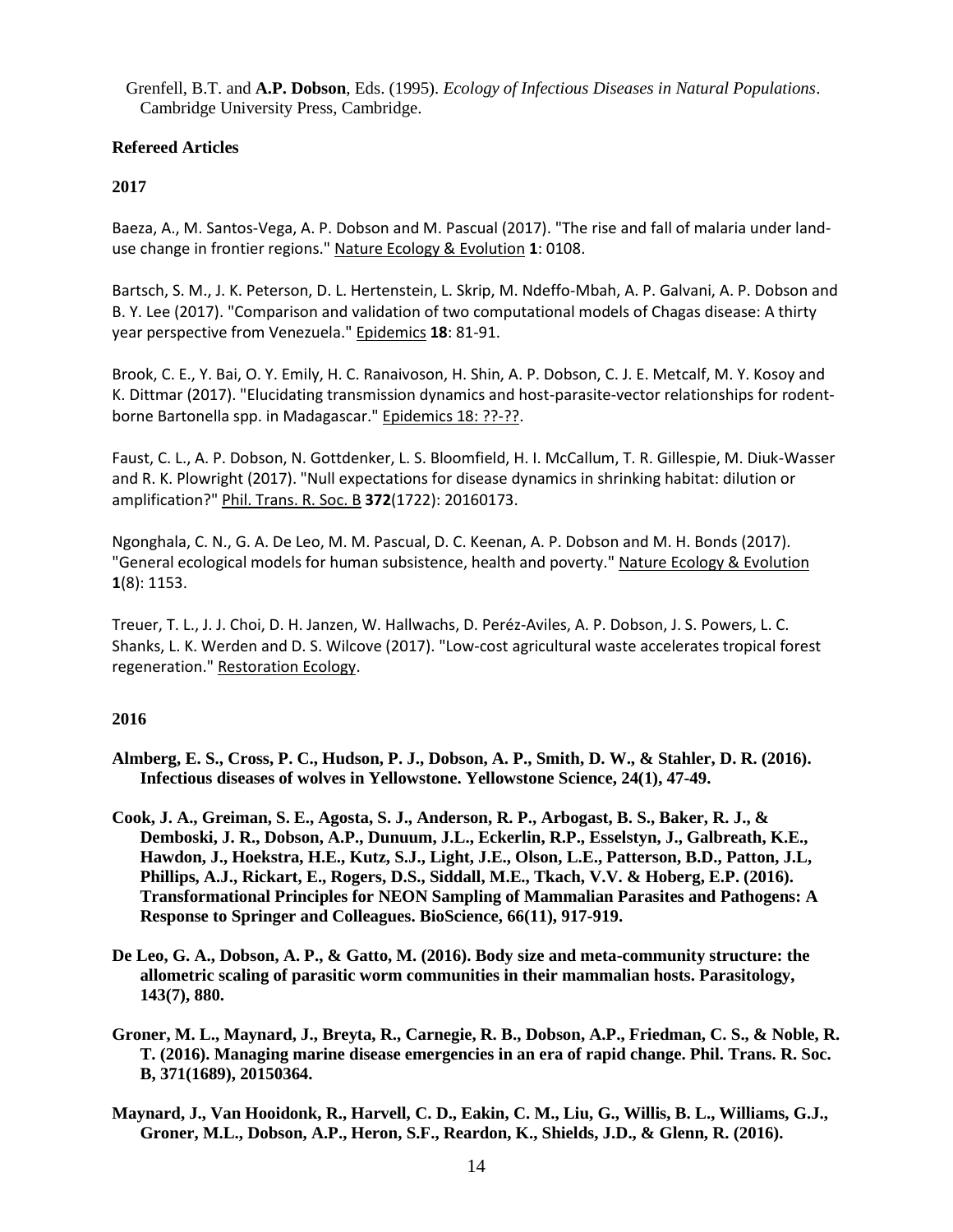**Improving marine disease surveillance through sea temperature monitoring, outlooks and projections. Phil. Trans. R. Soc. B, 371(1689), 20150208.**

- **Torney, C. J., Dobson, A. P., Borner, F., Lloyd-Jones, D. J., Moyer, D., Maliti, H. T., & Hopcraft, J. G. C. (2016). Assessing Rotation-Invariant Feature Classification for Automated Wildebeest Population Counts. PloS one, 11(5), e0156342.**
- **Dobson, A.P. (2016) Biodiversity. Pp 17-20, In 'Keywords in the Environment' Eds Joni Adamson, William A. Gleason, and David N. Pellow, New York University Press.**

#### **2015**

- **Almberg ES, Cross PC, Dobson AP, Smith DW, Metz MC, Stahler DR, and Hudson PJ. 2015. Social living mitigates the costs of a chronic illness in a cooperative carnivore. Ecology Letters 18(7):660-667.**
- **Artzy-Randrup Y, Dobson AP, and Pascual M. 2015. Synergistic and antagonistic interactions between bednets and vaccines in the control of malaria. Proceedings of the National Academy of Sciences 112(10):3014-3019.**
- **Brook CE, and Dobson AP. 2015. Bats as 'special'reservoirs for emerging zoonotic pathogens. Trends In Microbiology 23(3):172-180.**
- **Buhnerkempe MG, Roberts MG, Dobson AP, Heesterbeek H, Hudson PJ, and Lloyd-Smith JO. 2015. Eight challenges in modelling disease ecology in multi-host, multi-agent systems. Epidemics 10:26-30.**
- **De Leo G, A. P. Dobson, and Gatto M. 2015. Body size and meta-community structure: the allometric scaling of parasitic worm communities in their mammalian hosts. Parasitology (in press).**
- **Dobson A, Molnar PK, and Kutz S. 2015. Climate change and Arctic parasites. TRENDS in Parasitology 31(5):181-188.**
- **Faust C, and Dobson AP. 2015. Primate malarias: diversity, distribution and insights for zoonotic Plasmodium. One Health 1(1):ONEHLT-D-15-00012R00011.**
- **Groner M, Breyta R, Dobson A, Friedman CS, Froelich B, Garren M, Gulland F, Maynard J, Weil E, and Wyllie-Echeverria S. 2015. Emergency response for marine diseases. Science (New York, NY) 347(6227):1210.**
- **Hopcraft JGC, Mduma SA, Borner M, Bigurube G, Kijazi A, Haydon DT, Wakilema W, Rentsch D, Sinclair A, and Dobson A. 2015. Conservation and economic benefits of a road around the Serengeti. Conservation Biology 29(3):932-936.**
- **Lafferty KD, DeLeo G, Briggs CJ, Dobson AP, Gross T, and Kuris AM. 2015. A general consumerresource population model. Science 349(6250):854-857.**
- **Lembo T, Auty H, Hampson K, Craft M, Dobson A, Fyumagwa R, Eblate E, Haydon D, Hoare R, Kaare M et al. . 2015. Infectious Diseases in the Serengeti: What we know and how we know it. In: A.R.E.Sinclair, editor. Serengeti IV. Chicago: University of Chicago Press.**
- **Osnas EE, Hurtado PJ, and Dobson AP. 2015. Evolution of Pathogen Virulence across Space during an Epidemic. The American Naturalist 185(3):332-342.**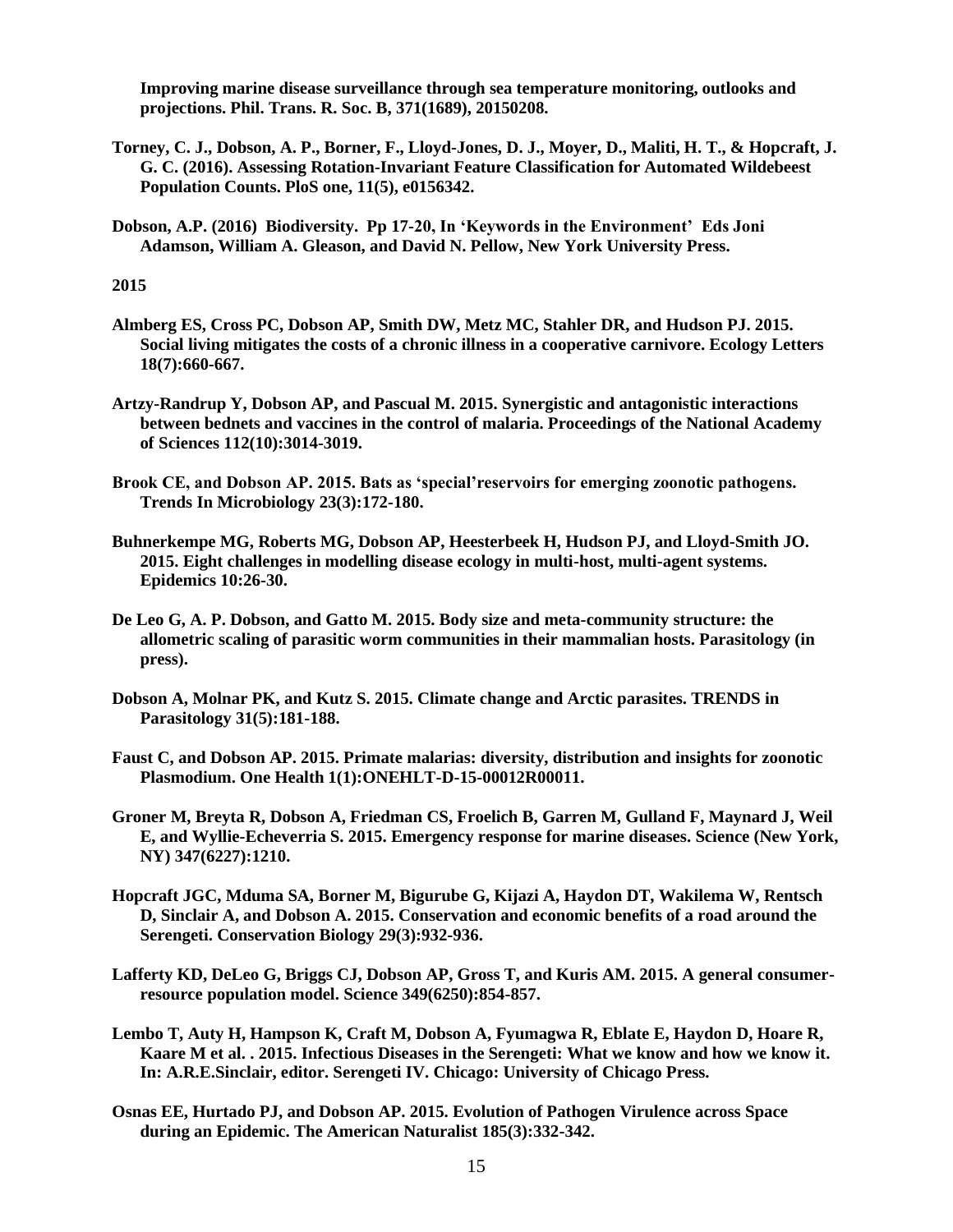- **Peterson JK, Graham AL, Dobson AP, and Chavez OT. 2015. Rhodnius prolixus Life history outcomes differ when infected with different Trypanosoma cruzi I strains. . AmJTropMedHyg 93(3):564-572.**
- **Sinclair AR, and Dobson A. 2015. Conservation in a Human-Dominated World. Serengeti IV: Sustaining Biodiversity in a Coupled Human-Natural System:1.**
- **Sinclair AR, Dobson A, Mduma SA, and Metzger KL. 2015. Shaping the Serengeti Ecosystem. Serengeti IV: Sustaining Biodiversity in a Coupled Human-Natural System:11.**
- **Siregar, J. E., C. L. Faust, L. S. Murdiyarso, L. Rosmanah, U. Saepuloh, A. P. Dobson and D. Iskandriati (2015). "Non-invasive surveillance for Plasmodium in reservoir macaque species." Malaria journal 14(1): 404.**
- **Viana M, Cleaveland S, Matthiopoulos J, Halliday J, Packer C, Craft ME, Hampson K, Czupryna A, Dobson AP, and Dubovi EJ. 2015. Dynamics of a morbillivirus at the domestic–wildlife interface: Canine distemper virus in domestic dogs and lions. Proceedings of the National Academy of Sciences 112(5):1464-1469.**
- Caro T, **Dobson A**, Marshall AJ, and Peres CA. 2014 Compromise solutions between conservation and road building in the tropics. Current Biology 24(16):R722-R725.
- Gortazar C, Reperant LA, Kuiken T, de la Fuente J, Boadella M, Martinez-Lopez B, Ruiz-Fons F, Estrada-Pena A, Drosten C, Medley G., **Dobson, A.P**., et al. . 2014. Crossing the Interspecies Barrier: Opening the Door to Zoonotic Pathogens. PLoS Pathogens 10(6).
- Kutz SJ, Hoberg EP, Molnár PK, **Dobson A**, and Verocai GG. 2014 A walk on the tundra: Host–parasite interactions in an extreme environment. International Journal for Parasitology: Parasites and Wildlife(0).
- Sekar N, Weiss JM, and **Dobson AP**. 2014. Willingness-to-pay and the perfect safari: Valuation and cultural evaluation of safari package attributes in the Serengeti and Tanzanian Northern Circuit. Ecological Economics 97:34-41.
- Williams PD, **Dobson AP**, Dhondt KV, Hawley DM, and Dhondt AA. 2014. Evidence of trade-offs shaping virulence evolution in an emerging wildlife pathogen. Journal of Evolutionary Biology 27(6):1271-1278.
- Hochachka WM, Dhondt AA, **Dobson A,** Hawley DM, Ley DH, and Lovette IJ. 2013. Multiple host transfers, but only one successful lineage in a continent-spanning emergent pathogen. Proc Biol Sci 280(1766): 20131068.
- Cassirer EF, Plowright RK, Manlove KR, Cross PC, **Dobson AP**, Potter KA, and Hudson PJ. 2013. Spatio-temporal dynamics of pneumonia in bighorn sheep. Journal of Animal Ecology 82(3):518-528.
- **Dobson Andrew P**. 2013. The Eye of the Finch. The Scientist.
- Nowak K, **Dobson A**, Joyce Poole, Petter Granli, Paula Kahumbu, Phyllis Lee, Winnie Kiiru, Ponjoli Joram, Cyprian Malima, and Moss C. 2013. Elephants are not Diamonds. Ecologist http://www.theecologist.org/News/news\_analysis/1800368/elephants\_are\_not\_diamonds.html

Rodó X, Pascual M, Doblas-Reyes F, Gershunov A, Stone D, Giorgi F, Hudson P, Kinter J, Rodríguez-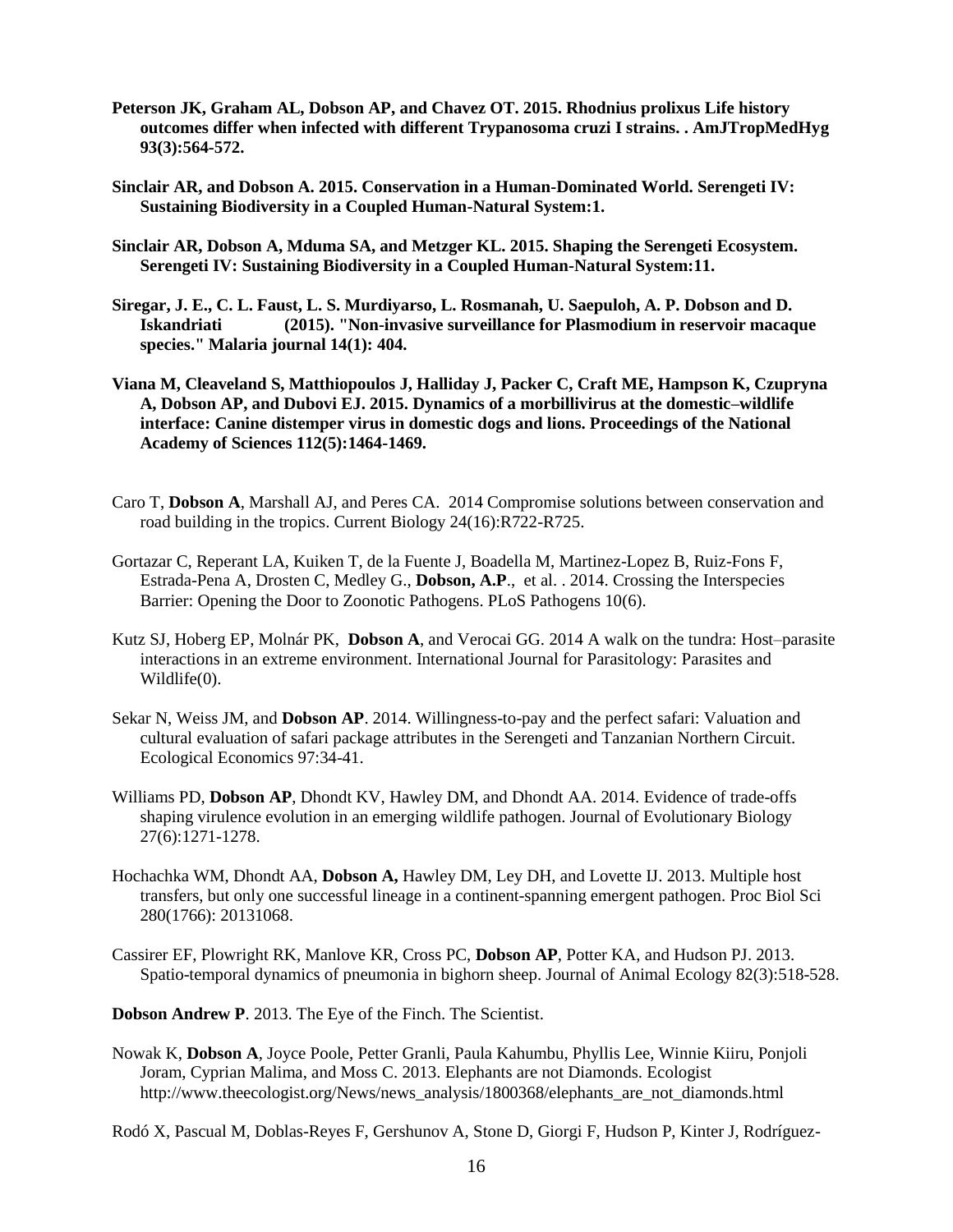Arias M-À, Stenseth N et al. . 2013. Climate change and infectious diseases: Can we meet the needs for better prediction? Climatic Change 118(3-4): 625-640.

- Ryan SJ, Jones JH, and **Dobson AP.** 2013. Interactions between Social Structure, Demography, and Transmission Determine Disease Persistence in Primates. PLoS ONE 8(10):e76863**.**
- Cassirer EF, Plowright RK, Manlove KR, Cross PC, **Dobson AP**, Potter KA, Hudson PJ. 2013 Spatiotemporal dynamics of pneumonia in bighorn sheep. J Anim Ecol. 1365-12031
- **Dobson A**. 2013. Natural History, a Master Class. PLoS Biol 11(2):e1001496.
- Dunne JA, Laferty KD, **Dobson AP**, Hechinger RF, Kuris AM, Martinez ND, McLaughlin JP, Mouritsen KN, Poulin R., Reise K, Stouffer DB, Thieltges DW, Williams RJ, Zander CD. 2013 Parasites affect food web structure primarily through increased diversity and complexity. PLoS Biol. 11(6):e1001579.
- Hawley DM, Osnas EE, **Dobson AP**, Hochachka WM, Ley DH, Dhondt AA. 2013 Parallel patterns of increased virulence in a recently emerged wildlife pathogen. PLoS Biol. 11(5):e1001570
- Molnár PK, **Dobson AP**, Kutz SJ. 2013. Gimme shelter—the relative sensitivity of parasitic nematodes with direct and indirect life cycles to climate change. 19(11):3291-305.
- Molnár PK, Kutz SJ, Hoar BM, **Dobson AP**. 2013 Metabolic approaches to understanding climate change impacts on seasonal host-macroparasite dynamics. Ecol Lett. 16(1):9-21.
- Roche B, Rohani P, Dobson AP, Guégan JF. 2013. The impact of community organization on vectorborne pathogens. Am Nat. 181(1):1-11.
- Ryan SJ, Jones JH, **Dobson AP.** 2013. Interactions between Social Structure, Demography, And Transmission Determine Disease Persistence in Primates. PLoS One 8(10):e76863
- Almberg ES, Cross PC, **Dobson AP**, Smith DW, Hudson PJ. 2012 Parasite invasion following host reintroduction: a case study of Yellowstone's wolves. Philos Trans R Soc Lond B Biol Sci. 19;367(1604):2840-51.
- Artzy-Randrup Y, Rorick MM, Day K, Chen D, **Dobson AP**, Pascual M. 2012 Population structuring of multi-copy, antigen-encoding genes in Plasmodium falciparum. Elife. 1:e00093. Doi: 10.7554/elife.00093
- Bonds MH, **Dobson AP**, Kennan DC. 2012. Disease ecology, biodiversity, and the latitudinal gradient in income. PLoS Biol. 10(12):e1001456
- Cunningham AA, **Dobson AP**, Hudson PJ. 2012 Disease invasion: impacts on biodiversity and human health. Philos Trans R Soc Lond B Biol Sci 19; 367(1604):2804-6.
- Noss RF, **Dobson AP**, Baldwin R, Beier P, Davis CR, Dellasala DA, Francis J, Locke H, Nowak K, Lopez R, Reining C, Tombulak SC, Tabor G. 2012 Bolder thinking for conservation Conserv Biol.  $26(1): 1-4.$
- Osnas EE, **Dobson AP.** 2012 Evolution of virulence in heterogeneous host communities under multiple trade-offs. Evolution. 66(2):391-401.
- Reperant LA, Kuiken T, Grenfell BT, Osterhaus AD, **Dobson AP**. 2012 Linking influenza virus tissue tropism to population-level reproductive fitness. PLoS One. 7(8):e43115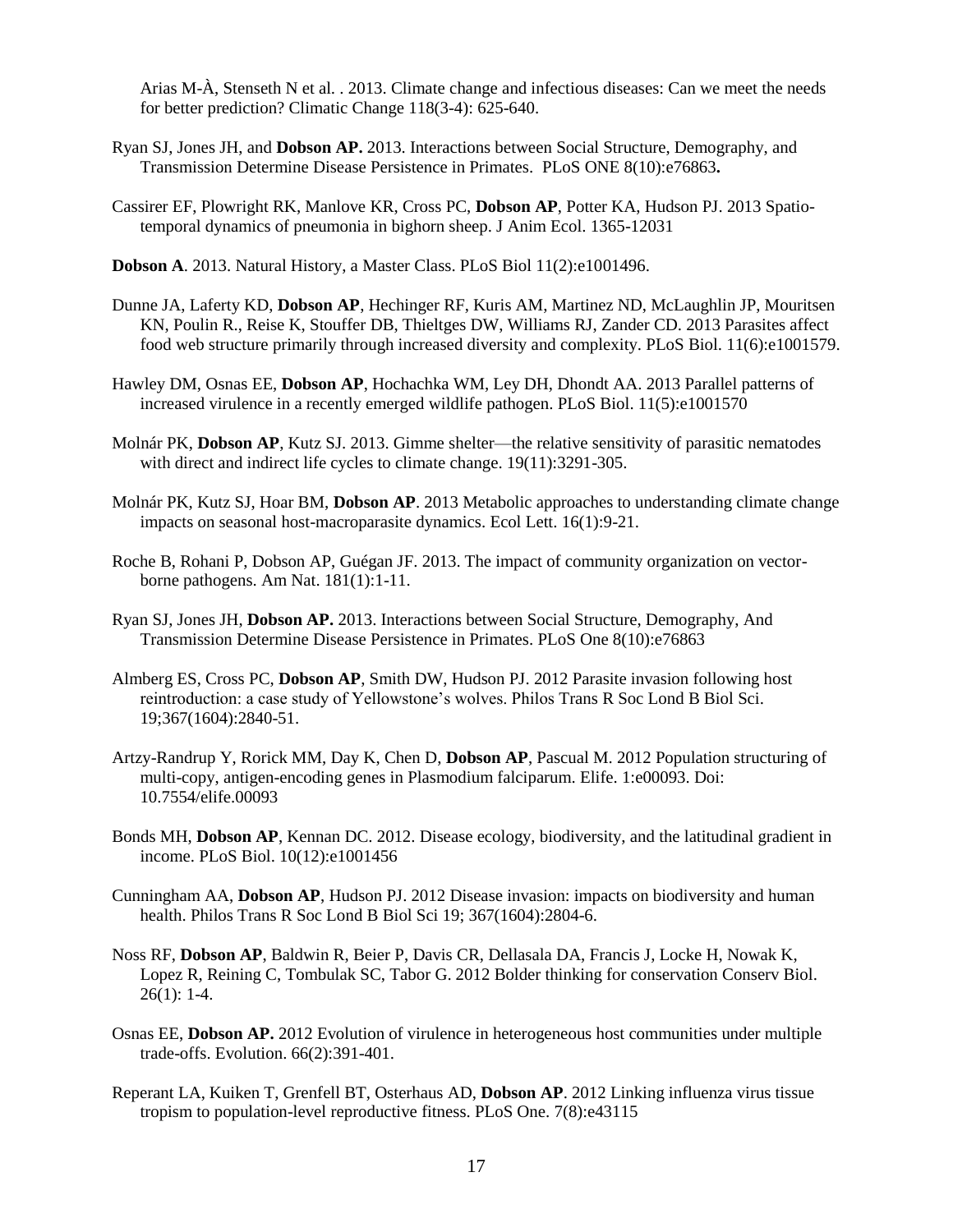- Roche B, **Dobson AP**, Guégan JF, Rohani P. 2012 Linking community and disease ecology: the impact of biodiversity on pathogen transmission. Philos Tran R Soc Lond B Biol Sci. 19;367 91604):2807- 13.
- Standley CJ, Mugisha L, **Dobson AP**, Stothard JR. 2012 Zoonotic schistosomiasis in non-human primates: past, present and future activities at the human-wildlife interface in Africa. J Helminthol 86(2):131-40.
- Baeza A, Bouma M, **A.P. Dobson**, Dhiman R, Srivastava H, and Pascual M. 2011. Climate forcing and desert malaria: the effect of irrigation. Malaria Journal 10(1):190. 1475-2875
- Baskerville EB, **Dobson AP**, Bedford T, Allesina S, Anderson TM, and Pascual M. 2011. Spatial Guilds in the Serengeti Food Web Revealed by a Bayesian Group Model. PLoS Comput Biol 7(12):e1002321.
- Hechinger RF, Lafferty KD, **Dobson AP**, Brown JH, and Kuris AM. 2011. A Common Scaling Rule for Abundance, Energetics, and Production of Parasitic and Free-Living Species. Science 333(6041):445-448.
- Holdo RM, Fryxell JM, Sinclair ARE, **Dobson AP**, and Holt RD. 2011. Predicted Impact of Barriers to Migration on the Serengeti Wildebeest Population. PLoS ONE 6(1): e16370
- Osnas E.E., and **Dobson A.P**. 2011. EVOLUTION OF VIRULENCE IN HETEROGENEOUS HOST COMMUNITIES UNDER MULTIPLE TRADE-OFFS. Evolution:no-no. doi: 10.1111/j.1558-5646
- Plowright R, Foley P, Field H, **Dobson A.P.**, Foley J, Eby P, and Daszak P. 2011a. Urban Habituation, Connectivity, and Stress Synchrony: Hendra Virus Emergence from Flying Foxes (Pteropus spp.). Ecohealth 7:S36-S37.
- Plowright RK, Foley P, Field HE, **Dobson A.P.**, Foley JE, Eby P, and Daszak P. 2011b. Urban habituation, ecological connectivity and epidemic dampening: the emergence of Hendra virus from flying foxes (Pteropus spp.). Proceedings of the Royal Society B: Biological Sciences. 278:3703-3712
- Pulliam JRC, Epstein JH, Dushoff J, Rahman SA, Bunning M, Jamaluddin AA, Hyatt AD, Field HE, **Dobson A.P.**, and Daszak P. 2011. Agricultural intensification, priming for persistence and the emergence of Nipah virus: a lethal bat-borne zoonosis. Journal Of The Royal Society Interface. 2012 Jan 7;9(66):89-101
- Rohr JR, **Dobson A.P.**, Johnson PTJ, Kilpatrick AM, Paull SH, Raffel TR, Ruiz-Moreno D, and Thomas MB. 2011. Frontiers in climate change–disease research. Trends in Ecology & Evolution 26(6):270-277.
- Sutherland WJ, Aveling R, Bennun L, Chapman E, Clout M, Côté IM, Depledge MH, Dicks LV, **Dobson A.P.**, Fellman L et al. . 2012. A horizon scan of global conservation issues for 2012. Trends in Ecology & amp; Evolution 27(1):17-23.
- Sutherland WJ, Bardsley S, Bennun L, Clout M, Côté IM, Depledge MH, Dicks LV, Dobson AP, Fellman L, Fleishman E et al. . 2011. Horizon scan of global conservation issues for 2011. Trends in Ecology & amp; Evolution 26(1):10-16.

**Dobson, A.P.**, M. Borner, A.R.E. Sinclair & P.J. Hudson, et al. (2010). Road will ruin Serengeti. *Nature*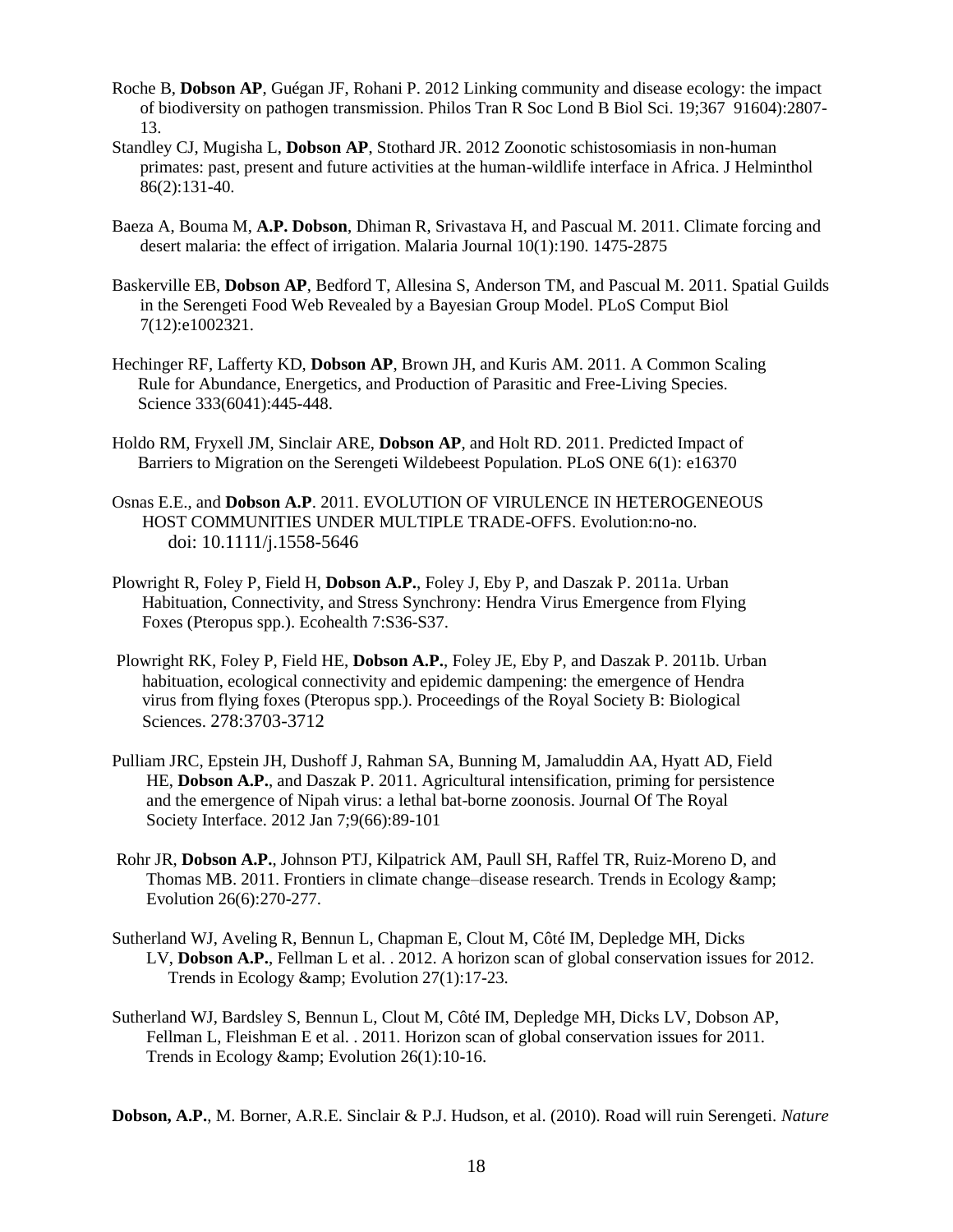**467**(7313): 272-273.

- Hawley, D.M., K.V. Dhondt, **A.P.Dobson** & J.L. Grodio**,** et al. (2010). Common garden experiment reveals pathogen isolate but no host genetic diversity effect on the dynamics of an emerging wildlife disease. *Journal of Evolutionary Biology* **23**(8): 1680-1688.
- Johnson, P.T., **A.P. Dobson,** K.D. Lafferty & D.J. Marcogliese, et al. (2010). When parasites become prey: ecological and epidemiological significance of eating parasites. *Trends Ecol Evol* **25**(6)**:**  362-371.
- Keesing, F., L.K. Belden, P. Daszak & **A.P. Dobson,** et al. (2010). [Impacts of biodiversity on the](http://www.nature.com/nature/journal/v468/n7324/full/nature09575.html)  [emergence and transmission of infectious diseases.](http://www.nature.com/nature/journal/v468/n7324/full/nature09575.html) *Nature* **468:** 647-652. doi:10.1038/nature09575 Review
- Osnas, E.E. and **A.P. Dobson**. (2010). Evolution of virulence when transmission occurs before disease. *Biology Letters* **6**(4): 505-508.
- Reperant, L.A., N.S. Fučkar, A.D.M.E. Osterhaus, **A.P. Dobson,** and T. Kuiken. (2010). Spatial and temporal association of outbreaks of H5N1 influenza virus infection in wild birds with the 0 degrees C isotherm. *PLoS Pathogens* **64:** e1000854.
- Wasser, S., K. Nowak, J. Poole, J. Hart, R. Beyers, P. Lee, K. Lindsay, G. Brown, G. Petter & **A.P. Dobson.** (2010). Response--Consequences of Legal Ivory Trade. *Science* **328**(5986)**:** 1634-d-1635.
- Wasser, S., J. Poole, P. Lee, K. Lindsay, **A.P. Dobson**, J. Hart, I. Douglas-Hamilton, G. Wittemyer, P. Granli, B. Morgan, J. Gunn, S. Alberts, R. Beyers, P. Chiyo, H. Croze, R. Estes, K. Gobush, P. Joram, A. Kikoti, J. Kingdon, L. King, D. Macdonald, C. Moss, B. Mutayoba, S. Njumbi, P. Omondi, and K. Nowak. (2010). Elephants, Ivory, and Trade. *Science* **327** (5971): 1331-1332.
- **Dobson, A.P.** (2009). Climate variability, global change, immunity, and the dynamics of infectious diseases. *Ecology* **904:** 920-927.
- **Dobson, A.P.** (2009). Food-web structure and ecosystem services: insights from the Serengeti. *Philosophical Transactions of the Royal Society of London Series B* **364**(1524): 1665-1682.
- **Dobson, A.P.,** S. Allesina, K. Lafferty, and M. Pascual. (2009). The assembly, collapse and restoration of food webs. *Philosophical Transactions of the Royal Society of London Series B* **364**(1524): 1803- 1806.

Epstein, J.H., Olival K.J., Pulliam J.R.C. , C. Smith, J. Westrum, T. Hughes, **A.P. Dobson**, A.Zubaid,

- S.A. Rahman, M. Basir, H.E. Field, and P. Daszak.. (2009). Pteropus vampyrus, a hunted migratory . species with a multinational home-range and a need for regional management. *Journal of Applied Ecology* **46**(5): 991-1002.
- Hampson, K., J. Dushoff, S. Cleaveland, D.T. Haydon, M. Kaare, C. Packer and **A.P. Dobson**. (2009). Transmission dynamics and prospects for elimination of canine rabies. *PLoS Biology* **73:** e1000053, doi:1000010.1001371/journal.pbio.1000053.

Kutz, S.J., **A.P. Dobson**, and E.P. Hoberg. (2009). Where are the parasites? *Science* **326:** 1187-1188.

Lloyd-Smith, J.O., D.P. George, K.M. Pepin, V.E. Pitzer, J.R.C. Pulliam, **A.P. Dobson**, P.J. Hudson, and B.T. Grenfell. (2009). Epidemic dynamics at the human-animal interface. *Science* **326**: 1362-1367.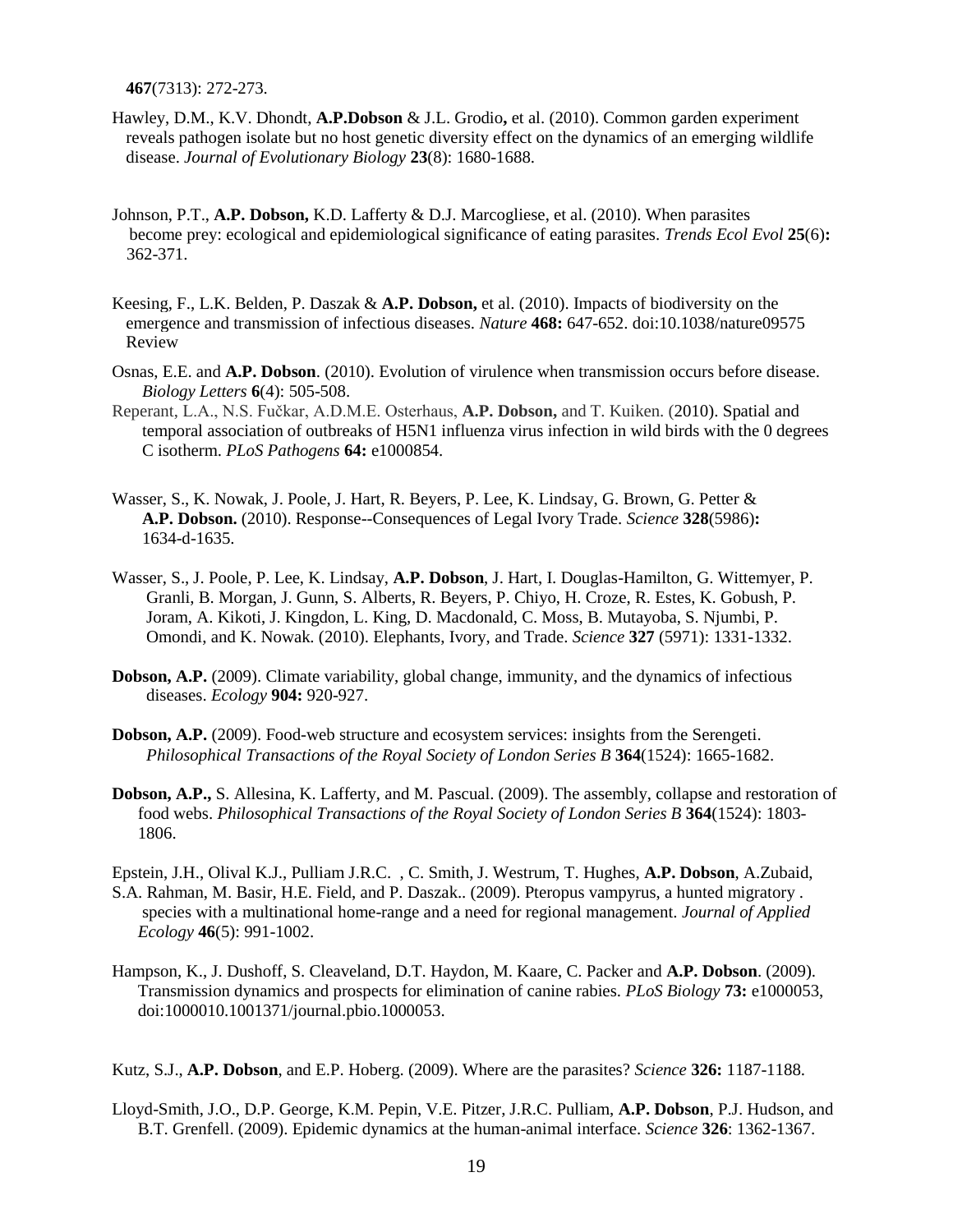- Pascual, M., **A.P. Dobson**, and M.J. Bouma. (2009). Underestimating malaria risk under variable temperatures. *Proceedings of the National Academy of Sciences USA* **106**: 13645-13646.
- R.M[.Holdo,](http://www.ncbi.nlm.nih.gov/pubmed?term=%22Holdo%20RM%22%5BAuthor%5D) A.R. Sinclair, **[A.P. Dobson](http://www.ncbi.nlm.nih.gov/pubmed?term=%22Sinclair%20AR%22%5BAuthor%5D)**, [K.L.](http://www.ncbi.nlm.nih.gov/pubmed?term=%22Dobson%20AP%22%5BAuthor%5D) [Metzger, B.M. Bolker, M.E.](http://www.ncbi.nlm.nih.gov/pubmed?term=%22Metzger%20KL%22%5BAuthor%5D) [Ritchie, and R.D. Holt.](http://www.ncbi.nlm.nih.gov/pubmed?term=%22Ritchie%20ME%22%5BAuthor%5D)  (2009). A disease-mediated trophic cascade in the Serengeti and its implications for ecosystem C. *PLoS Biology* **7**(9):. e1000210. doi:10.1371/journal.pbio.1000210.
- Bolzoni, L., G.A. DeLeo, M. Gatto and **A.P. Dobson**. (2008a) Body size scaling in an SEI model of wildife diseases. *Theoretical Population Biology* **73:** 374-382.
- Bolzoni, L., **A.P. Dobson,** M. Gatto and G.A. De Leo. (2008b). Allometric Scaling and Seasonality in the Epidemics of Wildlife Diseases. *The American Naturalist* **172:** 818-828.
- Cleaveland, S., C. Packer, K. Hampson, M. Kaare, R. Kock, R., T. Mlengeya and **A.P. Dobson**. (2008). The Multiple Roles of Infectious Diseases in the Serengeti Ecosystem. In *Serengeti III. Human impacts on ecosystem dynamics* (ed. A. R. E. Sinclair, C. Packer, S. A. R. Nduma & J. M. Fryxell). Chicago: Chicago University Press.
- Craft, M. E., P.L. Hawthorne, C. Packer, and **A.P. Dobson**.(2008). Dynamics of a multihost pathogen in a carnivore community. *Journal of Animal Ecology* **77:** 1257-1264.
- **Dobson, A.P.**, K.D. Lafferty, A.M. Kuris, R.F. Hechinger, and W. Jetz. (2008). Homage to Linnaeus: How many parasites? How many hosts? *Proceedings of the National Academy of Sciences USA* **105:** 11482-11489
- **Dobson, A.P.** and L. Lynes. (2008) How does poaching effect the size of National Parks? *Trends in Ecology and Evolution* **23:** 177-180.
- Hampson, K., **A.P. Dobson**, M. Kaare, J. Dushoff, M. Magoto, E. Sindoya, and S. Cleaveland. (2008) Rabies exposures, post-exposure prophylaxis and deaths in a region of endemic canine rabies: a contact-tracing study. . *PLOS Neglected Diseases* **2:** e339. doi:10.1371/journal.pntd. 0000339.
- Kuris, A.M., R.F. Hechinger, J.C. Shaw, K.L. Whitney, C.A. Boch, **A.P. Dobson**, E.J. Dunham, B.L. Fredensborg, T.C. Huspeni, J. Lorda, L. Mababa, F.T. Mancini, A.B. Mora, M. Pickering, N.L. Talhouk, M.E. Torchin, and K.D. Lafferty. (2008) Ecosystem energetic implications of parasite and free-living biomass in three estuaries. *Nature* **454**: 515-518.
- Lafferty, K.D., S. Allesina, M. Arim, C.J. Briggs, G.A. DeLeo, **A.P. Dobson**, J.A. Dunne, P.T.J. Johnston, A.M. Kuris, D.J. Marcogliese, N.D. Martinez, P.A. Marquet, J.P. McLaughlin, E.A. Mordecai, M. Pascual, R. Poulin, and D.W. Thieltges. (2008) Parasites in food webs: the ultimate missing links. *Ecology Letters* **11:** 533-546.
- Lembo, T., K. Hampson, D.T. Haydon, M. Craft, **A.P. Dobson**, J. Dushoff. E. Eblate, R. Hoare, M. Kaare, T. Mlengeya, C. Mentzel, C. Packer, and S. Cleaveland, (2008). Exploring reservoir dynamics: a case study of rabies in the Serengeti ecosystem. *Journal of Applied Ecology* **45:** 1246- 1257.
- Reperant, L. A., G. van Amerongen, M.W.G. van de Bildt, G.F. Rimmelzwaan, **A.P. Dobson**, A.D.M.E. Osterhaus, and T. Kuiken. (2008) Highly pathogenic avian influenza virus (H5N1) infection in red foxes fed infected bird carcasses. *Emerging Infectious Diseases* **14** (12): 1835-1841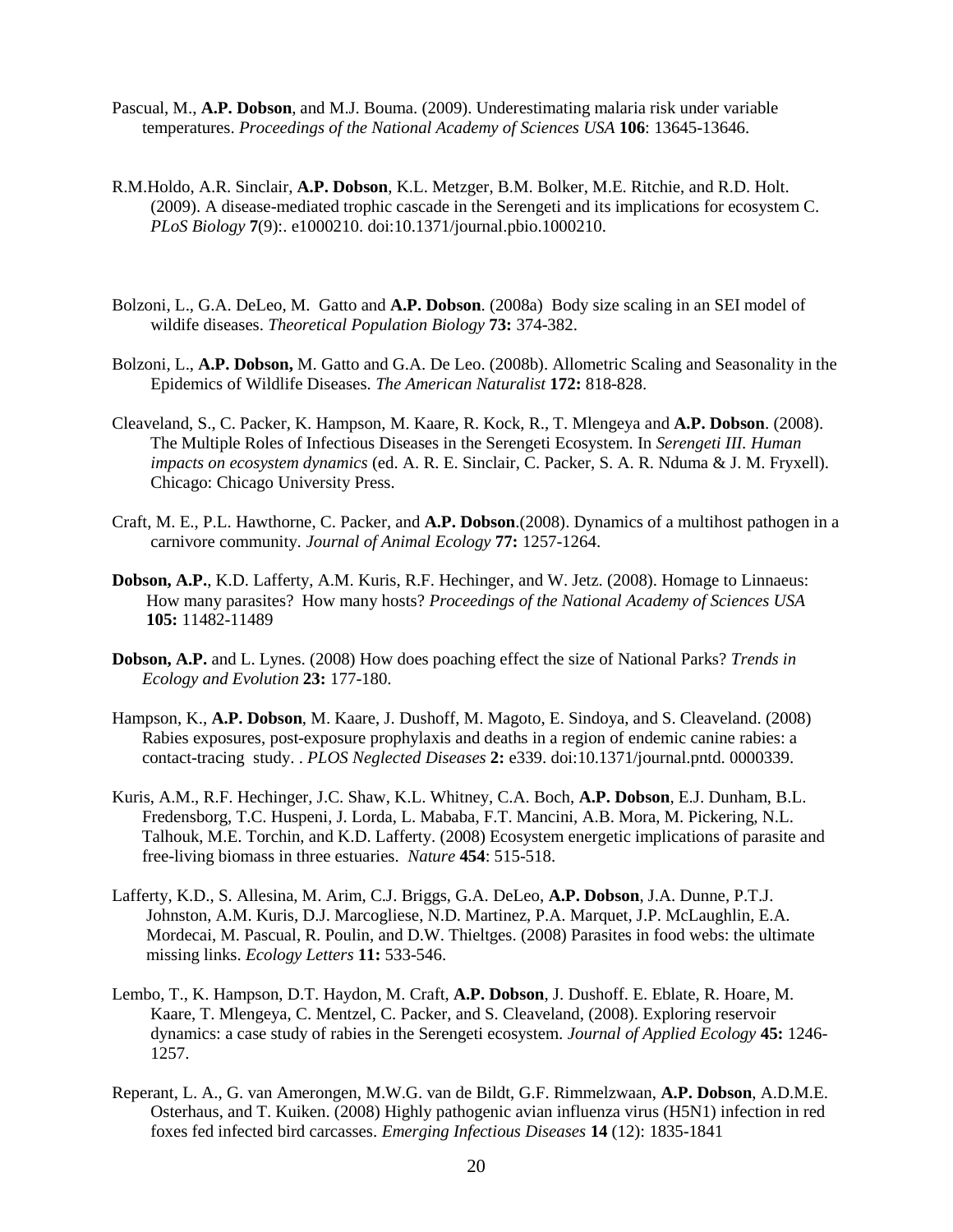- Borer, E. T., P. R. Hosseini, E. W. Seabloom, and **A.P. Dobson**. (2007). Pathogen-induced reversal of native dominance in a grasland community. *Proceedings of the National Academy of Sciences USA* **104**: 5473-5478.
- Chaves, L.F., M.-J. Hernandez, **A.P. Dobson**, and M. Pascual. (2007). Sources and sinks: revisiting the criteria for identifying reservoirs for American cutaneous leishmaniasis. *Trends in Parasitology* **23**: 311-316.
- Dinerstein, E., F.R. Scarano, P. Chaudhary, R.A. Mittermeier, C. Gascon, L. Rajaobelina, J. Supriatna, J.M.C. da Silva, C.M. Rodriguez, L. Zhi, K. Brandon, J.P. Rodriguez, A.B. Taber, P. Daszak, R. Sukumar, C. Valladares-Padua, S. Padua, L.F. Aguirre, R.A. Medellin, M. Acosta, A.A. Aguirre, C. Bonacic, P. Bordino, J. Bruschini, D. Buchori, S. Gonzalez, T. Mathew, M. Mendez, L. Mugica, **A.P. Dobson**, and M. Pearl. (2007). Global and Local Conservation Priorities. *Science* **318**: 1377- 1382.
- **Dobson, A.P**. (2007). Sympathy for the Devil. *EcoHealth* **4**: 241-243.
- Hampson, K., J. Dushoff, J. Bingham, G. Bruckner, Y.H. Ali, and **A.P. Dobson**. (2007). Synchronous cycles of domestic dog rabies in sub-Saharan Africa and the impact of control efforts. *Proceedings of the National Academy of Sciences USA* **104**: 7717-7722.
- Jetz, W., D. Wilcove, and **A. P. Dobson**. (2007). Projected impacts of climate and land-use change on the global diversity of birds. *PLOS Biology* **5**: e157.

Pulliam, J. R. C., J. Dushoff, S.A. Levin, and **A.P. Dobson**. (2007). Epidemic enhancement in partially immune populations. *PLoS ONE* **2**: e165.

Rodriguez, J. P., A.B. Taber, P. Daszak, R. Sukumar, C. Valladares-Padua, S. Padua, L.F. Aguirre, R.A. Medellin, M. Acosta, A.A. Aguirre, C. Bonacic, P. Bordino, J. Bruschini, D. Buchori, S. Gonzalez, T. Mathew, M. Mendez, L. Mugica, L. F. Pacheco, **A.P. Dobson**, and M. Pearl. (2007). Globalization of Conservation: A View from the South. *Science* **317**: 755-756.

Ruiz-Moreno, D., M. Pascual, M. Bouma, **A.P. Dobson**, and B. Cash. (2007). Cholera seasonality in Madras (1901-1940): Dual Role for rainfall in endemic and epidemic regions. *EcoHealth* **4**: 52-62.

Seabloom, E.W., J.W. Williams, D. Slayback, D.M. Stoms, J.H. Viers, and **A.P. Dobson**. (2006). Human impacts, plant invasion, and imperiled species in California. *Ecological Applications* **16**: 1338-1350.

Lafferty, K.D., **A.P. Dobson**, and A.M. Kuris. (2006). Parasites dominate food web links. *Proceedings of the National Academy of Sciences USA* **103**: 11211-11216.

Blaustein, A.R., and **A.P. Dobson**. (2006). A message from the frogs. *Nature* (London) **439**: 143-144.

Mendelson III, J.R., K.R. Lips, R.W. Gagliardo, G.B. Rabb, J.P. Collins, J.e. Diffendorfer, P. Daszak, R. Ibanez, K.C. Zippel, D.P. Lawson, K.M. Wright, S.N. Stuart, C. Gascon, H.R. da Silva, P.A. Burrowes, R.L. Joglar, E. La Marca, S. Lotters, L.H. du Preez, C. Weldon, A. Hyatt, J.V. Rodrigueq- Mahecha, S. Hunt, H. Robertson, B. Lock, C.J. Raxworthy, D.R. Frost, R.C. Lacy, R.A. Alford, J.A. Campbell, G.Parra-Olea, f. Bolanos, J. J. C. Domingo, T. Halliday, J.B. Murphy, M.H. Wake, L.A. Coloma, S.L. Kuzmin, M.S. Price, K.M. Howell, M. Lau, R. Pethiyagoda, M. Boone, M.J. Lannoo, A.R. Blaustein, **A.P. Dobson**, R.A. Griffiths, M.L. Crump, D.B. Wake, and E.D. Brodie, Jr. (2006). Confronting Amphibian Declines and Extinctions. *Science* **313**: 48.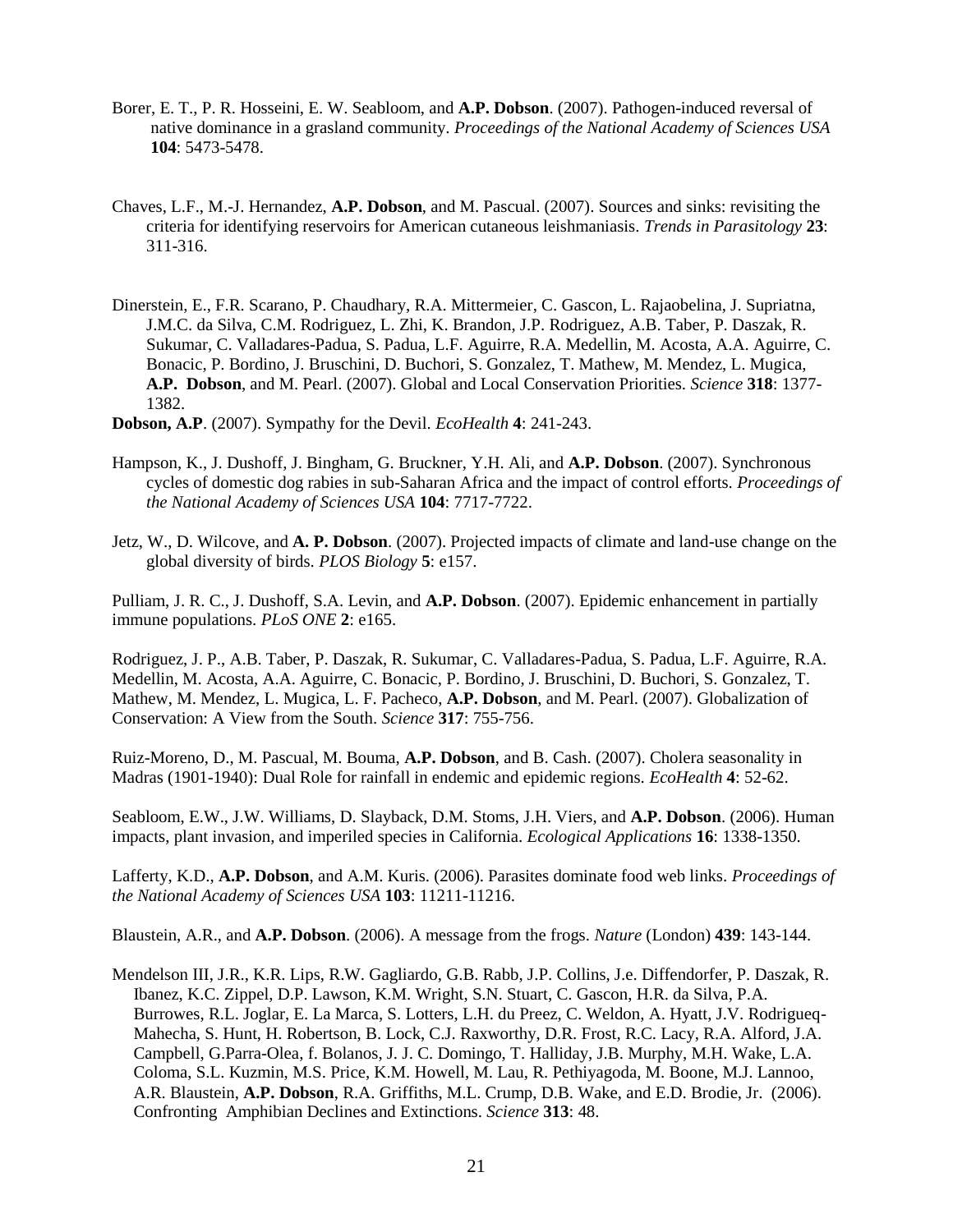**Dobson, A.P.** (2006). Biodiversity and Infectious Disease: Why we need Nature. Pontifical Academy of Sciences, Scripta Varia, Vatican City**,** *Interactions between Global Change and Human Health* **106:** 145-157.

**Dobson, A. P.**, I. Cattadori, R.D. Holt, R.S. Ostfeld, F. Keesing, K. Krichbaum, J. R. Rohr, S.E. Perkins, and P.J. Hudson. (2006a). Sacred Cows and Sympathetic Squirrels: The Importance of Biological Diversity to Human Health. *PLOS Medicine* **3**: e231.

**Dobson, A.P.**, D.M. Lodge, J. Alder, G. Cumming, J.E. Keymer, H.A. Mooney, J.A. Rusak, O.E. Sala, D.H. Wall, R. Winfree, V. Wolters, and M.A. Xenopoulos. (2006b). Habitat loss, trophic collapse and the decline of ecosystem services. *Ecology* **87**: 1915-1924.

Fenton, M.B., M. Davison, T.H. Kunz, G.F. McCracken, P.A. Racey, M.D. Tuttle, and **A.P. Dobson**. (2006). Linking Bats to Emerging Diseases. *Science* **311**: 1098-1099.

Hosseini, P., A.A. Dhondt, and **A.P. Dobson**. (2006) Spatial spread of an emerging infectious disease: Conjunctivitis in House Finches. *Ecology* **87:** 3037-3046.

Hudson, P. J., I. Cattadori, B. Boag, and **A.P. Dobson**. (2006) Climate disruption and parasite-host dynamics: patterns and processes associated with warming and the frequency of extreme climatic events. *Journal of Helminthology* **80:** 1-9.

Hudson, P. J., **A.P. Dobson**, and K.D. Lafferty. (2006). Is a healthy ecosystem one that is rich in parasites? *Trends in Ecology and Evolution* **21**: 381-385.

Pascual, M., K. Koelle, and **A.P. Dobson**. (2006). Hyperinfectivity in cholera: a new mechanism for an old epidemiological model? *PLOS Medicine* **3**(6): e280. doi:10.1371/journal.pmed.0030280

Rodríguez, J.P., T.D.J. Beard, E.M. Bennett, G.S. Cumming, S.J. Cork, J.B.R. Agard, **A.P. Dobson**, and G.D. Peterson. (2006). Trade-offs across space, time, and ecosystem services. *Ecology and Society* **11**(1): 28 (online).

Altizer, S., **A.P. Dobson**, P. Hosseini, P.J. Hudson, M. Pascual, and P. Rohani. (2006). Seasonality and the dynamics of infectious diseases. *Ecology Letters* **9**: 467-484.

Dhondt, A.A., A.V. Badyaev, **A.P. Dobson**, D.M. Hawley, M.J.L. Driscoll, W.M. Hochachka, and D.H. Ley. (2006). Dynamics of Mycoplasmal conjunctivitis in the Native and Introduced range of the host. *EcoHealth* **3**: 95-102.

**Dobson, A.P.** (2005b). What links bats to emerging infectious diseases? *Science* **310**: 628-629.

Balmford, A., L. Bennum, B. ten Brink, D. Cooper, I.M. Cote, P. Crane, **A.P. Dobson**, N. Dudley, I. Dutton, R.E. Green, R.D. Gregory, J. Harrison, E.T. Kennedy, C. Kremen, N. Leader-Williams, T.E. Lovejoy, G. Mace, R. May, P. Mayaux, P. Morling, J. Phillips, K. Redford, T.H. Ricketts, J.P. Rodriguez, M. Sanjayan, P. Schei, A.S. Van Jaarsveld, and B. Walther. (2005a). The Convention on Biological Diversity's 2010 Target. *Science* **307:** 212-213.

Balmford, A., P. Crane, **A.P. Dobson**, R.E. Green, and G.M. Mace. (2005b). The 2010 Challenge: Data availability, information needs, and extraterrestrial insights. *Philosophical Transactions of the Royal Society of London* B **360**: 221-228.

Brauer, J., B. Czech, D.L.Trauger, J. Farley, R. Costanza, H.E. Daly, C.A.S.Hall, R.F. Noss, L. Krall, P.R. Krausman, **A.P. Dobson**, A. Balmford, P.R. Crane, R.E. Green, and G.M. Mace,.(2005). Establishing Indicators for Biodiversity. *Science* **308:** 791-792.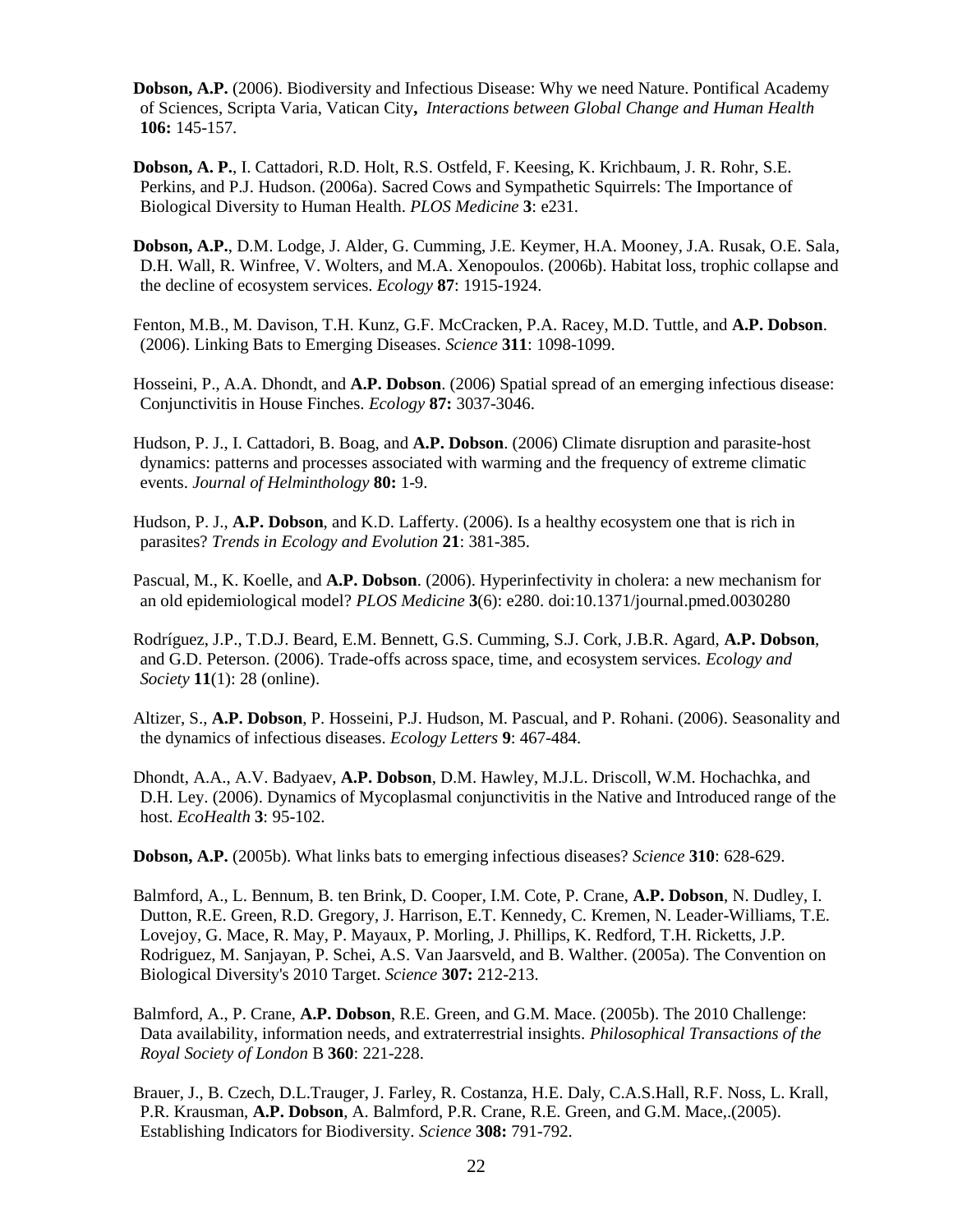Dhondt, A.A., S. Altizer, E.G. Cooch, A.K. Davis, **A.P. Dobson**, M.J.L. Driscoll, B.K. Hartup, D.M. Hawley, W.M. Hochachka, P.R. Hosseini, C.S. Jennelle, G.V. Kollias, D.H. Ley, E.C.H. Swarthout, and K.V. Sydenstricker. (2005). Dynamics of a novel pathogen in an avian host: mycoplasmal conjunctivitis in house finches. *Biotropica* **94**: 77-93.

**Dobson, A.P**. (2005a). Monitoring global rates of biodiversity change: Challenges that arise in meeting the 2010 goals. *Philosophical Transactions of the Royal Society of London. B* **360**: 229-244.

- Hosseini, P.R., A.A. Dhondt and **A.P. Dobson**. (2004). Seasonality and wildlife disease: how seasonal birth, aggregation and variation in immunity affect the dynamics of *Mycoplasma gallisepticum* in houe finches. *Proceedings of the Royal Society of London B* **271**: 2569-2577.
- Harvell, C. D. , R. Aronson, N. Baron, J. Cornell, **A.P. Dobson**, S. Ellner, L. Gerber, K. Kim, A. Kuris, H. McCallum, K. Lafferty, B. McKay, J. Porter, M. Pascual, G. Smith, K. Sutherland and J. Ward. (2004). The Rising Tide of Ocean Diseases: Unsolved problems and research priorities. *Frontiers in Ecology*, **2**: 375-382.
- Ferrari, M. J., O. Bjornstad, and **A.P. Dobson**. (2005). Estimation and inference for R0 of an infectious pathogen using a removal method. *Mathematical Biosciences* **198:** 14-26.
- Gerber, L., H. McCallum, K.D. Lafferty, J.L. Sabo, and **A.P. Dobson**. (2005) Exposing extinction risk analysis to pathogens: Is disease just another form of density dependence? *Ecological Applications* **15:** 1402-1414.
- Kilpatrick, A.M., L.D. Kramer, S.R. Campbell, E.O. Alleyne, **A.P. Dobson**, and P. Daszak. (2005). West Nile Virus risk and the bridge vector paradigm. *Emerging Infectious Diseases* **11:** 425-429.
- MacDougall-Shackleton, E.A., E.P. Derryberry, J. Foufopoulos, **A.P. Dobson**, and T. Hahn. (2005). Parasite-mediated heterozygote advantage in an outbred songbird population. *Biology Letters* **1:** 105- 107.
- Pascual, M. and **A.P. Dobson**. (2005) Seasonal Patterns of Infectious Disease. *PLOS Medicine* **2:** 19- 20.
- Smith, K. F., **A.P. Dobson**, F.E. McKenzie, L.A. Real, D.L. Smith, and M.L. Wilson. (2005). Ecological theory to enhance infectious disease control and public health policy. *Frontiers in Ecology* **3**: 29-37.
- Palmer, M.A., E.S. Bernhardt, E.A. Chornesky, S.L. Collins, **A.P. Dobson**, C.S. Duke, B.D. Gold, R. Jacobson, S. Kingsland, R. Kranz, M.J. Mappin, M. Luisa Martinez, F. Micheli, J.L. Morse, M.L. Pace, M. Pascual, S. Palumbi, O.J. Reichman, A. Townsend and M.G.Turner. (2005). Ecology for a Crowded Planet: a Science Action Plan for the 21st Century. *Frontiers in Ecology* **3:** 4-12.
- Hosseini, P.R., A. . Dhondt and **A.P. Dobson**. (2004). Seasonality and wildlife disease: how seasonal birth, aggregation and variation in immunity affect the dynamics of *Mycoplasma gallisepticum* in house finches. *Proceedings of the Royal Society of London B* **271**: 2569-2577.
- Palmer M., E. Bernhardt, E. Chornesky, S. Collins, **A.P. Dobson**, C. Duke, B. Gold, R. Jacobson, S. Kingsland, R. Kranz, M. Mappin, M.L. Martinez, F. Micheli, J. Morse, M. Pace, M. Pascual, S. Palumbi, O.J. Reichman, A. Simons, A. Townsend, and M. Turner. (2004). Ecology for a crowded planet. *Science* **304**: 1251-1252.

**Dobson, A.P.** (2004). Population dynamics of pathogens with multiple host species. *The American*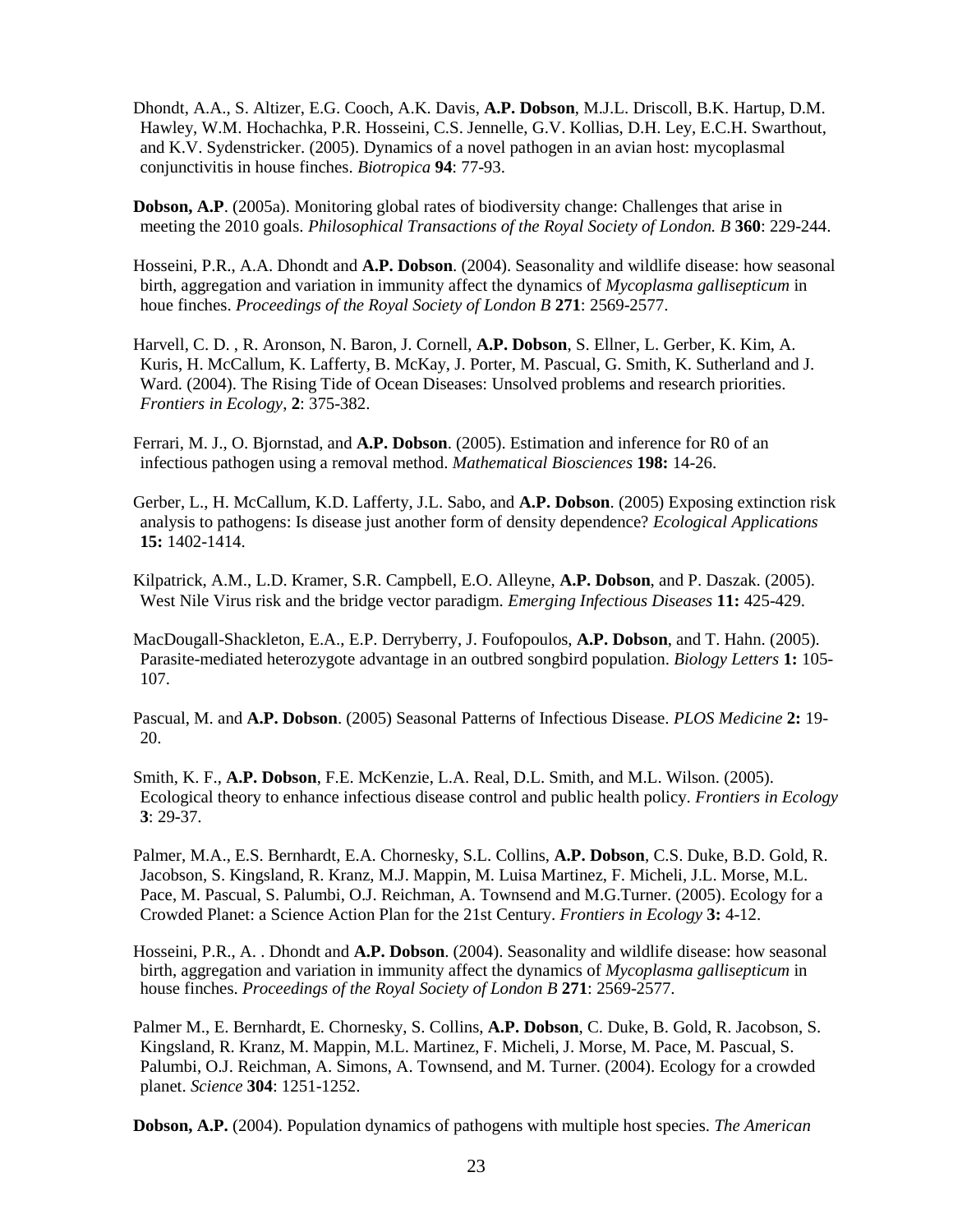*Naturalist*, **164**: S64-S78.

Altizer, S., C.L. Nunn, P.H. Thrall, J.L. Gittleman, J. Antonovics, A.A. Cunningham, **A.P. Dobson**, V. Ezenwa, K.E. Jones, A.B. Pedersen, M. Poss and J.R.C. Pulliam. (2003). Social organization and parasite risk in mammals: integrating theory and empirical studies. *Annual Review of Ecology, Evolution, and Systematics* **34**: 517-547.

McCallum H., D. Harvell and **A.P. Dobson**. (2003). Rates of spread of marine pathogens. *Ecology Letters* **6**: 1062-1067.

Holt, R.D., **A.P. Dobson**, M. Begon, R.G. Bowers and E.M. Schauber. (2003). Parasite establishment in host communities. *Ecology Letters* **6**: 837-842.

Packer, C., R.D. Holt, P.J. Hudson, K.D. Lafferty and **A.P. Dobson**. (2003). Keeping the herds healthy and alert: implications of predator control for infectious disease. *Ecology Letters* **6**: 797-802.

**Dobson, A.P**. (2003). Metalife! *Science* **301**: 1448-1450.

Torchin, M.E., K.D. Lafferty, **A.P. Dobson**, V.J. McKenzie and A.M.M. Kuris. (2003). Introduced species and their missing parasites. *Nature* **421**: 628-630.

Hudson, P.J., **A.P. Dobson**, A.M. Cattadori, D. Newborn, D.T. Haydon, D.J. Shaw, T.G. Benton and B.T. Grenfell. (2002). Trophic interactions and population growth rates: describing patterns and identifying mechanisms. *Proceedings of the Royal Society of London B* **357**: 1259-1272.

Harvell, D., C.E. Mitchell, J.R. Ward, S.A. Altizer, **A.P. Dobson**, R.S. Ostfeld and M.D.Samuel. (2002). Climate warming and disease risk for terrestrial and marine biota. *Science* **296**: 2158-2162.

Pascual, M., M.J. Bouma, and **A.P. Dobson**, (2002). Cholera and climate: Revisiting the quantitative evidence, *Microbes and Infection* **4**(2): 237-245.

Seabloom, E.W., **A.P. Dobson**, and D.M. Stoms. (2002). Extinction rates under non-random patterns of habitat loss. *Proceedings of the National Academy of Sciences USA* **269**: 11229-11234.

McCallum, H. and **A.P. Dobson**. (2002). Disease, habitat fragmentation and conservation. *Proceedings of the Royal Society of London B,* **269**: 2041-2049.

Hudson, P.J. and **A.P. Dobson**, (2001). Harvesting unstable populations: Red grouse *Lagopus lagopus scoticus* (Lath.) in the United Kingdom. *Wildlife Biology* **7:** 189-195.

Clark, J.S., S.R. Carpenter, M. Barber, S. Collins, **A.P. Dobson**, J.A. Foley, D.M. Lodge, M. Pascual, R. Pielke Jr., W. Pfizer, C. Pringle, W.V. Reid, K.A. Rose, O. Sala, W.H. Schlesinger, D.H. Wall, D. Wear. (2001). Ecological forecasts: An emerging imperative. *Science* **293**: 657-660.

Pimm, S.L., M. Ayres, A. Balmford, G. Branch, K. Brandon, T. Brooks, R. Bustamante, R. Costanza, R. Cowling, L.M. Curran, **A.P. Dobson**, S. Farber, G.A.B. da Fonseca, C. Gascon, R. Kitching, J. McNeely, T. Lovejoy, R.A. Mittermeier, N. Myers, J.A. Patz, B. Raffle, D.Rapport, P. Raven, C. Roberts, J.P. Rodriguez, A.B. Rylands, C. Tucker, C. Safina, C. Samper, L.J. Stiassny, J. Supriatna, D.H. Wall, D. Wilcove. (2001). Can we defy nature's end? *Science* **293**: 2207-2208.

**Dobson, A.P.** and J. Foufopoulos. (2001). Emerging infectious pathogens of wildlife. *Phil. Trans. Royal Soc. Lond. B* **356**: 1001-1012.

Tilman, D., J. Fargione, B. Wolff, C. D'Antonio, **A.P. Dobson**, R Howarth, D. Schindler, W.H.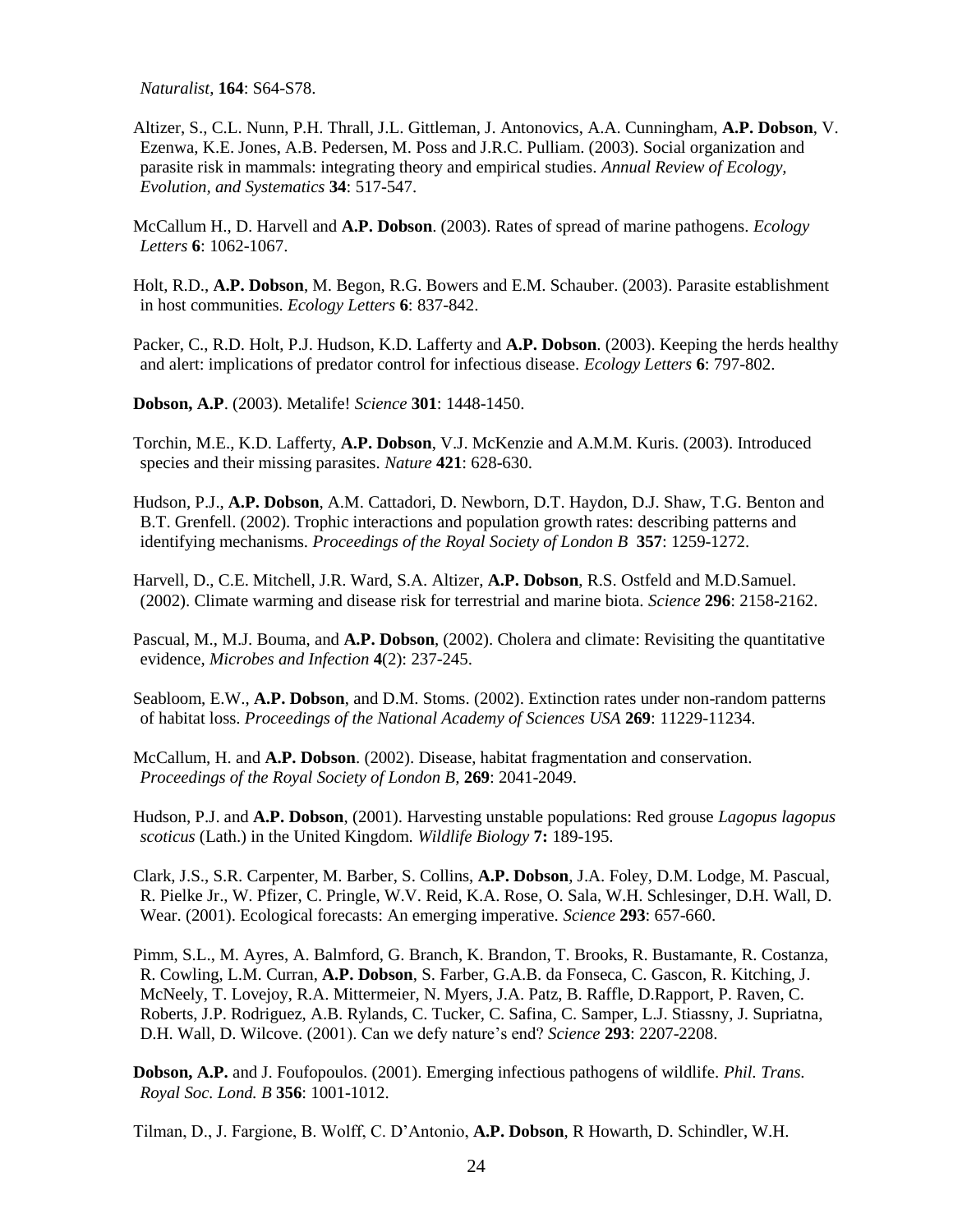Schlesinger, D. Simberloff, and D. Swackhamer. (2001). Forecasting agriculturally driven global environmental change. *Science* **292**: 281-284.

- **Dobson, A.P.**, J.P. Rodriguez, and W.M. Roberts. (2001). Synoptic conservation: integrating strategies for large-scale conservation. *Ecological Applications* **11**: 1019-1026.
- Jolly, A., **A.P. Dobson**, H.M. Rasamimanana, S. O'Connor, M. Solberg, and V. Perel. (2001). Demography of *Lemur catta* at Berenty Reserve, Madagascar: Effects of troop size, habitat and rainfall. *International Journal of Primatology* **23**(2): 327-353.

**Dobson, A.P.** (2000). Raccoon rabies in space and time. *Proceedings of the National Academy of Sciences USA* **97**: 14041-14043.

Thrall, P., J. Antonovics and **A.P. Dobson**. (2000). Sexually transmitted diseases in polygynous mating systems: prevalence and impact on reproductive success. *Proceedings of the Royal Society of London, B* **267**: 1555-1563.

**Dobson, A.P.** and A. Lyles. (2000). Black-footed ferret recovery. *Science* **288**: 985-988.

Mace, G.M., A. Balmford, L. Boitani, G. Cowlishaw, **A.P. Dobson**, D.P. Faith, K.J. Gaston, C.J. Humphries, R.I. Vane-Wright, P.H. Williams, J.H. Lawton, C.R. Margules, R.M. May, A.O. Nicholls, H.P. Possingham, C. Rahbek, A.S. van Jaarsveld. (2000). It's time to work together and stop duplicating conservation efforts. *Nature* **405**: 393-394.

Rodriguez, J.P., G. Ashenfelter, F. Rojas-Suarez, J.J. Garcia Fernandez, L. Suarez, **A.P Dobson**. (2000). Local data are vital to worldwide conservation. *Nature* **403**: 241.

**Dobson, A.P.** and P.J. Hudson. (1999). Three views (and four glimpses) of a secret: Challenges in epidemiology. *Aspects of Applied Biology* **53**:17-26.

Hudson, P.J., **A.P. Dobson**, and D. Newborn. (1998). Prevention of population cycles by parasite removal. *Science* **282**: 2256-2258.

Shaw, D.J., B.T. Grenfell, and **A.P. Dobson**. (1998). Patterns of macroparasite aggregation in wildlife host populations. *Parasitology* **117**: 597-610.

**Dobson, A.P.**, A.D. Bradshaw, and A.J.M. Baker. (1997a). Hopes for the future: Restoration ecology and conservation biology. *Science* **277**: 515-521.

Richter, W., J. Aronson, R. Hobbs, A. Shapiro, **A.P. Dobson**, A.D. Bradshaw, and A.J.M. Baker, (1997b). Restoring ecosystems: Letters and Reply. *Science* **278**: 997-1001.

**Dobson, A.P.**, J.P. Rodriguez, W.M. Roberts, and D.S. Wilcove. 1997c. Geographic distribution of endangered species in the United States. *Science* **275**: 550-555.

**Dobson, A.P.**, J.P. Rodriguez, W.M. Roberts, and D.S. Wilcove. (1997d). Distribution and causation of endangerment in the United States: Response. *Science* **277**: 1117.

Dunn, C.P., M.L. Bowles, G.B. Rabb, K.S. Jarantoski, D. Ehrenfeld, R.F. Noss, G.K. Meffe, **A.P. Dobson**, J.P. Rodriguez, W.M. Roberts, and D.S. Wilcove. (1997). Endangered species "hot spots": Letters & Response. *Science* **276**: 513-517.

Rodriguez, J.P., W.M. Roberts, and **A.P. Dobson**. (1997). Where are endangered species found in the United States? *Endangered Species Update* **14**: 1-4.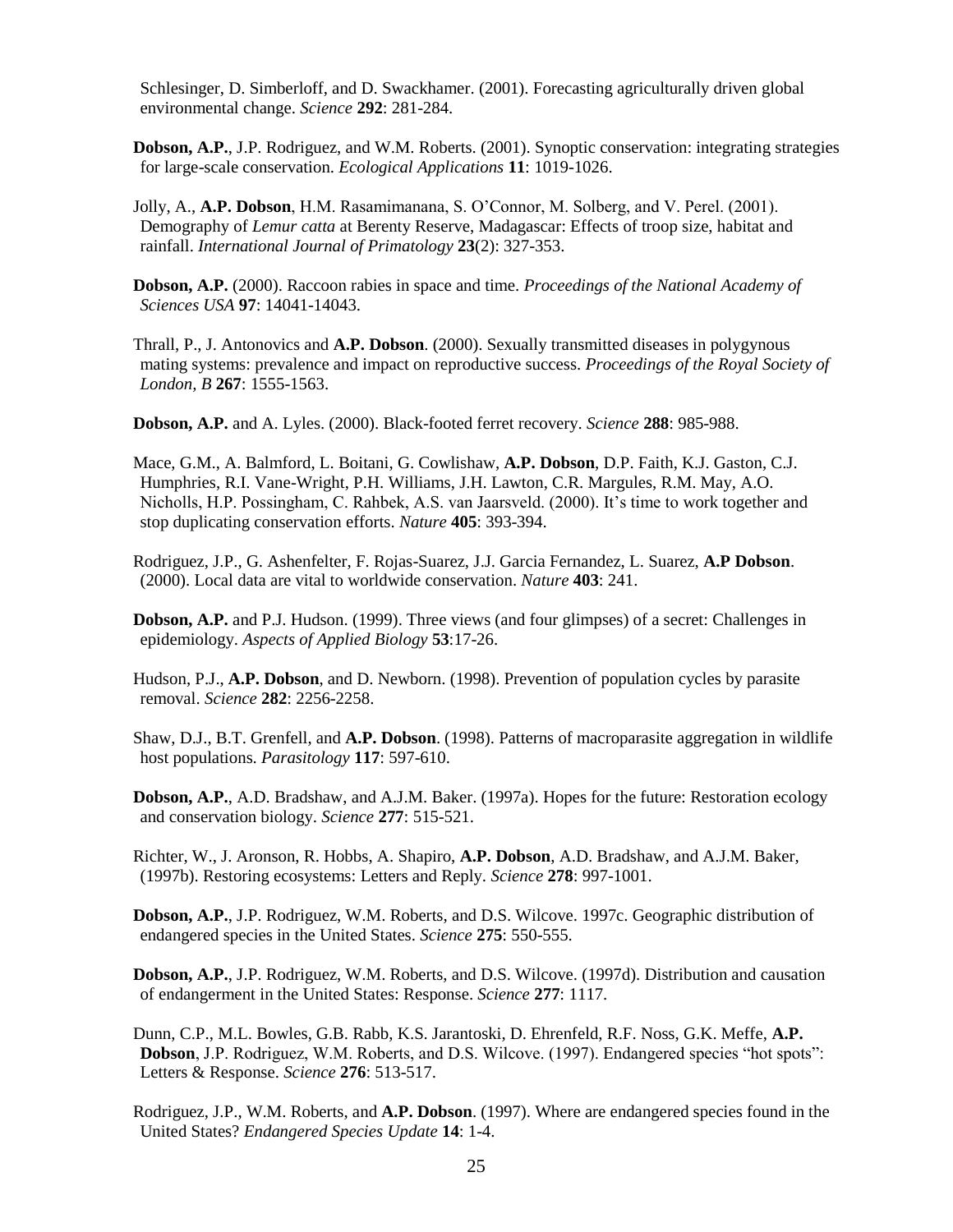- Hudson, P.J. and **A.P. Dobson**. (1997). Transmission dynamics and host-parasite interactions of *Trichostrongylus tenuis* in red grouse (*Lagopus lagopus scoticus*). *Journal of Parasitology* **83**: 194- 202.
- De Leo, G.A. and **A.P. Dobson**. (1996). Allometry and simple epidemic models for microparasites. *Nature* **379**: 720-722.
- **Dobson, A.P.** and E.R. Carper. (1996). Infectious diseases and human population history. *Bioscience* **46** (2): 115-126.
- **Dobson, A.P.** and M. Meagher. (1996). The population dynamics of brucellosis in the Yellowstone National Park. *Ecology* **77**: 1026-1036.

Shaw, D.J. and **A.P. Dobson**. (1995). Patterns of macroparasite abundance and aggregation in wildlife populations: a quantitative review. *Parasitology* **111**: S111-134.

Hudson, P.J., R. Norman, M.K. Laurenson, D. Newborn, M. Gaunt, H. Reid, E. Gould, R. Bowers, and **A.P. Dobson**. (1995). Persistence and transmission of tick-borne diseases: Ixodes ricinus and louping-ill virus in red grouse populations. *Parasitology* **111**: S49-58.

Roberts, M. and **A.P. Dobson**. (1995). The population dynamics of communities of parasitic helminths. *Mathematical Bioscience* **126** (2): 191-215.

- **Dobson, A.P.** (1995). Biodiversity and human health, *Trends in Ecology and Evolution* **10** (10): 390-391.
- McCallum, H. and **A.P. Dobson**. (1995). Detecting disease and parasite threats to endangered species and ecosystems. *Trends in Ecology and Evolution* **10**: 190-194.
- **Dobson, A.P.** and P.J. Hudson. (1994). The interaction between the parasites and predators of red grouse *Lagopus lagopus scoticus*. *IBIS* **137**: S87-S96.
- **Dobson, A.P.** and M. Crawley. (1994). Pathogens and the structure of plant communities. *Trends in Ecology and Evolution* **9**: 393-398.
- **Dobson, A.P.** and M. Roberts. (1994). The population dynamics of parasitic helminth communities. *Parasitology* **109**: S97-S108.

**Dobson, A.P.** and E.R. Carper. (1993). Health and climate change: Biodiversity. *Lancet* **342**: 1096- 1099.

Reed, J.M. and **A.P. Dobson**. (1993). Behavioural constraints and conservation biology: conspecific attraction and recruitment. *Trends in Ecology and Evolution* **9**: 108-110.

- Lyles, A.M. and **A.P. Dobson**. (1993). Infectious Disease and Intensive Management: Population Dynamics, Threatened Hosts, and their Parasites*. Journal of Zoo and Wildlife Medicine* **24** (3): 315- 326.
- **Dobson, A.P.**, S.W. Pacala, J.D. Roughgarden, E.R. Carper, and E.A. Harris. (1992). The parasites of *Anolis* lizards in the Northern Lesser Antilles I. Patterns of distribution and abundance. *Oecologia* **91**: 110-117.

**Dobson, A.P.** and S.W. Pacala. (1992). The parasites of *Anolis* lizards in the northern Lesser Antilles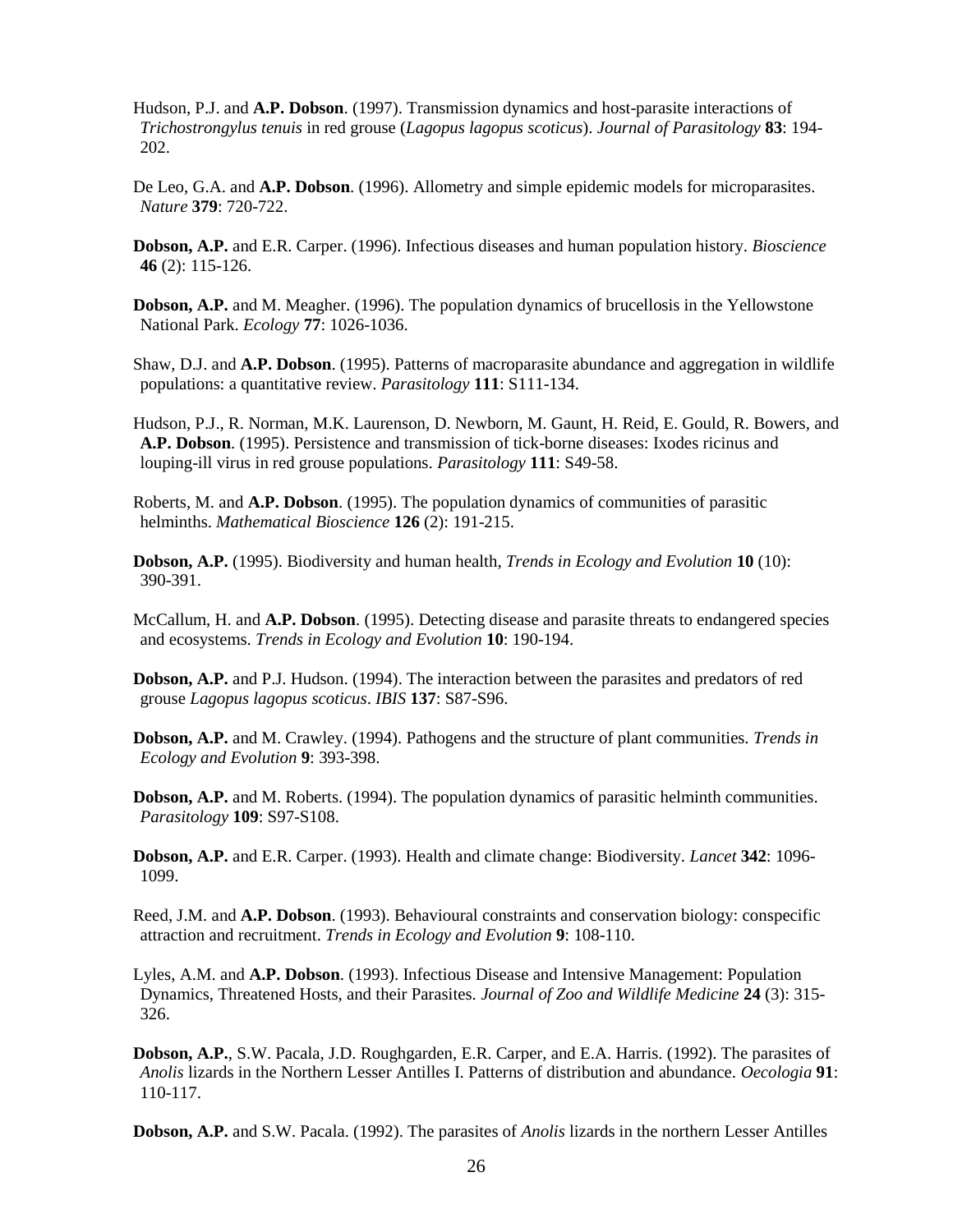II. Models of parasite community structure. *Oecologia* **91**: 118-125.

**Dobson, A.P.** and P.J. Hudson. (1992). Regulation and stability of a free-living host-parasite system: *Trichostrongylus tenuis* in red grouse II. Population models. *Journal of Animal Ecology* **61**: 487-498.

Hudson, P.J., **A.P. Dobson**, and D. Newborn. (1992). Regulation and stability of a free-living hostparasite system: Trichostrongylus tenuis in red grouse I. Monitoring and parasite reduction experiments. *Journal of Animal Ecology* **61**: 477-486.

Hudson, P.J., **A.P. Dobson**, and D. Newborn. (1992). Do parasites make prey vulnerable to predation? Red grouse and parasites. *Journal of Animal Ecology* **61**: 681-692.

Smith, G. and **A.P. Dobson**. (1992). Sexually transmitted diseases in animals. *Parasitology Today* **8**: 159-166.

**Dobson, A.P.** and J.H. Poole. (1992). Ivory, Why the ban must stay. *Conservation Biology* **6**:149-151.

**Dobson, A.P.** (1990). The survival rates of some common British birds*. Current Ornithology* **7**: 115- 146.

**Dobson, A.P.** and A.M. Lyles. (1989). The population dynamics and conservation of primate populations. *Conservation Biology* **3**: 362-380.

Hudson, P.J. and **A.P. Dobson**. (1989). Population biology of *Trichostrongylus tenuis*, a parasite of economic importance for red grouse management. *Parasitology Today* **5**: 283-291.

Scott, M. and **A.P. Dobson**. (1989). The role of parasites in regulating host abundance. *Parasitology Today*. **5:** 176-183.

**Dobson, A.P**. (1989). Behavioral and life history adaptations of parasites for living in desert environments. *Journal of Arid Environments* **7**: 185-192.

**Dobson, A.P.** (1988). Restoring island ecosystems: the potential of parasites to control introduced mammals. *Conservation Biology* **2**: 31-39.

**Dobson, A.P.** (1988). The population biology of parasite induced changes in host behavior. *The Quarterly Review of Biology* **63**: 139-165.

Pacala, S.W. and **A.P. Dobson**. (1988). The relation between the number of parasites per host and host age: population dynamic causes and maximum-likelihood estimation. *Parasitology* **96**: 197-210.

Carper, E.R. and **A.P. Dobson**. (1987). What else can green monkeys tell us about AIDS? *Trends in Ecology & Evolution* **2**: 374-376.

Ives, A.R. and **A.P. Dobson**. (1987). Antipredator behavior and the population dynamics of simple predator/prey systems. *American Naturalist* **130**: 431-447.

Keymer, A.E. and **A.P. Dobson**. (1987). Parasites of small mammals: helminth population dynamics. *Journal of Mammology* **17**: 105-116.

**Dobson, A.P.** (1987). A comparison of seasonal and annual mortality for both sexes of fifteen species of common British birds. *Ornis Scandinavica* **18**: 122-128.

**Dobson, A.P.** and R.M. May. (1987). The effects of parasites on fish populations—theoretical aspects.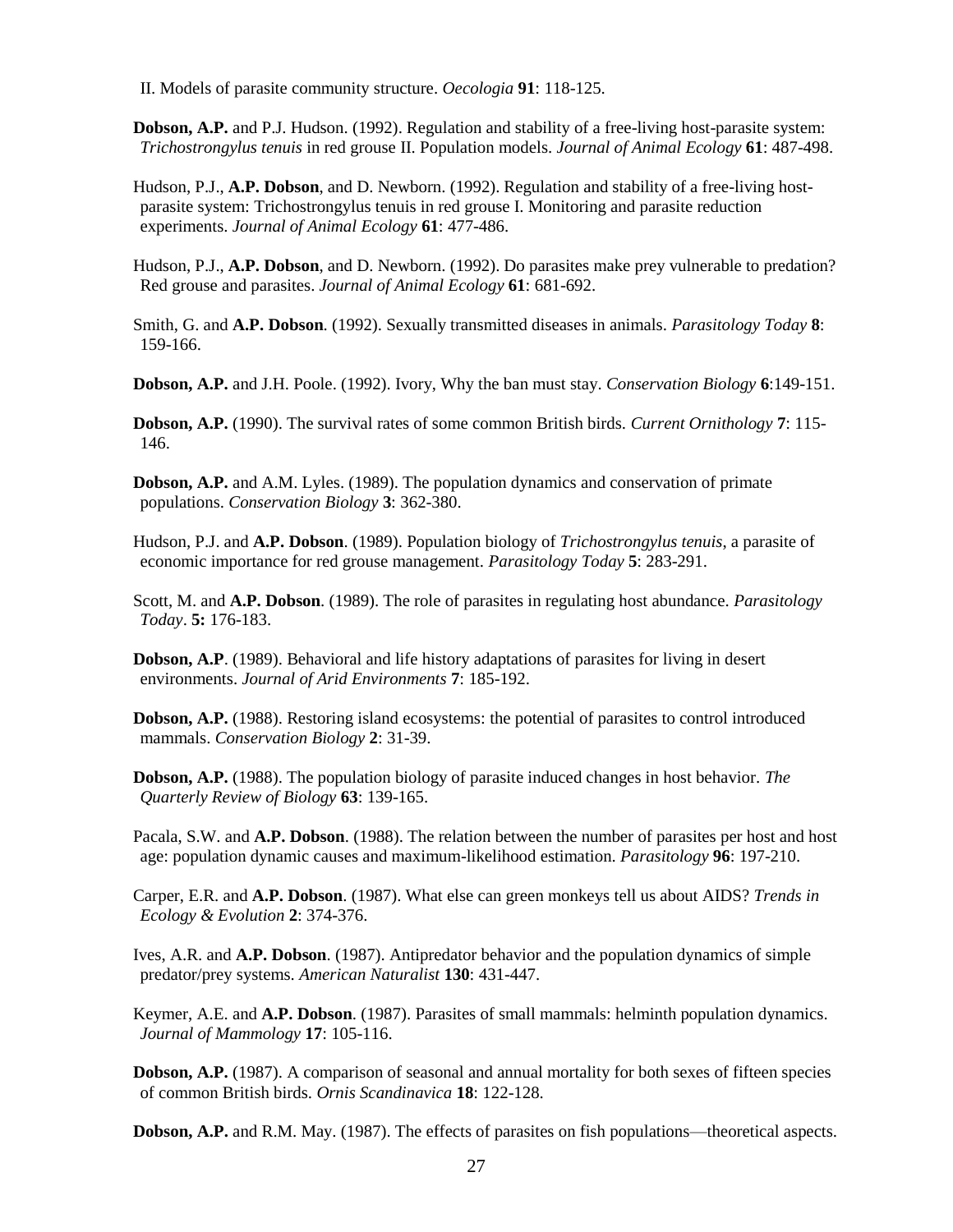*International Journal of Parasitology* **17**: 363-370.

**Dobson, A.P.** and P.J. Hudson. (1986). Parasites, disease and the structure of ecological communities. *Trends in Ecology and Evolution* **1**: 11-15.

**Dobson, A.P.** (1986). Inequalities in the individual reproductive success of parasites. *Parasitology* **92**: 675-682.

- **Dobson, A.P.** (1985). The population dynamics of competition between parasites. *Parasitology* **91**: 317-47.
- Evans, N.A., P.J. Whitfield, and **A.P. Dobson**. (1981). Parasite utilization of a host community. *Parasitology* **83**: 1-12.
- Anderson, R.M., P.J. Whitfield, and **A.P. Dobson**. (1978). Experimental studies of infection dynamics: Infection of the definitive host by the cercariae of Transversotrema patialense. *Parasitology* **77**: 189- 200.

Anderson, R.M., P.J. Whitfield, **A.P. Dobson**, and A.E. Keymer. (1978). Concomitant predation and infection processes: An experimental study. *Journal of Animal Ecology* **47**: 891-912.

**Book Chapters** (\*chapters contain newly published ideas, data, and analyses)

- \* Ahumada, J.A., M.D. Samuel, D.C.Duffy, **A.P. Dobson**, and P.H.F. Hobbelen. (2009). Modelling the epidemiology of avian malaria and pox. *Conservation Biology of Hawaiian Forest Birds. Implications for Island Conservation*. T.K. Pratt, C.T. Atkinson, P.C. Banko, J.D. Jacobi and B.L. Woodworth. New Haven, Yale University Press**:** 331-358.
	- **Dobson, A.P.**, W. Turner, and D. Wilcove. (2007). Conservation Biology: Unsolved Problems and their Policy Implications. Pages 172-189 *in* R. M. May and A. McLean, editors. Theoretical Ecology, . Oxford University Press, Oxford
	- **Dobson, A.P.** (2006a) Foreword. In *Corridor Ecology. The Science and Practice of Linking Landscapes for Biodiversity Conservation.* (ed. J. A. Hilty, J. Lidicker, W.Z. & A. M. Merenlender). Washington DC: Island Press.

**Dobson, A.P.** (2006b) Guest Editorial. *Wildlife Trust* **1**, 1.

\* McCallum, H., and **A. P. Dobson**. (2006). Disease and Connectivity. *in* K. Crooks and M. Sanjayan, editors. *Connectivity Conservation*. Cambridge University Press, Cambridge.

**Dobson, A. P.** (2005a) Biodiversity and Health. In *Biodiversity, Science and Governance. Proceedings of the International Conference.* (ed. J.-P. Le Duc), pp. 103-108. Paris: UNESCO.

Lafferty, K.D., K.F. Smith, M.E. Torchin, **A.P. Dobson**, and A.M. Kuris. (2005). The role of infectious diseases in natural communities. Pages 111-134 *in* D. F. Sax, J. J. Stachowicz, and S. D. Gaines, editors. *Species Invasions: Insights into Ecology, Evolution, and Biogeography.* Sinauer, Sunderland, Mass.

\* Memmott, J., D. Alonso, E. Berlow, **A.P. Dobson**, J.A. Dunne, R.V. Sole, and J. Weitz. (2005). Habitat loss and food web structure. Pages 235-247 *in* J. Dunne and M. Pascual, editors. *Ecological Networks: Linking Structure to Dynamics*. OUP, Oxford.

Nelson, G.C., E.M. Bennett, A.A. Berhe, K. G. Cassman, R. DeFries, T. Dietz, **A.P. Dobson**, A.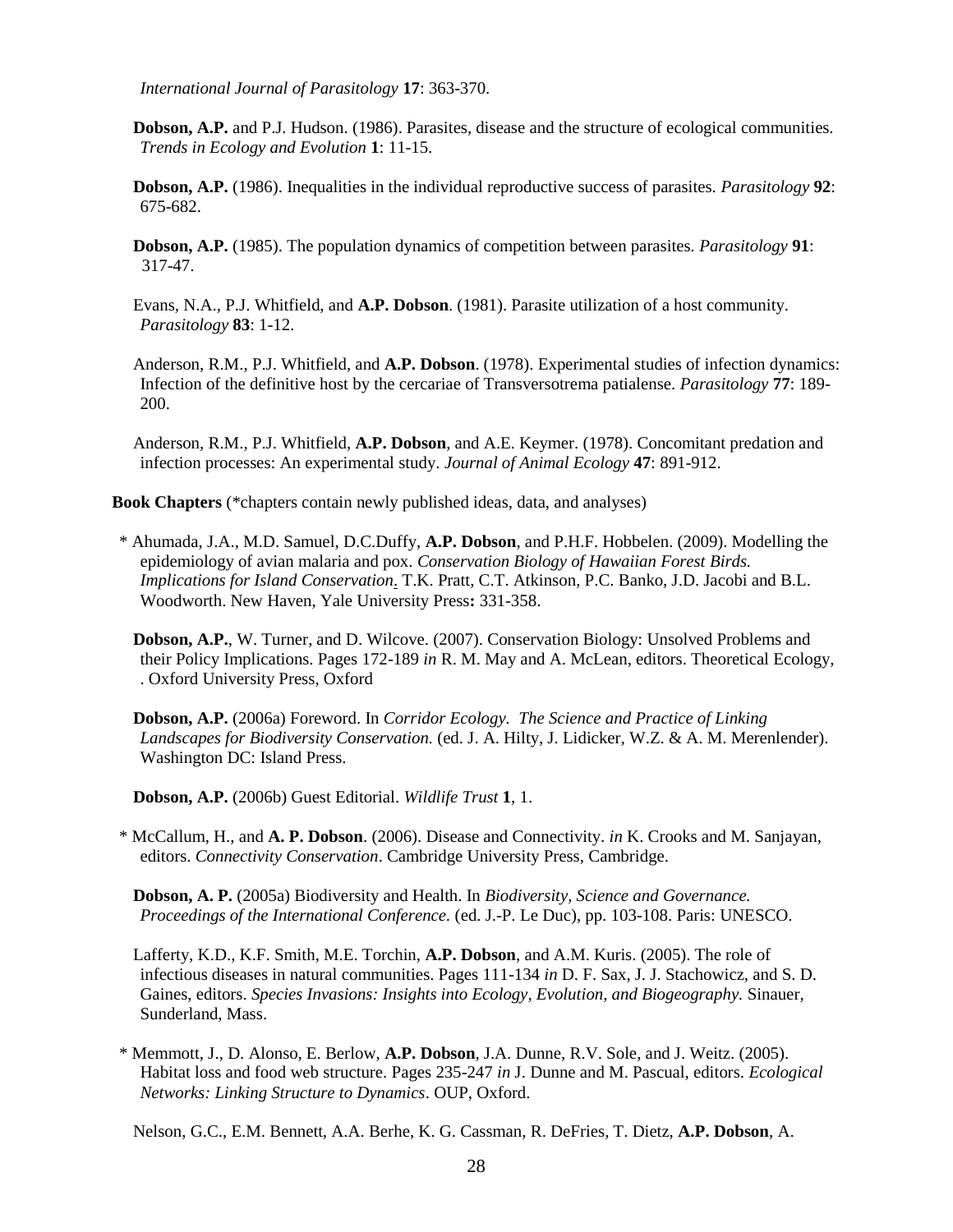Dobermann, A. Janetos, M. Levy, D. Marco, N. Nakicenovic, B. O'Neill, R. Norgaard, G. Petschel-Held, D. Ojima, P.L. Pingali, R. Watson, and M.B. Zurek. (2005). Drivers of Change in Ecosystem Condition and Services. Pages 173-222 *in* S. R. Carpenter, P. L. Pingali, E. M. Bennett, and M. B. Zurek, editors. *Ecosystems and Human Well-being. Scenarios.*. Island Press, Washington, D.C.

Rodriguez, J.P., T.D. J. Beard, J.B.R. Agard, E.M. Bennett, S. Cork, G.S. Cumming, D. Deane, **A.P. Dobson**, D. Lodge, M. Mutale, G.C. Nelson, G.D. Peterson, and T. Ribiero. (2005). Interactions among Ecosystem Services. Pages 431-448 *in* S. R. Carpenter, P. L. Pingali, E. M. Bennett, and M. B. Zurek, editors. *Ecosystems and Human Well-being*: *Scenarios.* Island Press, Washington, D.C.

- Sala, O., D.v. Vuuren, H.M. Pereira, D. Lodge, J. Alder, G.S. Cumming, **A.P. Dobson**, V. Wolters, and M.A. Xenopoulos. (2005). Biodiversity across Scenarios. Pages 375-408 *in* S. R. Carpenter, P. L. Pingali, E. M. Bennett, and M. B. Zurek, editors. *Ecosystems and Human Well-being: Scenarios.* Island Press, Washington, D.C.
- Kareiva, P., J.B.R. Agard, J. Alder, E.M. Bennett, C. Butler, S.R. Carpenter, W.W.L. Cheung, G.S. Cumming, R. Defries, R.E. Dickinson, **A.P. Dobson**, J.A. Foley, J. Geoghegan, B. Holland, P. Kabat, J. Keymer, A. Kleidon, D. Lodge, S.M. Manson, J. McGlade, H.A. Mooney, A.M. Parma, M.A. Pascual, H.M. Pereira, M. Rosegrant, C. Ringler, O.E. Sala, B.L. Turner II, V.D.van, D.H. Wall, P. Wilkinson, and V. Wolters. (2005). State of the Art in Simulating Future Changes in Ecosystem Services. Pages 71-115 *in* S. R. Carpenter, P. L. Pingali, E. M. Bennett, and M. B. Zurek, editors. *Ecosystems and Human Well-being.* Island Press, Washington, D.C.
- Kim, K., **A.P. Dobson**, F.M.D. Gulland, and C.D. Harvell. (2005). Diseases and the Conservation of Marine Biodiversity. Pages 149-168 *in* E. A. Norse and L. B. Crowder, editors. Marine Conservation Biology. *The Science of Maintaining the Sea's Biodiversity*. Island Press, Washington.

**Dobson, A.P.**, K.D. Lafferty, and A.M. Kuris. (2005). Parasites and Food Webs. Pages 119-135 *in* J. Dunne and M. Pascual, editors. *Ecological Networks: Linking Structure to Dynamics*. OUP, Oxford.

Holt, R.D., and **A.P. Dobson**. (2005). Extending the principals of community ecology to address the epidemiology of host pathogen systems. Pages 6-27 *in* S. K. Collinge and C. Ray, editors. *Ecology of Emerging Infectious Diseases.* OUP, Oxford.

**Dobson, A.P.** (2004). "Zen of Invasions," *AIBS* Web Lecture.

Thomas, F., M.B. Bonsall and **A.P. Dobson**. (2004). Parasitism, biodiversity, and conservation. Chapter 8 in F. Thomas, F. Renaud and J. F. Guegan, Eds., *In Parasites and Ecosystems.* Oxford University Press, Oxford. Pp. 124-139.

- **Dobson A.P.**, S. Kutz, M. Pascual and R. Winfree. (2003). Pathogens and parasites in a changing climate. Pp. 33-38 in *Climate Change and Biodiversity: Synergistic Impacts*, L. Hannah and T. E. Lovejoy, Eds., Number 4 in *Advances in Applied Biodiversity Science*, Center for Applied Biodiversity Sciences at Conservation International
- Foufopoulos, J., S. Altizer and **A.P. Dobson**. (2003). Interactions between wildlife and domestic livestock in the tropics. Pp. 219-244 in J. H. Vandermeer, Ed., *Tropical Agroecosystems*. CRC Press, Boca Raton, Florida.
- Hudson, P.J., **A.P. Dobson** and D. Newborn. (2002). Parasitic worms and population cycles of Red Grouse. In A. Berryman, Ed., *Population Cycles. The Case for Trophic Interactions.* Oxford University Press, New York, NY.

**Dobson, A.P.** (2002). Diseases and the conservation of marine diversity. In E. Norse and L. Crowder,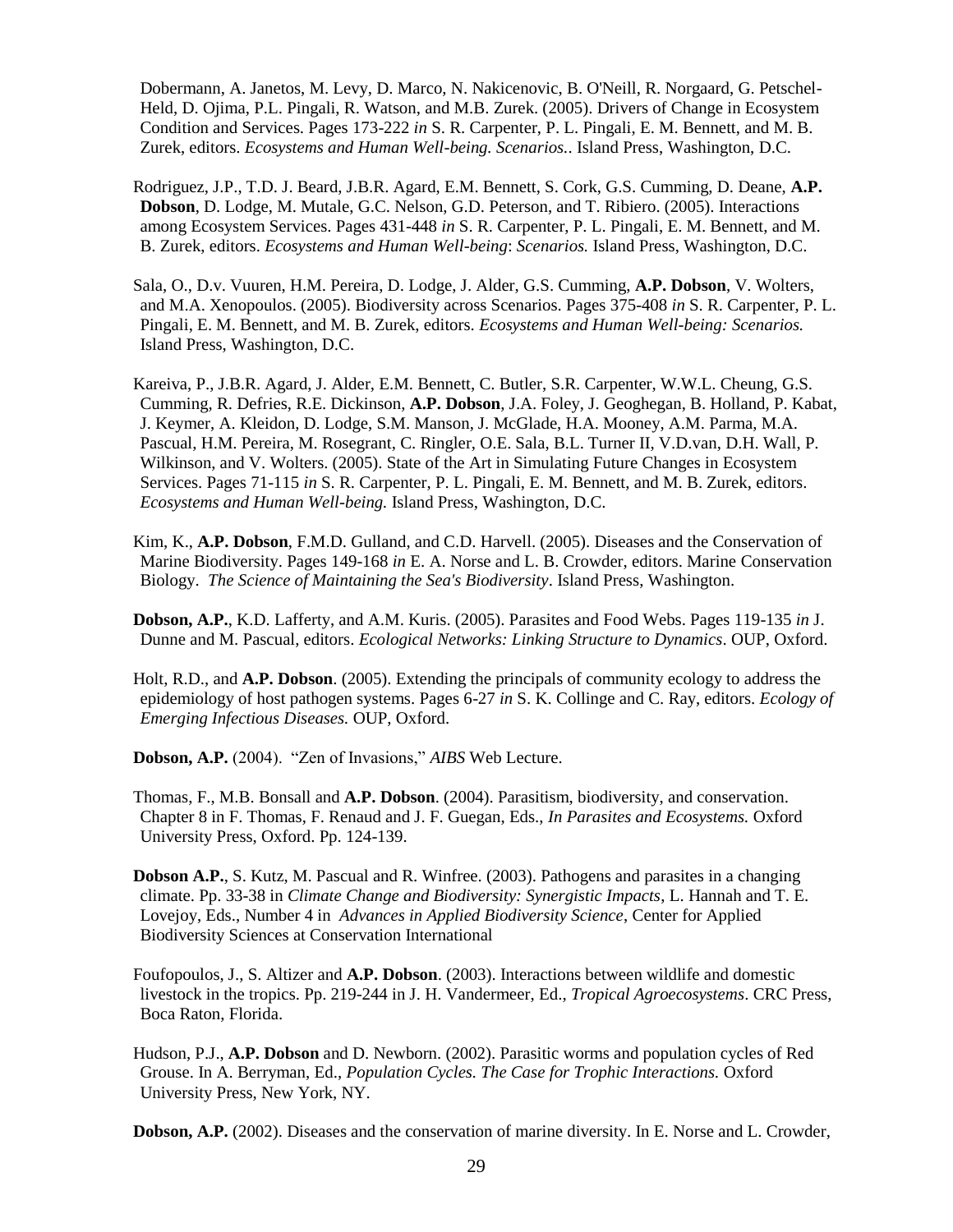Eds., *Marine Conservation Biology*. Island Press, Washington, D.C.

- Tabor, G.M., R.S. Ostfeld, M. Poss, **A.P. Dobson**, and A.A. Aguirre, (2001). Conservation biology and the health sciences: Defining the research priorities of conservation medicine. In M. E. Soulé and G. H. Orians, Eds., *Research Priorities in Conservation Biology, 2nd ed.* Island Press, Washington, D.C.
- \*DeLeo, G. and **A.P. Dobson**. (2002). Virulence management in wildlife populations. In U. Dieckmann, J.A.J. Metz, M.W. Sabelis and K. Sigmund, Eds., *Adaptive Dynamics of infectious Diseases. In Pursuit of Virulence Management*. IIASA Austria. Cambridge University Press.
- \*DeLeo, G., **A.P. Dobson**, and A. Goodman. (2002). Wildlife perspectives on the evolution of virulence. In U. Dieckmann, J.A.J. Metz, M.W. Sabelis and K. Sigmund, Eds., *Adaptive Dynamics of infectious Diseases. In Pursuit of Virulence Management*. IIASA Austria. Cambridge University Press.
- **Dobson, A.P.** and J.P. Rodriguez. (2001). Conservation Biology, Discipline of. In *Encyclopedia of Biodiversity, Volume 1*, pp. 855-864. Academic Press.
- **Dobson, A.P. (**1999). The role of parasites in ecological systems. In A. Farina, Ed., *Perspectives in Ecology*. Backhuys Publishers, Leiden.
- \***Dobson, A.P.**, K. Ralls, M. Foster, D. Simberloff, D. Doak, J. Estes, L.S. Mills, D. Mattson, R. Dirzo, H. Arita, S. Ryan, E. Norse, R. Noss, and D. Johns. (1999). Landscape viability equals landscape connectivity: Reconnecting fragmented landscapes. In M. Soule and J. Terborgh, Eds., *Continental Conservation: Scientific Foundations of Regional Reserve Networks*. Island Press, Washington,D.C.
- \*Scott, J.M., E.A. Norse, H. Arita, **A.P. Dobson**, J. Estes, M. Foster, B. Gilbert, D. Jensen, R. Knight, and D. Mattson. (1999). Scale as a consideration in identification, selection, and design of biological reserves. In M. Soule and J. Terborgh, Eds., *Continental Conservation: Scientific Foundations of Regional Reserve Networks*. Island Press, Washington, D.C.
- \*Simberloff, D., D. Doak, M. Groom, S. Trombulak, **A.P. Dobson**, S. Gatewood, M. Soule, M. Gilpin, C. DelRio, and L. Mills. (1999). Regional and continental restoration. In M. Soule and J. Terborgh, Eds., *Continental Conservation: Scientific Foundations of Regional Reserve Networks*. Island Press, Washington, D.C.
- \***Dobson, A.P**. and J. Poole. (1998). Conspecific aggregation and conservation biology. pp. 193-208 in T. Caro, Ed., *Behavioral Ecology and Conservation Biology*. Oxford University Press, Oxford.

**Dobson, A.P.** (1997). Infectious diseases and the conservation of biodiversity. pp. 256-257 in G.K. Meffe and C.R. Carroll, Eds., *Principles of Conservation Biology*, *2nd Edition*. Sinaeur, MA.

- **Dobson, A.P.**, M.S. Campbell, and J. Bell. (1997). Fatal synergisms: Interactions between infectious diseases, human population growth and loss of biodiversity. pp. 87-110 in F. Grifo and J. Rosenthal, Eds., *Biodiversity and Human Health*. Island Press, Washington D.C.
- Epstein, P.R., **A.P. Dobson**, and J. Vandermeer. (1997). Biodiversity and emerging infectious diseases: Integrating health and ecosystem monitoring. pp. 60-85 in F. Grifo and J. Rosenthal, Eds., *Biodiversity and Human Health*. Island Press, Washington, D.C.
- **Dobson, A.P.** and H. McCallum. (1997). The role of parasites in bird conservation. pp. 155-173 in D.H. Clayton and J. Moore, Eds., *Host-Parasite Evolution. General Principles and Avian Models*. Oxford University Press, Oxford.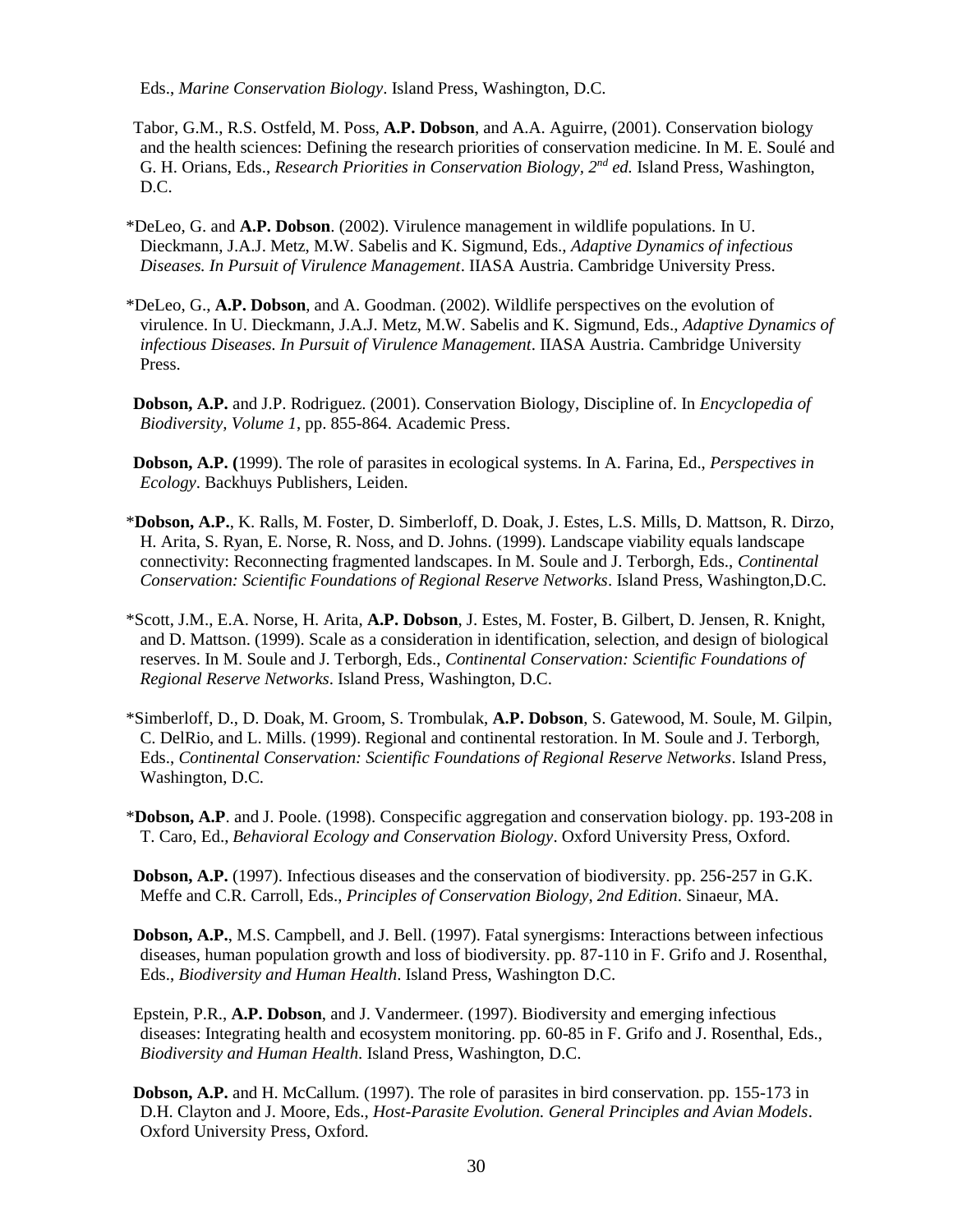- Hudson, P.J. and **A.P. Dobson**. (1997). Host-parasite processes and demographic consequences. pp. 128-154 in D.H. Clayton and J. Moore, Eds., *Host-Parasite Evolution. General Principles and Avian Models.* Oxford University Press, Oxford.
- \***Dobson, A.P.** (1996). Parasite diversity and parasite coexistence. pp. 184-188 in V. Isham and G. Medley, Eds., *Models for Infectious Human Diseases*. Cambridge University Press.
- **Dobson, A.P.** and B.T. Grenfell. (1995). Introduction. pp. 1-19 in B.T. Grenfell and A.P. Dobson, Eds., *Ecology of Infectious Diseases in Natural Populations*. Cambridge University Press, Cambridge.
- **Dobson, A.P.** and P.J. Hudson. (1995). Microparasites: Observed patterns in wild animal populations. pp. 52-89 in B.T. Grenfell and A.P. Dobson, Eds., *Ecology of Infectious Diseases in Natural Populations*. Cambridge University Press, Cambridge.
- Hudson, P.J. and **A.P. Dobson**. (1995). Macroparasites: Observed patterns in naturally fluctuating animal populations. pp. 144-176 in B.T. Grenfell and **A.P. Dobson**, Eds., *Ecology of Infectious Diseases in Natural Populations*. Cambridge University Press, Cambridge.
- Watt, C., **A.P. Dobson**, and B.T. Grenfell. (1995). A glossary of epidemiology. pp. 510-521 in B.T. Grenfell and A.P. Dobson, Eds., *Ecology of Infectious Disease in Natural Populations*. Cambridge University Press, Cambridge. (Now on the web under Swinton find UFL.)
- \***Dobson, A.P.** (1995). The ecology and epidemiology of rinderpest virus in Serengeti and Ngorongoro crater conservation area. pp. 485-505 in A.R.E. Sinclair and P. Arcese, Eds., *Serengetti II. Research Management and Conservation of an Ecosystem*. University of Chicago Press.
- \***Dobson, A.P.** (1994). Effects of fertility control on elephant population dynamics. pp. 293-298 in *Proceedings of the 2nd International NCRR Conference on Advances in Reproductive Research in Man and Animals*, hosted by the National Centre for Research in Reproduction, at The National Museums of Kenya 3-9 May 1992*,*Nairobi, Kenya.
- **Dobson, A.P.** and P.J. Hudson. (1994). Assessing the impact of toxic chemicals: Temporal and spatial variation in avian survival rates. pp. 85-98 in R.J. Kendall and T.E. Lacher, Jr., Eds.*, Wildlife Toxicology and Population Modeling. Integrated Studies of Agroecosystems.* Lewis Publishers, Boca Raton.
- **Dobson, A.P.** and P.J. Hudson. (1994). Population biology of Trichostrongylus tenuis in the red grouse, Lagopus lagopus scoticus. pp. 301-319 in M.E. Scott and G. Smith, Eds., *Infectious Diseases. Ecology and Epidemiology*. Academic Press, London.
- \***Dobson, A.P.** and R. Carper. (1992). Global warming and potential changes in host-parasite and disease-vector relationships. pp. 201-207 in R. Peters and T. Lovejoy, Eds., *Consequences of Global Warming for Biodiversity*. Yale University Press.
- **Dobson, A.P.** and P.J. Hudson. (1992). The population dynamics and control of the parasitic nematode *Trichostrongylus tenuis* in red grouse in the north of England. pp. 149-171 in S. Jain and L. Botsford, Eds., *Applied Population Biology*. Springer Verlag, Kluwer Academic Publishers, The Netherlands.
- \***Dobson, A.P.**, P.J. Hudson, and A.M. Lyles. (1992). Macroparasites: It's a wormy world. pp. 329-348 in M.J. Crawley, Ed., *Natural Enemies.* Blackwell Scientific, Oxford.
- \***Dobson, A.P.**, G. Mace, J.A. Poole, and R. Brett. (1992). Conservation Biology. The ecology and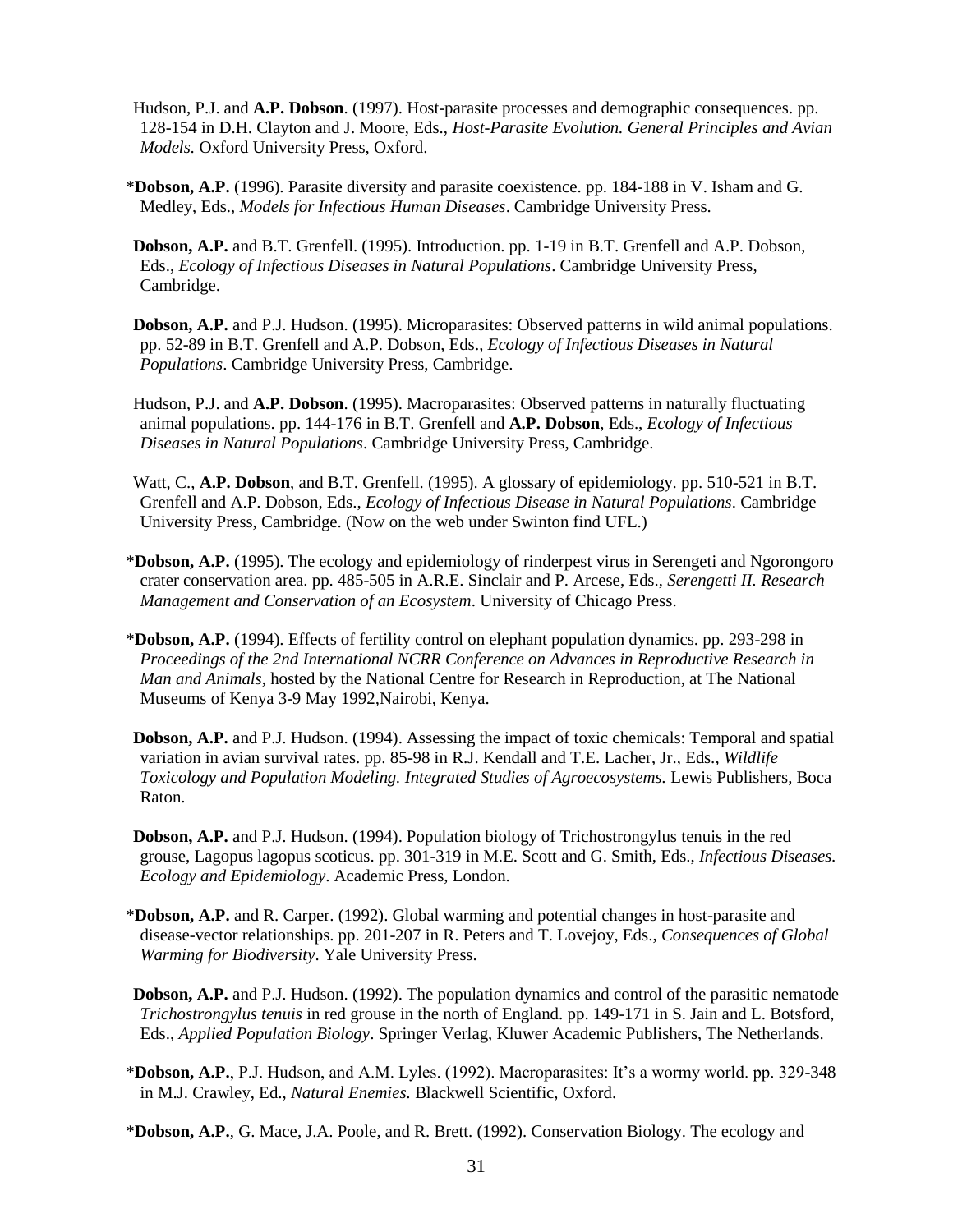genetics of endangered species. pp. 405-430 in S.J. Berry, Ed., *Genes in Ecology*. Symposia of the British Ecological Society.

- **Dobson, A.P.** (1992). People and disease. pp. 411-420 in J.S. Jones, D. Pilbeam, and R.D. Martin, Eds., *Cambridge Encyclopedia of the Human Sciences*. Cambridge University Press, Cambridge.
- \***Dobson, A.P.** and R.M. May. (1991). Parasites, cuckoos and avian population dynamics. pp. 391-412 in C.M. Perrins, J.D. Lebreton, and G.J.M. Hirons, Eds.*, Bird Population Studies: Their Relevance to Conservation and Management*. Oxford University Press.
- Hudson, P.J. and **A.P. Dobson**. (1991). The control of parasites in natural animal populations: Nematode and virus infections of red grouse. pp. 413-432 in C.M. Perrins, J.D. Lebreton, and G.J.M. Hirons, Eds.*, Bird Population Studies: Their Relevance to Conservation and Management.* Oxford University Press.
- Hudson, P.J. and **A.P. Dobson**, (1991). The direct and indirect effects of the caecal nematode, *Trichostrongylus tenuis*, on red grouse. pp. 49-68 in J.E. Loye, C. van Riper, and M. Zuk, Eds., *Ecology, Behavior and Evolution of Bird-Parasite Interaction*. Chicago University Press.
- \***Dobson, A.P.** and A. Merenlender. (1991). Coevolution of macroparasites and their hosts. pp. 83-101 in C.A. Toft and A.E. Aeschilmann, Eds.*, Parasitism: Coexistence or Conflict?* Oxford University Press, Oxford.
- \***Dobson, A.P.** (1990). Models for multispecies parasite-host communities. pp. 261-288 in G. Esch, Ed., *Parasite Communities*. Croom Helm Pubs.
- Hudson, P.J. and **A.P. Dobson**. (1990). Red grouse population cycles and the dynamics of the caecal nematode, *Trichostrongylus tenuis*. In A. Lance, Ed*., Proceedings of the Red Grouse Workshop*. RSPB Publications, Sandy, Beds, U.K.
- **Dobson, A.P.** (1989). The population biology of parasitic helminths in animal populations. pp. 145- 175 in S.A. Levin and T.G. Hallam, Eds.*, Mathematical Ecology II: Second Conference on Mathematical Biology, Trieste*. Springer Verlag.
- **Dobson, A.P.** and A.E. Keymer. (1989). Population dynamics and community structure of parasitic helminths. pp. 107-125 in N.C. Stenseth, I. Swingland, and B. Shorrocks, Eds., *Living in a Patchy Environment*. Oxford University Press.
- **Dobson, A.P.**, E.R. Carper, and P.J. Hudson. (1988). Population biology and life-history variation of gamebirds. pp. 48-71 in P.J. Hudson and M.R. Rands, Eds.*, Ecology and Management of Gamebirds.*  Blackwell Scientific Publications, Oxford.
- Hudson, P.J. and **A.P. Dobson**. (1988). The ecology and control of parasites in gamebird populations. pp. 98-133 in P.J. Hudson and M.R. Rands, Eds.*, Ecology and Management of Gamebirds*. Blackwell Scientific Publications, Oxford.
- \*Lyles, A.M. and **A.P. Dobson**. (1988). Dynamics of provisioned and unprovisioned primate populations. pp. 167-198 in J.A. Fa and C.H. Southwick, Eds.*, The Ecology and Behaviour of Foodenhanced Primate Groups. Monographs in Primatology, Volume 11*. Alan R. Liss, Inc.
- \*McLellan, C.H., **A.P. Dobso**n, D.S. Wilcove, and J.F. Lynch. (1986). Effects of forest fragmentation on new and old world bird communities: Empirical observations and theoretical implications. pp. 305-313 in J. Verner, M.L. Morrison, and C.J. Ralph, Eds., *Modeling Habitat Relationships of Terrestrial Vertebrates*. University of Wisconsin Press, Madison, WI.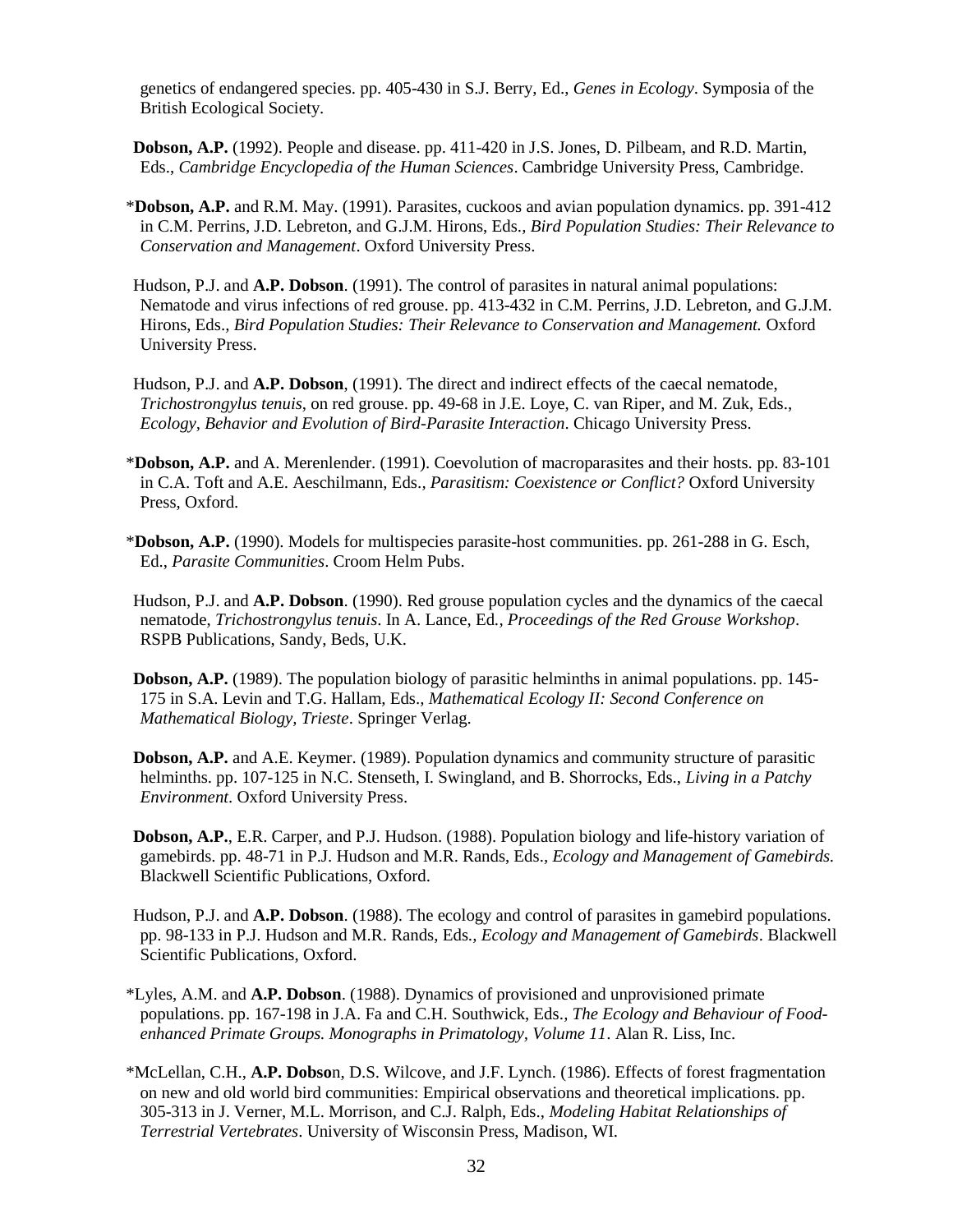- \***Dobson, A.P.** and R.M May. (1986). Patterns of invasions by pathogens and parasites. pp. 58-76 in H.A. Mooney and J.A. Drake, Eds., *Ecology of Biological Invasions of North America and Hawaii*. Springer Verlag, New York.
- \*May, R.M. and **A.P. Dobson** (1986). Population dynamics and the rate of evolution of pesticide resistance. pp. 170-193 in *Pesticide Resistance Management*. NAS-NRC Publications (from an International Symposium, Washington, D.C., 27-29 November 1984).
- \***Dobson, A.P.** and R.M. May. (1986). Disease and Conservation. pp. 345-365 in M. Soule, Ed., *Conservation Biology: Science of Rarity*. Sinauer, Sunderland, MA.
- \*Wilcove, D., C.H. McLellan, and **A.P. Dobson**. (1986). Habitat fragmentation in the Temperate Zone, pp. 233-256 in M. Soule, Ed*., Conservation Biology: Science of Rarity*. Sinaeur, MA.
- \***Dobson, A.P.** and A.E. Keymer. (1985). Life history models. pp. 347-384 in D.W.T. Crompton and B. Nickol, Eds., *The Biology of the Acanthocephala*. Cambridge University Press, Cambridge.
- \***Dobson, A.P.** (1985). Age-dependent survival rates in some common British birds. pp. 275-288 in 'Statistics in Ornithology'; P. North and B. Morgan, Eds. *Lecture Notes in Statistics 29*. Springer Verlag, Berlin.
- \*Hudson, P.J., **A.P. Dobson**, and D. Newborn. (1985). Cyclic and non-cyclic populations of red grouse: a role for parasitism? pp. 77-89 in D.S. Rollinson and R.M. Anderson Eds., *Host Parasite Populations: Ecology and Genetics*. John Wiley, New York.
- Hassell, M.P., C. Anderson, J.E. Cohen, B. Cvjetanovic, **A.P. Dobson**, D.E. Gill, J.C. Holmes, R.M. May, T. McKeown, M.S. Pereira, and D.A.J. Tyrrell. (1982). The impact of infectious diseases on human and animal populations. In R.M. Anderson and R.M. May, Eds., *Population Biology of Infectious Diseases*, Dahlem Konferenzen No.25, Springer Verlag, Berlin.

**Dobson, A.P.** (1982). A glossary of epidemiology. In R.M. Anderson and R.M. May, Eds., *Population Biology of Infectious Diseases*. Dahlem Konferenzen No.25, Springer Verlag, Berlin.

#### **Commissioned Research Reports**

- **Dobson, A.P.** (2002). The importance of strengthening the Endangered Species Act. Invited Congressional Testimony. *Congressional Record.*
- Altizer, S. and **A.P. Dobson.** (2001). The potential use of infectious agents in the control of the brown tree snake on Guam. Report to U.S. Fish & Wildlife/NSG, Wildlife Disease Unit.
- **Dobson, A.P.**, M. Roberts, J-P Rodriguez, T. Good. (2000). A population viability analysis for the Utah prairie dog. Environmental Defense and Utah Fish & Wildlife.
- **Dobson, A.P.** (1997). "Coevolution of Parasites and Hosts" and "Community Ecology of Parasites," Ecology of Parasites and Hosts, Ed., P.J. Hudson, British Ecological Society Booklet Number 5.
- Rubenstein, D.I. and **A.P. Dobson.** (1997). Population dynamics and impact of fertility control on the wild horse population of Shackleton Island, North Carolina. Report to U.S. Fish & Wildlife and State of North Carolina.
- Carroll, C.R., C. Augspurger, **A.P. Dobson**, J. Franklin, W.V. Reid, C.R. Tracy, D. Wilcove, and J. Wilson. (1996). Strengthening the use of science in achieving the goals of The Endangered Species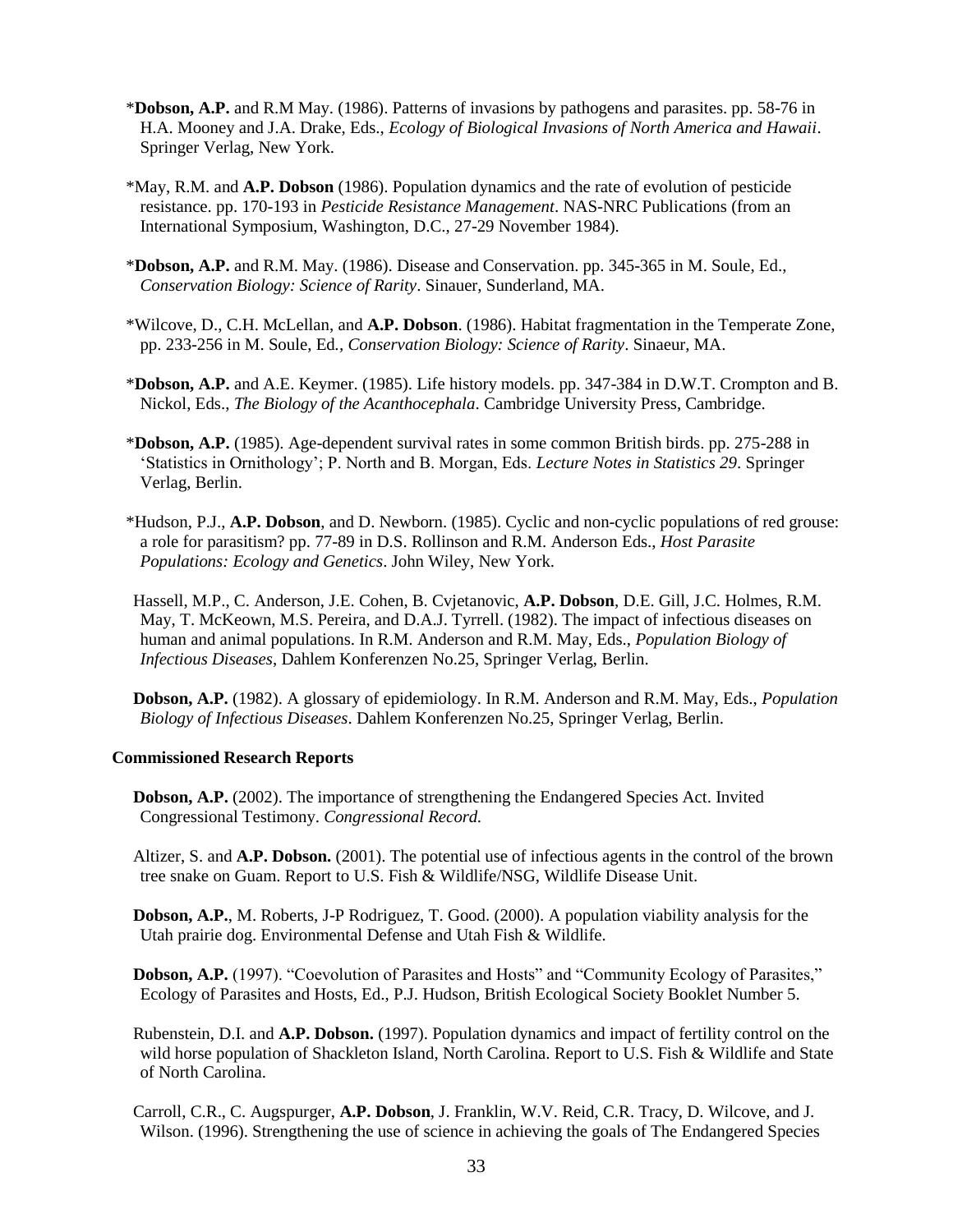Act. Report of the Ad Hoc Committee on Endangered Species, Ecological Applications.

**Dobson, A.P.** (1998). Some simple models for the dynamics of cracid populations. ICBP Technical Publications: Biology and Conservation of the Family Cracidae.

Poole, J.H. and **A.P. Dobson.** (1992). Exploitation and Recovery in African Elephant Populations. African Elephant and Ivory Trade Newsletter. Special Edition for CITES, February 1992.

**Dobson, A.P.**, M. Kinnaird, and T. O'Brien. (1992). Grizzly bear population biology in the the Yellowstone and Northern Continental divide ecosystems. Report to the Wilderness Society.

**Dobson, A.P.** (1992). The population dynamics of brucellosis in the bison of Yellowstone. Report to National Park Service.

Norse, E.A., **A.P. Dobson**, C.A. Istock, K.H. Keeler, R.E. Lenski, B.R. Levin, S.L. Pimm, and F.E. Sharples. (1988). Ecological issues relevant to environmental application of genetically engineered organisms. Report of the Office of Technology Assessment, Congress of the United States.

**Dobson, A.P.** (1987). Spotted owl guidelines: Some criticisms of the Environmental Impact Statement for an Amendment to the Pacific Regional Guide. Report for the Wilderness Society.

**Dobson, A.P.** and I. Beveridge. (1987). The structure and evolution of parasite communities. Chairmans report, ICOPA VI. *International Journal for Parasitology*, **18**: 4-5.

#### **Journalism and other writing**

Wall, D., H. Mooney, G. Adams, G. Boxshall, **A.P. Dobson**, T. Nakaschizuka, J. Seyani, C. Samper, and J. Sarukhan. (2001). An International Year for Biodiversity Observation Year. *Trends in Ecology and Evolution*, **16**: 52-55.

**Dobson, A. P.** (2000). Tinker, tailor, scientist, advocate! *Trends in Ecology and Evolution*, **15** (9): 388.

**Dobson, A. P.** and R. Kuriyan. (2000). U.S. must help save elephants. *Christian Science Monitor*, 12 April 2000, p. 8.

Rodriguez, J.P., G. Ashenfelter, F. Rojas-Suarez, J.J. Garcia Fernandez, L. Suarez, **A.P. Dobson. (**2000). Local data are vital to worldwide conservation. *Nature* (Correspondence) **403**: 241.

**Dobson, A.P.** (1997). Why we need the fig wasp. *Time*. Special issue: Our precious planet. November: 56-57.

**Dobson, A.P.** (1997). "Hot spots" and endangered species: New directions for public policy. *The Chronicle of Higher Education*, XLIV, **10**: B6-B7.

**Dobson, A.P.** (1996). Boubous. Two stork stories (originally five!). in *Concrete Jungle.* Eds., Mark Dion and Alexis Rockman, Juno Books, New York.

**Dobson, A.P.** (1996). Worshiping the spirits of the ancestors. Buffalo Jubilee Issue. *Caldera*, **5**: 39-40.

**Dobson, A.P.** (1992). The many faces of conservation in Ngorongoro crater. *Swara* (East African Wildlife Magazine), Nov/Dec.

**Dobson, A.P.** (1992). Withering Heats. *Natural History* **101**: 2-8.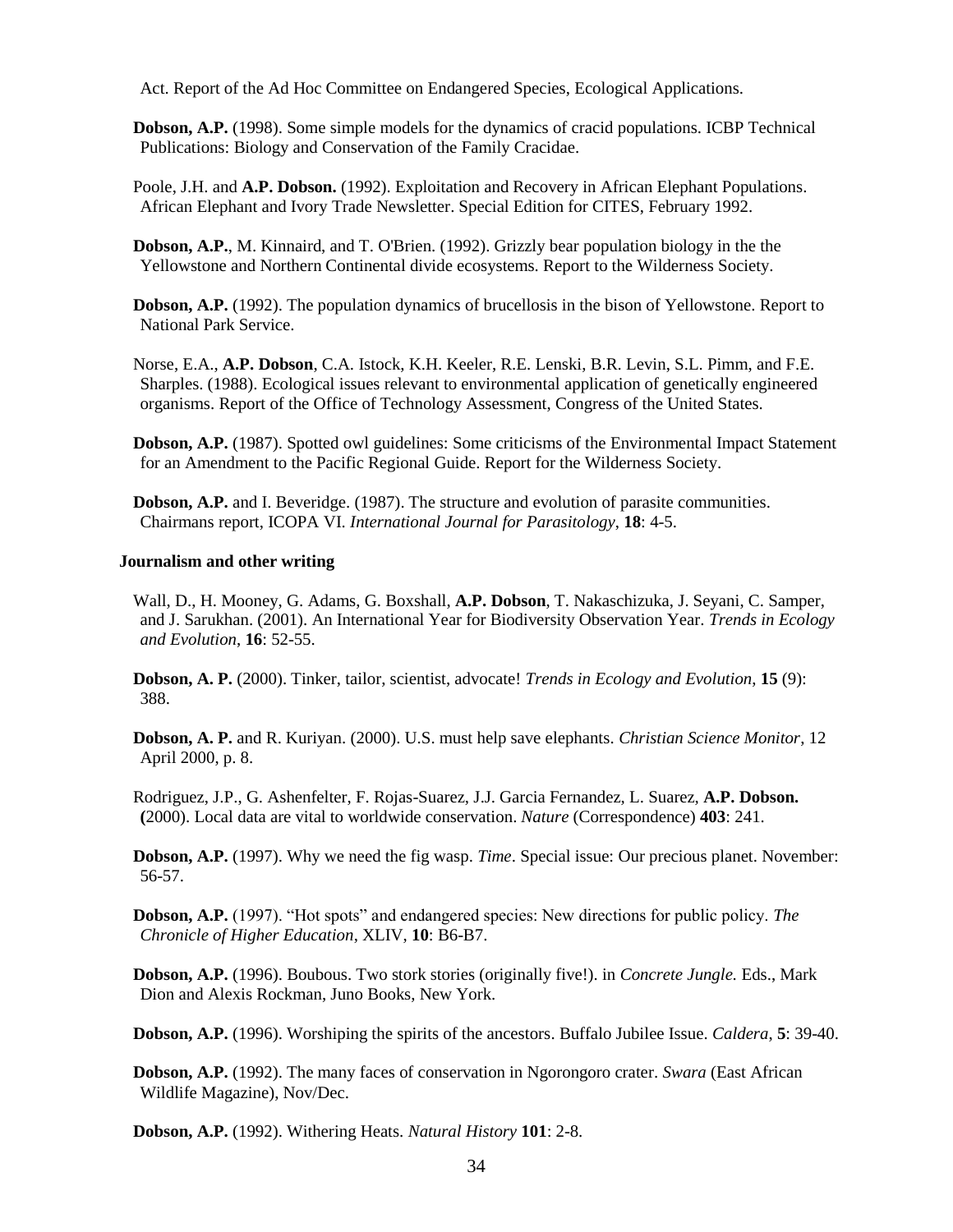Murray, M., T. Caro, and **A.P. Dobson. (**1992). The dynamics of Serengeti research. *Trends in Ecology and Evolution* **7**: 108-110.

**Dobson, A.P.** and R. Absher. (1991). How to pay for tropical rainforests*. Trends in Ecology and Evolution,* **6**: 348-351.

Merenlender, A.M. and **A.P. Dobson.** (1990). Primate ecology at the crossroads. *Trends in Ecology and Evolution* **5**: 324-25.

**Dobson, A.P.**, A. Jolly, and D. (1989). The greenhouse effect and biological diversity. *Trends in Ecology and Evolution* **4**: 64-68.

**Dobson, A.P.** and D. Miller. (1989). Infectious diseases and endangered species management. *Endangered Species Bulletin* **6**: 1-5.

**Dobson, A.P.** and E.G. Ortiz. (1988). Going, going ...... Guan! *Trends in Ecology and Evolution* **3**: 217-218.

**Dobson, A.P.** (1988). Editorial: Natural resource modeling and conservation biology. *Natural Resource Modeling,* **3**: 341-344.

**Dobson, A.P.** and M.J. Crawley. (1987). What's special about desert ecology*? Trends in Ecology and Evolution* 2: 145-146.

### **Radio, Television and the Media**

*Nature* podcast, September 2010 following "Road Will Ruin Serengeti".

Interview with BBC, Norfolk, September 2010 about the road through the Serengeti.

TV Interview with Fox news after giving Congressional testimony on the Endangered Species Act.

Chief scientific consultant for two PBS series which will premiere in 2003 and 2004: "Outbreak" dealing with infectious diseases and human welfare; and the second series dealing with the State of the Natural World in the Third Millenium.

Scientific Advisory Board to the Sea Studios Environmental series 'Strange Days on Planet Earth'.

Numerous radio and newspaper interviews following publication of "Disease and Climate Change" article in *Science*. 2002.

I worked as a scientific consultant and script editor to Bailey Silleck '62 on the IMAX film "Lost Worlds: Life in the Balance." The film describes the current biodiversity crisis. The movie is partly based on my book "Conservation and Biodiversity," it is narrated by Harrison Ford and Margarita Lampo. The film premiered in various cities though out the U.S. in 2002, nominated for an award at Wildscreen 2002. Bailey Silleck and I are working on drafts for an IMAX film on the life of Alfred Russell Wallace and also an IMAX film on the Serengeti.

Chief scientific consultant for MW Productions for a four-part TV series on "Voyages of Natural Discovery 1700-2000."

I have appeared at least once a year on NPR's "Living World" and "Science Friday" to discuss the work on infectious disease ecology and on the geographic distribution of endangered species.